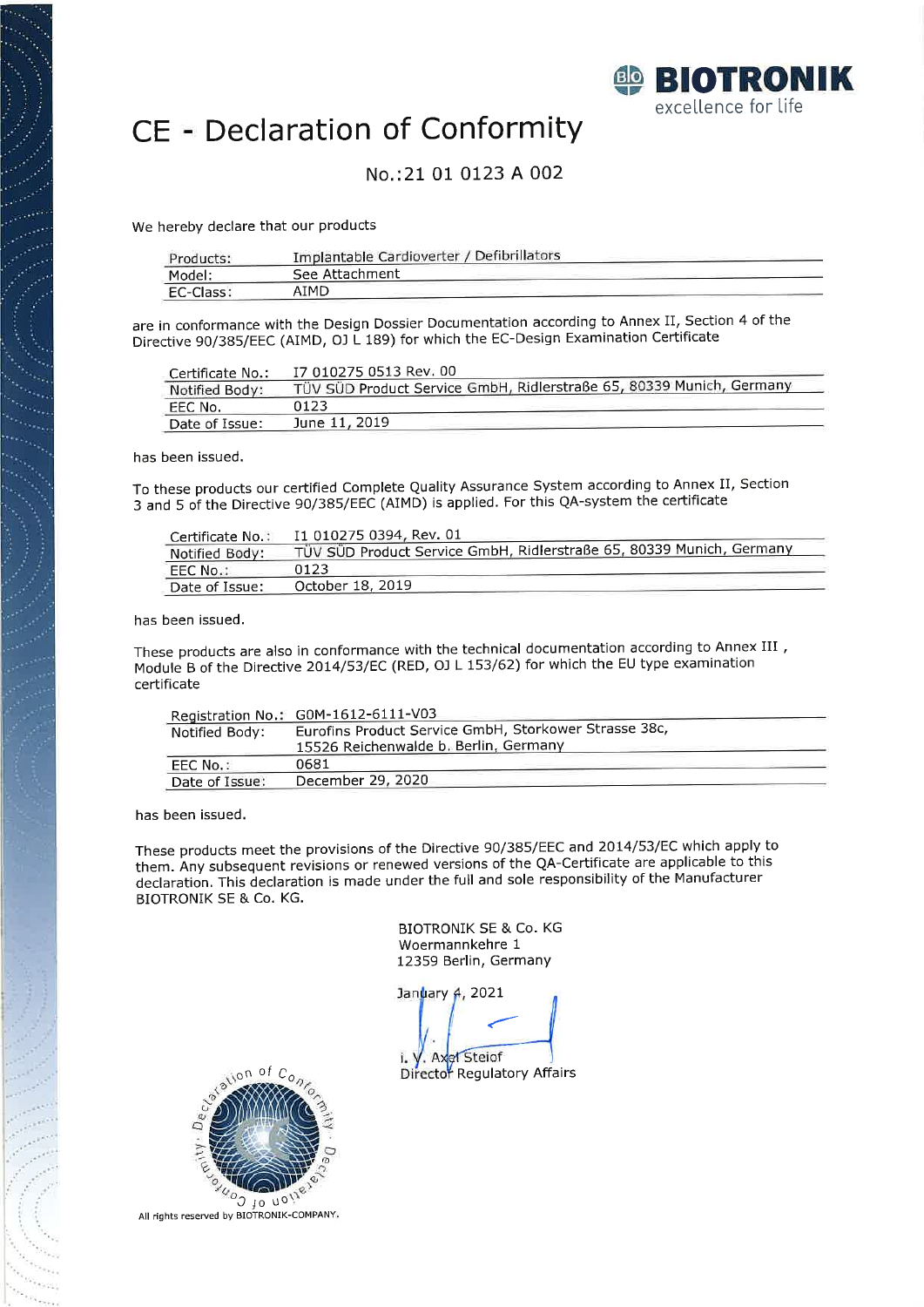

## Attachment to Declaration of Conformity No.: 21 01 0123 A 002

## **Implantable Cardioverter/Defibrillators**

| Model            | <b>Catalogue Number</b> |
|------------------|-------------------------|
| Inlexa 3 VR-T    | 404703                  |
| Inlexa 3 DR-T    | 404701                  |
| Inlexa 3 HF-T    | 404699                  |
| Inlexa 3 HF-T QP | 416037                  |
| Inlexa 3 VR-T    | 404704                  |
| Inlexa 3 DR-T    | 404702                  |
| Inlexa 3 HF-T    | 404700                  |
| Inlexa 3 HF-T QP | 416038                  |
| Ilivia 7 VR-T    | 404625                  |
| Intica 7 VR-T    | 404634                  |
| Intica 5 VR-T    | 404689                  |
| Ilivia 7 VR-T DX | 404624                  |
| Intica 7 VR-T DX | 404633                  |
| Intica 5 VR-T DX | 404688                  |
| Ilivia 7 DR-T    | 404622                  |
| Intica 7 DR-T    | 404631                  |
| Intica 5 DR-T    | 404686                  |
| Ilivia 7 HF-T    | 404601 (GB 2992)        |
| Ilivia 7 HF-T    | 406035 (LiS 3410RR)     |
| Intica 7 HF-T    | 404627 (GB 2992)        |
| Intica 7 HF-T    | 406039 (LiS 3410RR)     |
| Intica 5 HF-T    | 404683                  |
| Ilivia 7 HF-T QP | 404620 (GB 2992)        |
| Intica 7 HF-T QP | 404629 (GB 2992)        |
| Intica 5 HF-T QP | 406932                  |
| Ilivia 7 VR-T    | 404626                  |
| Intica 7 VR-T    | 404635                  |
| Intica 5 VR-T    | 404690                  |
| Ilivia 7 DR-T    | 404623                  |
| Intica 7 DR-T    | 404632                  |
| Intica 5 DR-T    | 404687                  |
| Ilivia 7 HF-T    | 404602 (GB 2992)        |
| Ilivia 7 HF-T    | 406036 (LiS 3410RR)     |
| Intica 7 HF-T    | 404628 (GB 2992)        |
| Intica 7 HF-T    | 406040 (LiS 3410RR)     |
| Intica 5 HF-T    | 404684                  |
| Ilivia 7 HF-T QP | 404621 (GB 2992)        |
| Ilivia 7 HF-T QP | 406038 (LiS 3410RR)     |
| Intica 7 HF-T QP | 404630 (GB 2992)        |
| Intica 7 HF-T QP | 406042 (LiS 3410RR)     |
| Intica 5 HF-T QP | 404685                  |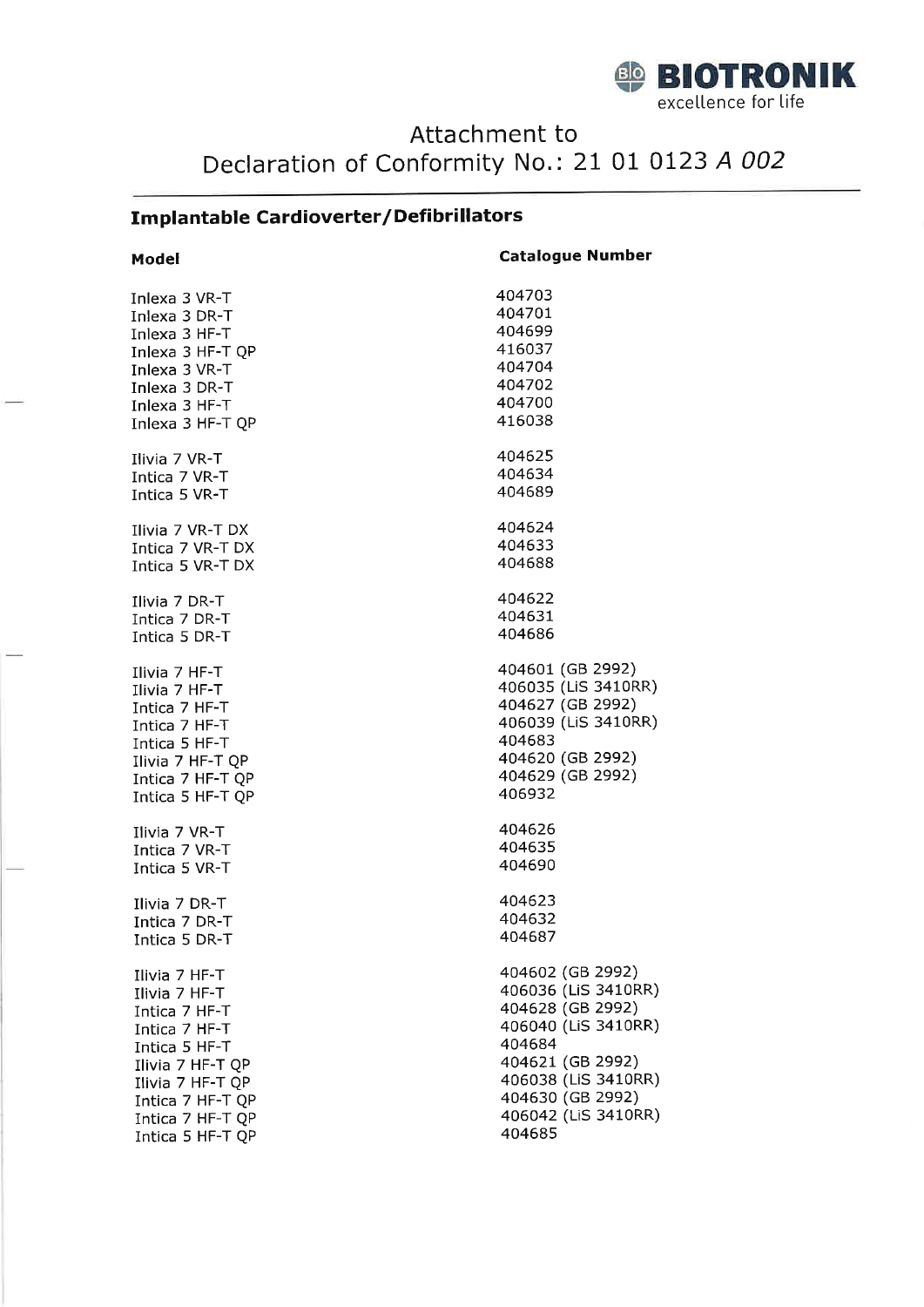

## Attachment to Declaration of Conformity No.: 21 01 0123 A 002

#### Applied standards acc. to directive 2014/53/EU (RED)

| EN 45502-1:1997<br>EN 45502-2-2:2008           |                                                      |
|------------------------------------------------|------------------------------------------------------|
| EN 62479:2010                                  |                                                      |
| EN 301 489-1<br>EN 301 489-27<br>EN 301 489-31 | $V2.2.0:2017-03$<br>V2.2.1:2019-04<br>V2.2.1:2019-04 |
| EN 301 839<br>EN 302 195                       | V2.1.1:2016-04<br>V2.1.1:2016-06                     |
|                                                |                                                      |

**BIOTRONIK SE & Co. KG** Woermannkehre 1 12359 Berlin, Germany

January 4, 2021 i. V. Axel Steiof Director Regulatory Affairs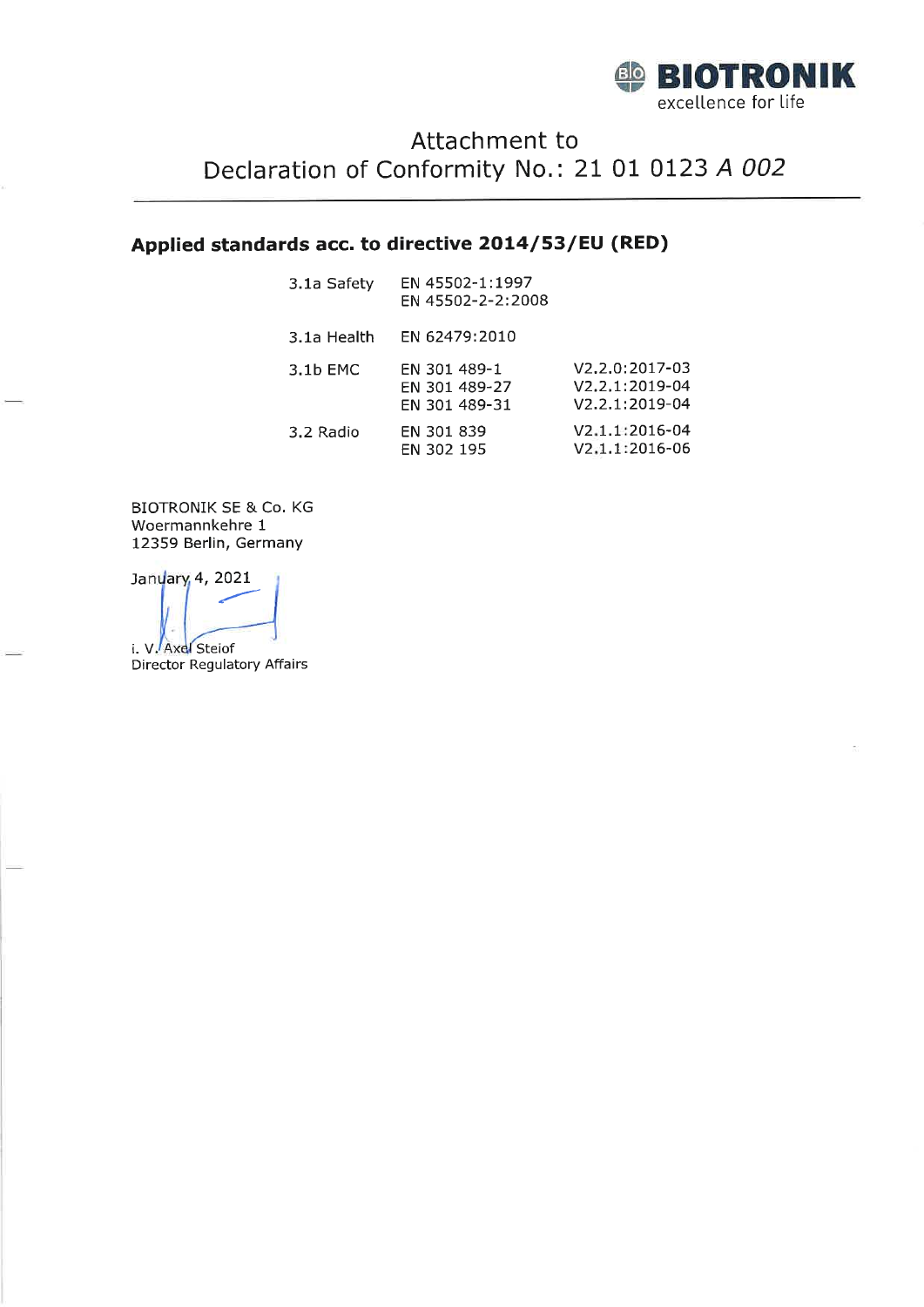# Übersetzung

# CE - Konformitätserklärung

#### Nr.: 21 01 0123 A 002

Wir erklären hiermit, dass unsere Produkte

| Produkte:  | Implantierbarer Kardioverter-Defibrillator |
|------------|--------------------------------------------|
| Modell:    | siehe Anhang                               |
| EC-Klasse: | AIMD                                       |

mit der Auslegungsdokumentation gemäß Anhang II, Abschnitt 4 der Richtlinie 90/385/EWG (AIMD, OJ L 189) übereinstimmen, für die die EG-Baumusterprüfbescheinigung

| Zertifikat-Nr. :                 | I7 010275 0513 Rev. 00                                               |
|----------------------------------|----------------------------------------------------------------------|
| Benannte Stelle:                 | TUV SUD Product Service GmbH, Ridlerstraße 65, 80339 Munich, Germany |
| EWG-Nr. :                        | 0123                                                                 |
| Ausstellungsdatum: June 11, 2019 |                                                                      |

ausgestellt wurde.

Bei diesen Produkten wird unser zertifiziertes vollständiges Qualitätssicherungssystem gemäß Anhang II, Abschnitte 3 und 5 der Richtlinie 90/385/EWG (AIMD) angewendet. Für dieses Qualitätssicherungssystem wurde das Zertifikat

| Zertifikat-Nr.:                     | I1 010275 0394, Rev. 01                                              |
|-------------------------------------|----------------------------------------------------------------------|
| Benannte Stelle:                    | TUV SUD Product Service GmbH, Ridlerstraße 65, 80339 Munich, Germany |
| EWG-Nr. :                           | 0123                                                                 |
| Ausstellungsdatum: October 18, 2019 |                                                                      |

ausgestellt.

Diese Produkte stimmen auch mit der technischen Dokumentation gemäß Anhang III, Modul B der Richtlinie 2014/53/EU (RED, OJ L 153/62) überein, für die die EG-Baumusterprüfbescheinigung

| Registrierungs-Nr.: | G0M-1612-6111-V03                                     |  |
|---------------------|-------------------------------------------------------|--|
| Benannte Stelle:    | Eurofins Product Service GmbH, Storkower Strasse 38c, |  |
|                     | 15526 Reichenwalde b. Berlin, Germany                 |  |
| EWG-Nr.:            | 0681                                                  |  |
|                     | Ausstellungsdatum: December 29, 2020                  |  |

ausgestellt.

Diese Produkte erfüllen die für sie geltenden Bestimmungen der Richtlinien 90/385/EWG und 2014/53/EU. Alle späteren Überarbeitungen oder erneuerten Versionen des Q-Zertifikats sind auf diese Erklärung anwendbar. Diese Erklärung erfolgt in vollständiger und alleiniger Verantwortung des Herstellers BIOTRONIK SE & Co. KG.

> BIOTRONIK SE & Co. KG Woermannkehre 1 12359 Berlin, Germany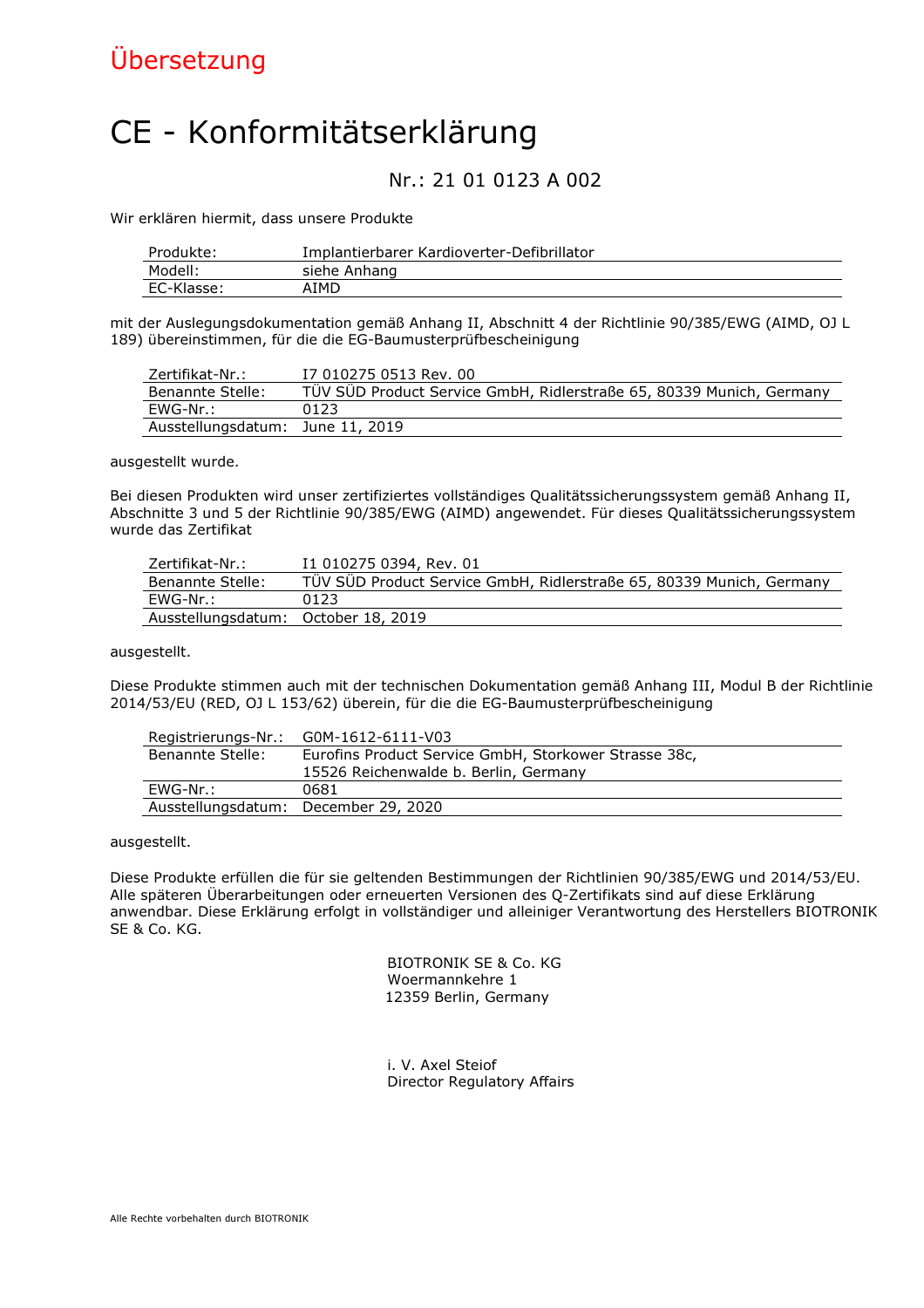# Übersetzung

### Anhang zur Konformitätserklärung Nr. 21 01 0123 A 002

### Implantierbarer Kardioverter-Defibrillator

| <b>Modell</b>    | <b>Bestellnummer</b> |
|------------------|----------------------|
| Inlexa 3 VR-T    | 404703               |
| Inlexa 3 DR-T    | 404701               |
| Inlexa 3 HF-T    | 404699               |
| Inlexa 3 HF-T QP | 416037               |
| Inlexa 3 VR-T    | 404704               |
| Inlexa 3 DR-T    | 404702               |
| Inlexa 3 HF-T    | 404700               |
| Inlexa 3 HF-T OP | 416038               |
| Ilivia 7 VR-T    | 404625               |
| Intica 7 VR-T    | 404634               |
| Intica 5 VR-T    | 404689               |
| Ilivia 7 VR-T DX | 404624               |
| Intica 7 VR-T DX | 404633               |
| Intica 5 VR-T DX | 404688               |
| Ilivia 7 DR-T    | 404622               |
| Intica 7 DR-T    | 404631               |
| Intica 5 DR-T    | 404686               |
| Ilivia 7 HF-T    | 404601 (GB 2992)     |
| Ilivia 7 HF-T    | 406035 (LiS 3410RR)  |
| Intica 7 HF-T    | 404627 (GB 2992)     |
| Intica 7 HF-T    | 406039 (LiS 3410RR)  |
| Intica 5 HF-T    | 404683               |
| Ilivia 7 HF-T QP | 404620 (GB 2992)     |
| Intica 7 HF-T QP | 404629 (GB 2992)     |
| Intica 5 HF-T QP | 406932               |
| Ilivia 7 VR-T    | 404626               |
| Intica 7 VR-T    | 404635               |
| Intica 5 VR-T    | 404690               |
| Ilivia 7 DR-T    | 404623               |
| Intica 7 DR-T    | 404632               |
| Intica 5 DR-T    | 404687               |
| Ilivia 7 HF-T    | 404602 (GB 2992)     |
| Ilivia 7 HF-T    | 406036 (LiS 3410RR)  |
| Intica 7 HF-T    | 404628 (GB 2992)     |
| Intica 7 HF-T    | 406040 (LiS 3410RR)  |
| Intica 5 HF-T    | 404684               |
| Ilivia 7 HF-T QP | 404621 (GB 2992)     |
| Ilivia 7 HF-T QP | 406038 (LiS 3410RR)  |
| Intica 7 HF-T QP | 404630 (GB 2992)     |
| Intica 7 HF-T QP | 406042 (LiS 3410RR)  |
| Intica 5 HF-T QP | 404685               |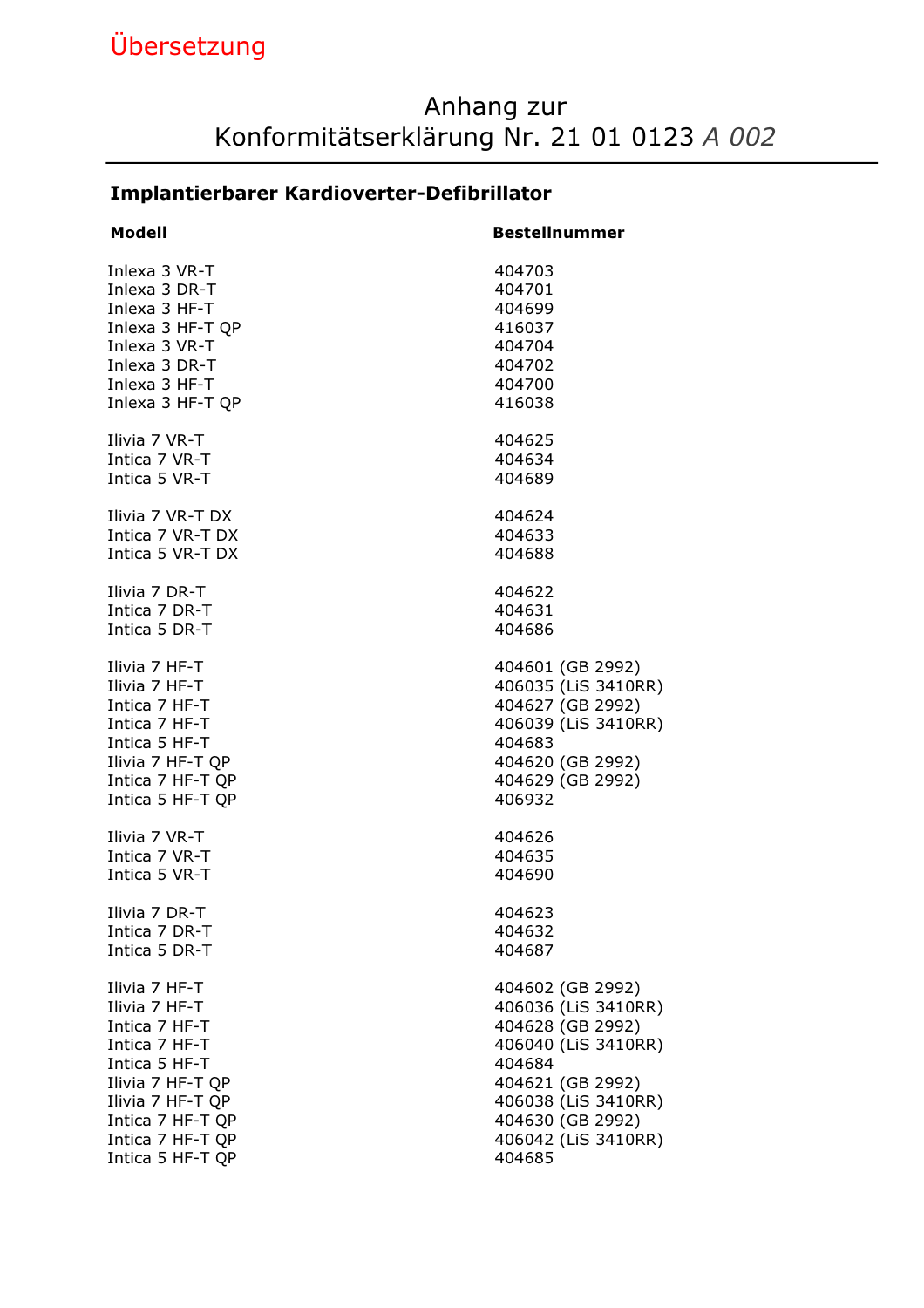# Übersetzung

#### Angewendete Normen gemäß Richtlinie 2014/53/EU(RED)

| 3.1a Safety | EN 45502-1:1997<br>EN 45502-2-2:2008           |                                                    |
|-------------|------------------------------------------------|----------------------------------------------------|
| 3.1a Health | EN 62479:2010                                  |                                                    |
| $3.1b$ EMC  | EN 301 489-1<br>EN 301 489-27<br>EN 301 489-31 | V2.2.0:2017-03<br>V2.2.1:2019-04<br>V2.2.1:2019-04 |
| 3.2 Radio   | EN 301 839<br>EN 302 195                       | V2.1.1:2016-04<br>V2.1.1:2016-06                   |

BIOTRONIK SE & Co. KG Woermannkehre 1 12359 Berlin, Germany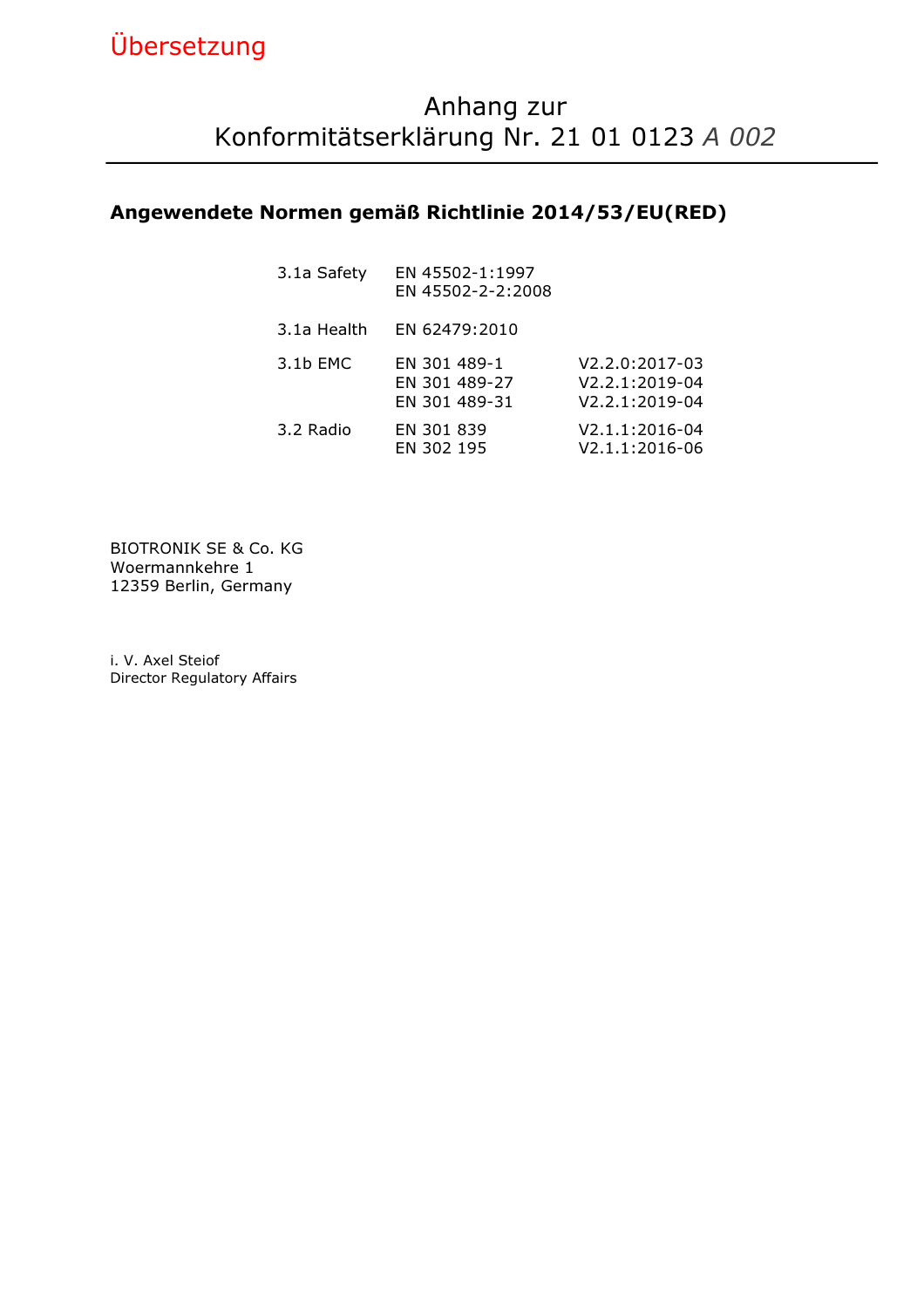# Declaración de conformidad CE

#### No: 21 01 0123 A 002

Por la presente declaramos que nuestros productos

| Productos: | Desfibriladores automáticos implantables |
|------------|------------------------------------------|
| Modelo:    | Véase el adjunto                         |
| Clase CE:  | AIMD                                     |

son de conformidad con la Documentación del Dosier de Diseño conforme al anexo II, sección 4 de la Directiva 90/385/CEE (AIMD, OJ L 189) para la cual se ha emitido el certificado de examen CE del diseño.

| Nº de certificado:    | 17 010275 0513 Rev. 00                                               |
|-----------------------|----------------------------------------------------------------------|
| Organismo notificado: | TÜV SÜD Product Service GmbH, Ridlerstraße 65, 80339 Munich, Germany |
| $N^{\circ}$ CFF:      | 0123                                                                 |
| Fecha de emisión:     | June 11, 2019                                                        |

Para estos productos se aplica nuestro Completo Sistema de Aseguramiento de Calidad certificado conforme al anexo II, secciones 3 y 5 de la Directiva 90/385/CEE (MDD). Para este sistema de AC se ha emitido el certificado siguiente:

| Nº de certificado:    | 11 010275 0394, Rev. 01                                              |
|-----------------------|----------------------------------------------------------------------|
| Organismo notificado: | TUV SUD Product Service GmbH, Ridlerstraße 65, 80339 Munich, Germany |
| $N^{\rm o}$ CEE:      | 0123                                                                 |
| Fecha de emisión:     | October 18, 2019                                                     |

Estos productos también son de conformidad con la documentación técnica según el anexo III, módulo B de la Directiva 2014/53/UE (RED, OJ L 153/62) para la cual se ha emitido el certificado de examen UE de tipo

| Nº de registro:       | G0M-1612-6111-V03                                     |
|-----------------------|-------------------------------------------------------|
| Organismo notificado: | Eurofins Product Service GmbH, Storkower Strasse 38c, |
|                       | 15526 Reichenwalde b. Berlin, Germany                 |
| $N^{\circ}$ CEE:      | 0681                                                  |
| Fecha de emisión:     | December 29, 2020                                     |

Estos productos satisfacen las disposiciones de las Directivas 90/385/CEE y 2014/53/UE que les son aplicables. Se aplicará a la presente declaración toda revisión o versión refundida subsiguiente del certificado de AC. La presente declaración se ha elaborado bajo responsabilidad plena y única del fabricante BIOTRONIK SE & Co. KG.

> BIOTRONIK SE & Co. KG Woermannkehre 1 12359 Berlin, Germany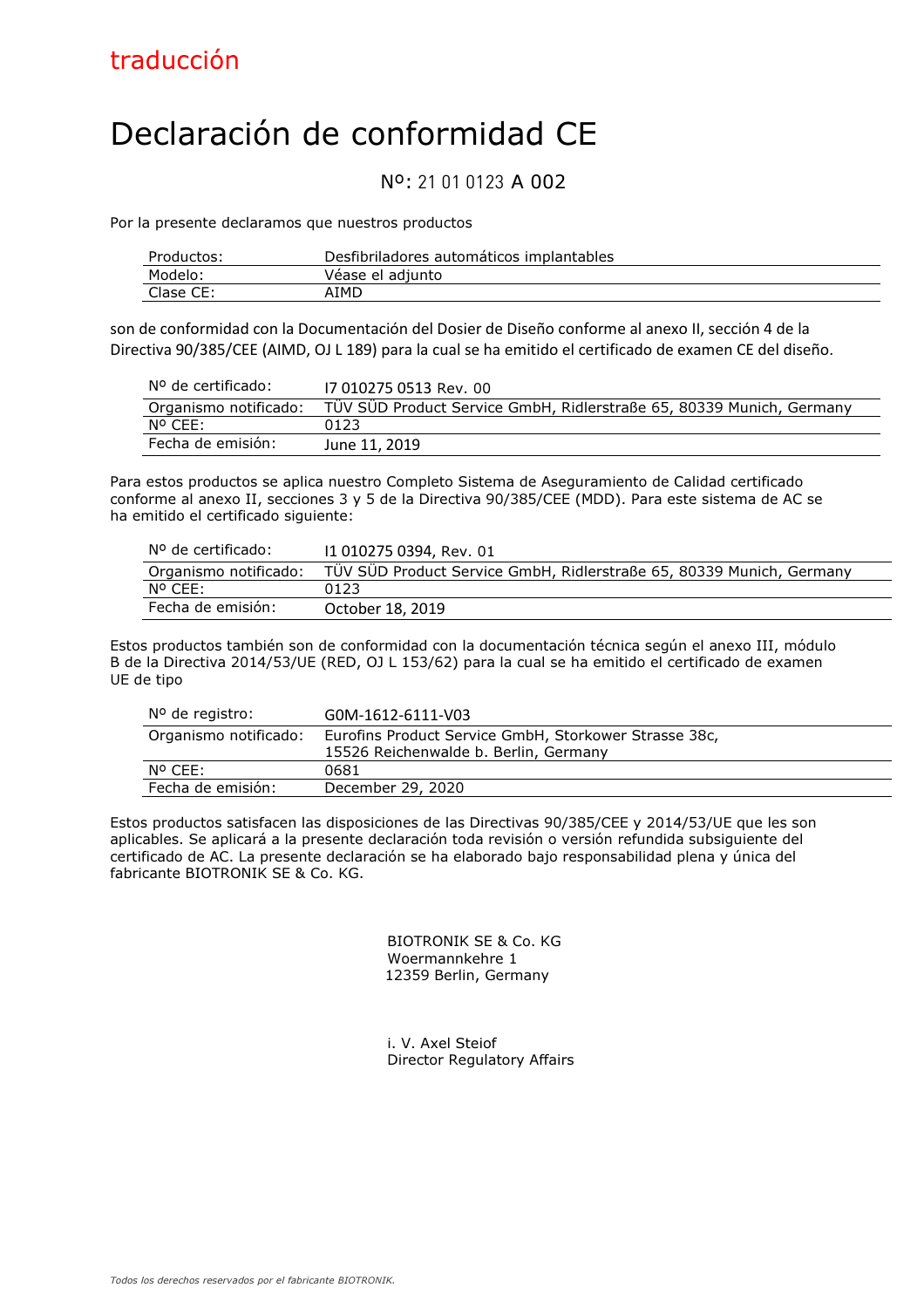## Traducción

### Adjunto a la Declaración de conformidad Nº: 21 01 0123 A 002

### Desfibriladores automáticos implantables

| <b>Modelo</b>    | Número de catálogo  |
|------------------|---------------------|
| Inlexa 3 VR-T    | 404703              |
| Inlexa 3 DR-T    | 404701              |
| Inlexa 3 HF-T    | 404699              |
| Inlexa 3 HF-T QP | 416037              |
| Inlexa 3 VR-T    | 404704              |
| Inlexa 3 DR-T    | 404702              |
| Inlexa 3 HF-T    | 404700              |
| Inlexa 3 HF-T QP | 416038              |
| Ilivia 7 VR-T    | 404625              |
| Intica 7 VR-T    | 404634              |
| Intica 5 VR-T    | 404689              |
| Ilivia 7 VR-T DX | 404624              |
| Intica 7 VR-T DX | 404633              |
| Intica 5 VR-T DX | 404688              |
| Ilivia 7 DR-T    | 404622              |
| Intica 7 DR-T    | 404631              |
| Intica 5 DR-T    | 404686              |
| Ilivia 7 HF-T    | 404601 (GB 2992)    |
| Ilivia 7 HF-T    | 406035 (LiS 3410RR) |
| Intica 7 HF-T    | 404627 (GB 2992)    |
| Intica 7 HF-T    | 406039 (LiS 3410RR) |
| Intica 5 HF-T    | 404683              |
| Ilivia 7 HF-T QP | 404620 (GB 2992)    |
| Intica 7 HF-T QP | 404629 (GB 2992)    |
| Intica 5 HF-T QP | 406932              |
| Ilivia 7 VR-T    | 404626              |
| Intica 7 VR-T    | 404635              |
| Intica 5 VR-T    | 404690              |
| Ilivia 7 DR-T    | 404623              |
| Intica 7 DR-T    | 404632              |
| Intica 5 DR-T    | 404687              |
| Ilivia 7 HF-T    | 404602 (GB 2992)    |
| Ilivia 7 HF-T    | 406036 (LiS 3410RR) |
| Intica 7 HF-T    | 404628 (GB 2992)    |
| Intica 7 HF-T    | 406040 (LiS 3410RR) |
| Intica 5 HF-T    | 404684              |
| Ilivia 7 HF-T QP | 404621 (GB 2992)    |
| Ilivia 7 HF-T QP | 406038 (LiS 3410RR) |
| Intica 7 HF-T QP | 404630 (GB 2992)    |
| Intica 7 HF-T QP | 406042 (LiS 3410RR) |
| Intica 5 HF-T QP | 404685              |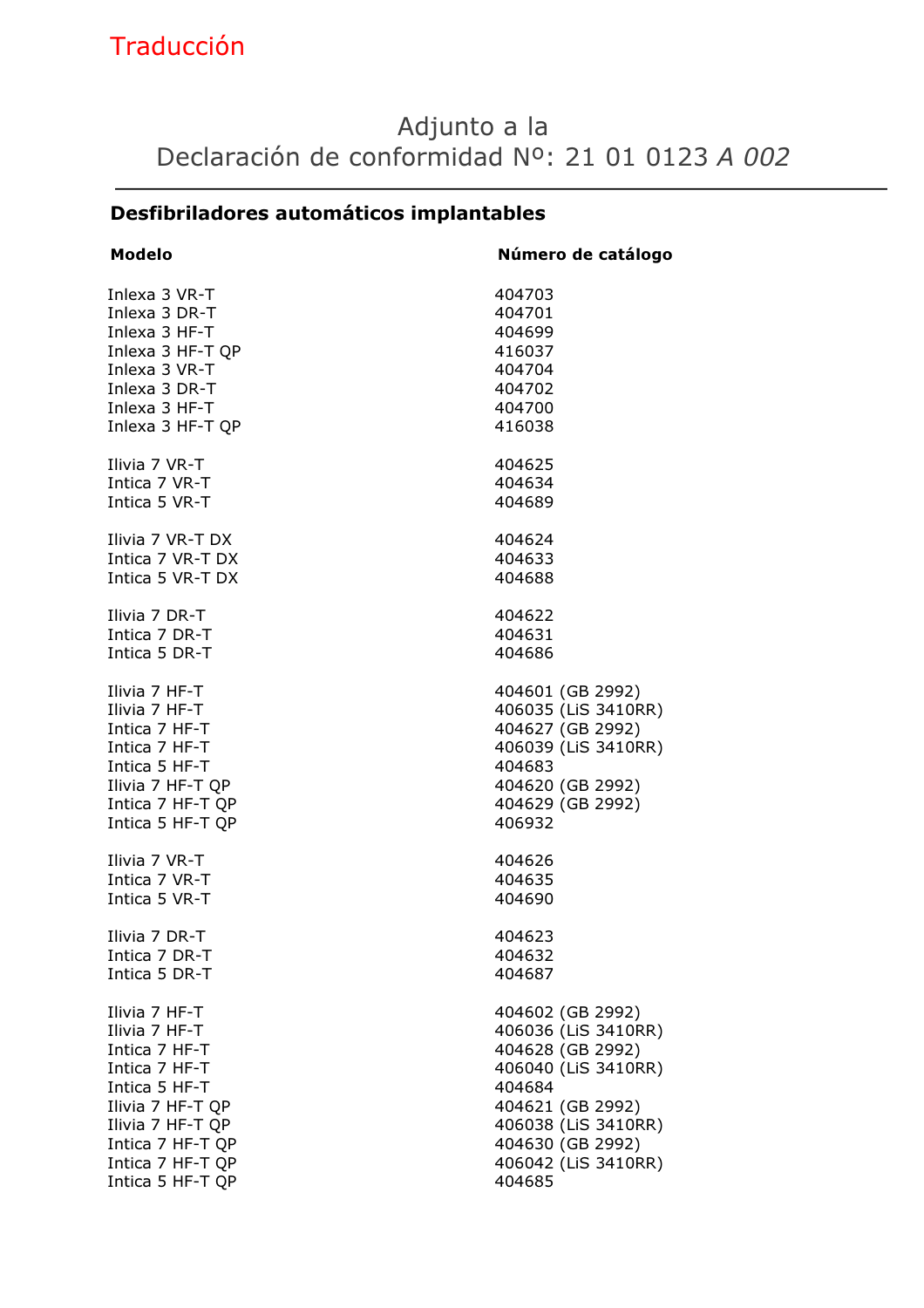## Traducción

## Adjunto a la Declaración de conformidad Nº: 21 01 0123 A 002

### Estándares aplicados conforme a la Directiva 2014/53/UE (RED)

| 3.1a Safety | EN 45502-1:1997<br>EN 45502-2-2:2008           |                                                                              |
|-------------|------------------------------------------------|------------------------------------------------------------------------------|
| 3.1a Health | EN 62479:2010                                  |                                                                              |
| $3.1b$ EMC  | EN 301 489-1<br>EN 301 489-27<br>EN 301 489-31 | V <sub>2</sub> .2.0:2017-03<br>V2.2.1:2019-04<br>V <sub>2</sub> .2.1:2019-04 |
| 3.2 Radio   | EN 301 839<br>EN 302 195                       | V2.1.1:2016-04<br>V2.1.1:2016-06                                             |

BIOTRONIK SE & Co. KG Woermannkehre 1 12359 Berlin, Germany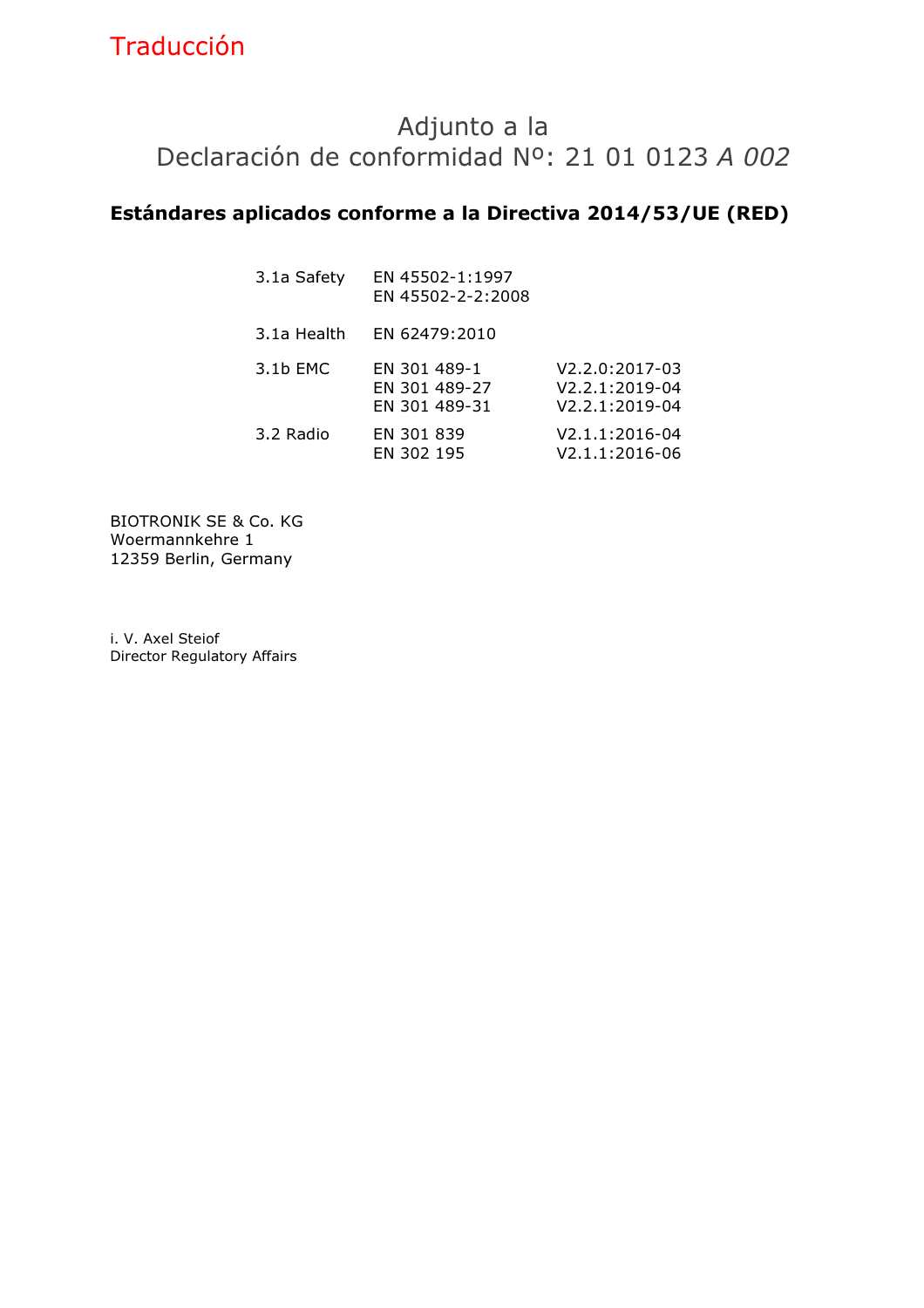# CE - Déclaration de conformité

#### N°: 21 01 0123 A 002

Nous déclarons par la présente que nos dispositifs

| Dispositifs: | Défibrillateurs automatiques implantables |
|--------------|-------------------------------------------|
| Modèle:      | Voir Annexe                               |
| Classe CE :  | DMIA                                      |

sont conformes à la Documentation du dossier de conception en vertu de l'Annexe II, Section 4 de la Directive 90/385/CEE (DMIA, JO L 189), pour laquelle le certificat d'examen CE de la conception

| Certificat $n^{\circ}$ : | I7 010275 0513 Rev. 00                                               |
|--------------------------|----------------------------------------------------------------------|
| Organisme notifié :      | TÜV SÜD Product Service GmbH, Ridlerstraße 65, 80339 Munich, Germany |
| $N^{\circ}$ CEE :        | 0123                                                                 |
| Date de délivrance :     | June 11, 2019                                                        |

a été délivré.

A ces dispositifs s'applique notre Système complet d'assurance qualité certifié conformément à l'Annexe II, Sections 3 et 5 de la Directive 90/385/CEE (DMIA). Pour ce système d'AQ, le certificat

| Certificat n°:       | I1 010275 0394, Rev. 01                                              |
|----------------------|----------------------------------------------------------------------|
| Organisme notifié :  | TUV SUD Product Service GmbH, Ridlerstraße 65, 80339 Munich, Germany |
| $N^{\circ}$ CEE :    | 0123                                                                 |
| Date de délivrance : | October 18, 2019                                                     |

a été délivré.

Ces dispositifs sont également conformes à la documentation technique en vertu de l'Annexe III , Module B de la Directive 2014/53/UE (RED, JO L 153/62), pour laquelle le certificat d'examen UE de type

N° d'enregistrement : G0M-1612-6111-V03

| Organisme notifié :  | Eurofins Product Service GmbH, Storkower Strasse 38c, |
|----------------------|-------------------------------------------------------|
|                      | 15526 Reichenwalde b. Berlin, Germany                 |
| $N^{\circ}$ CEE :    | 0681                                                  |
| Date de délivrance : | December 29, 2020                                     |

a été délivré.

Ces dispositifs sont conformes aux dispositions des Directives 90/385/CEE et 2014/53/UE qui leur sont applicables. Toute version ultérieure révisée ou renouvelée du certificat d'AQ sont applicables à la présente déclaration. Cette déclaration est effectuée sous l'entière et exclusive responsabilité du Fabricant BIOTRONIK SE & Co. KG.

> BIOTRONIK SE & Co. KG Woermannkehre 1 12359 Berlin, Germany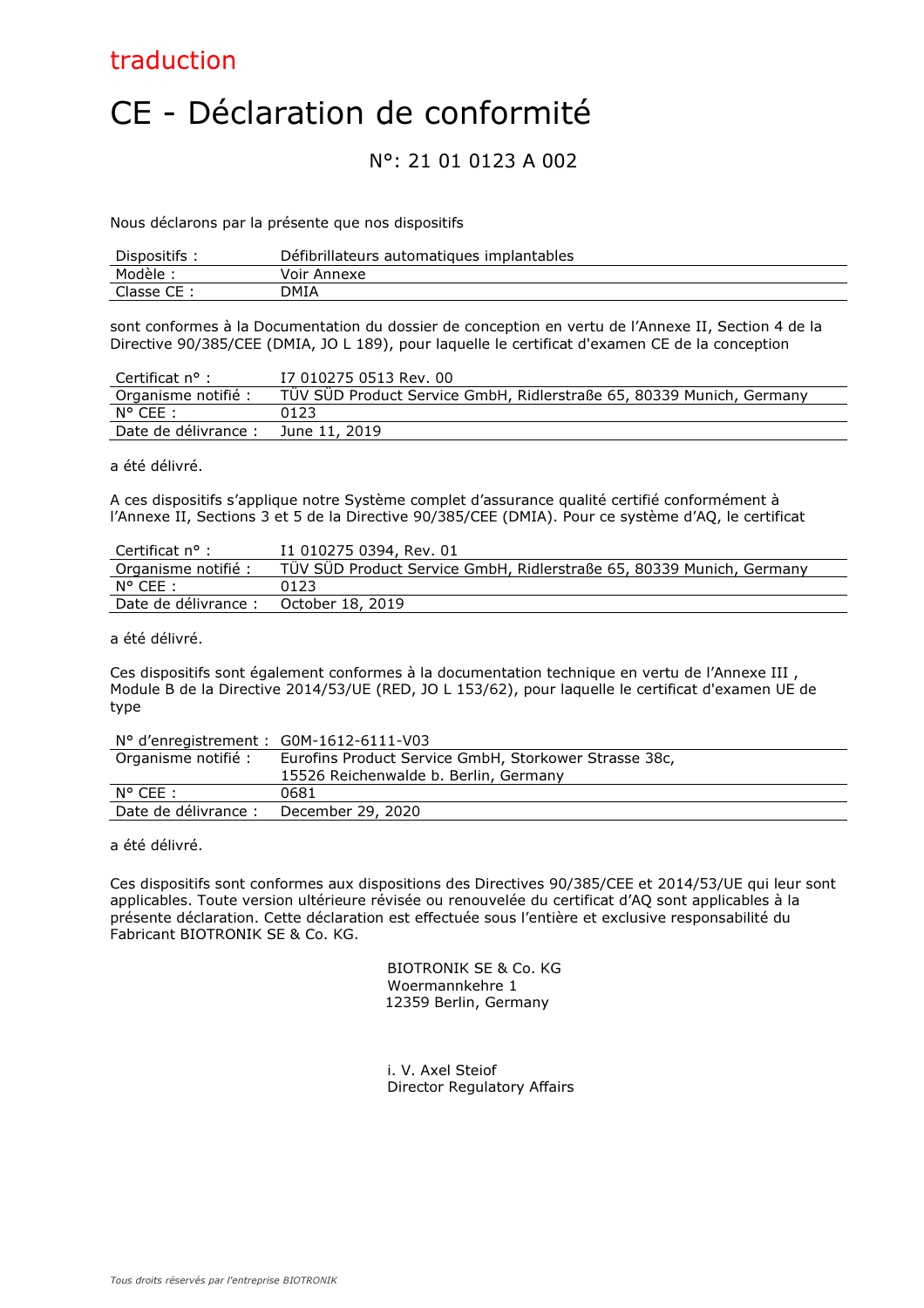## **Traduction**

### Appendice à la Déclaration de conformité N°: 21 01 0123 A 002

### Défibrillateurs automatiques implantables

| Modèle           | Numéro de référence |
|------------------|---------------------|
| Inlexa 3 VR-T    | 404703              |
| Inlexa 3 DR-T    | 404701              |
| Inlexa 3 HF-T    | 404699              |
| Inlexa 3 HF-T QP | 416037              |
| Inlexa 3 VR-T    | 404704              |
| Inlexa 3 DR-T    | 404702              |
| Inlexa 3 HF-T    | 404700              |
| Inlexa 3 HF-T QP | 416038              |
| Ilivia 7 VR-T    | 404625              |
| Intica 7 VR-T    | 404634              |
| Intica 5 VR-T    | 404689              |
| Ilivia 7 VR-T DX | 404624              |
| Intica 7 VR-T DX | 404633              |
| Intica 5 VR-T DX | 404688              |
| Ilivia 7 DR-T    | 404622              |
| Intica 7 DR-T    | 404631              |
| Intica 5 DR-T    | 404686              |
| Ilivia 7 HF-T    | 404601 (GB 2992)    |
| Ilivia 7 HF-T    | 406035 (LiS 3410RR) |
| Intica 7 HF-T    | 404627 (GB 2992)    |
| Intica 7 HF-T    | 406039 (LiS 3410RR) |
| Intica 5 HF-T    | 404683              |
| Ilivia 7 HF-T QP | 404620 (GB 2992)    |
| Intica 7 HF-T QP | 404629 (GB 2992)    |
| Intica 5 HF-T QP | 406932              |
| Ilivia 7 VR-T    | 404626              |
| Intica 7 VR-T    | 404635              |
| Intica 5 VR-T    | 404690              |
| Ilivia 7 DR-T    | 404623              |
| Intica 7 DR-T    | 404632              |
| Intica 5 DR-T    | 404687              |
| Ilivia 7 HF-T    | 404602 (GB 2992)    |
| Ilivia 7 HF-T    | 406036 (LiS 3410RR) |
| Intica 7 HF-T    | 404628 (GB 2992)    |
| Intica 7 HF-T    | 406040 (LiS 3410RR) |
| Intica 5 HF-T    | 404684              |
| Ilivia 7 HF-T OP | 404621 (GB 2992)    |
| Ilivia 7 HF-T QP | 406038 (LiS 3410RR) |
| Intica 7 HF-T QP | 404630 (GB 2992)    |
| Intica 7 HF-T QP | 406042 (LiS 3410RR) |
| Intica 5 HF-T QP | 404685              |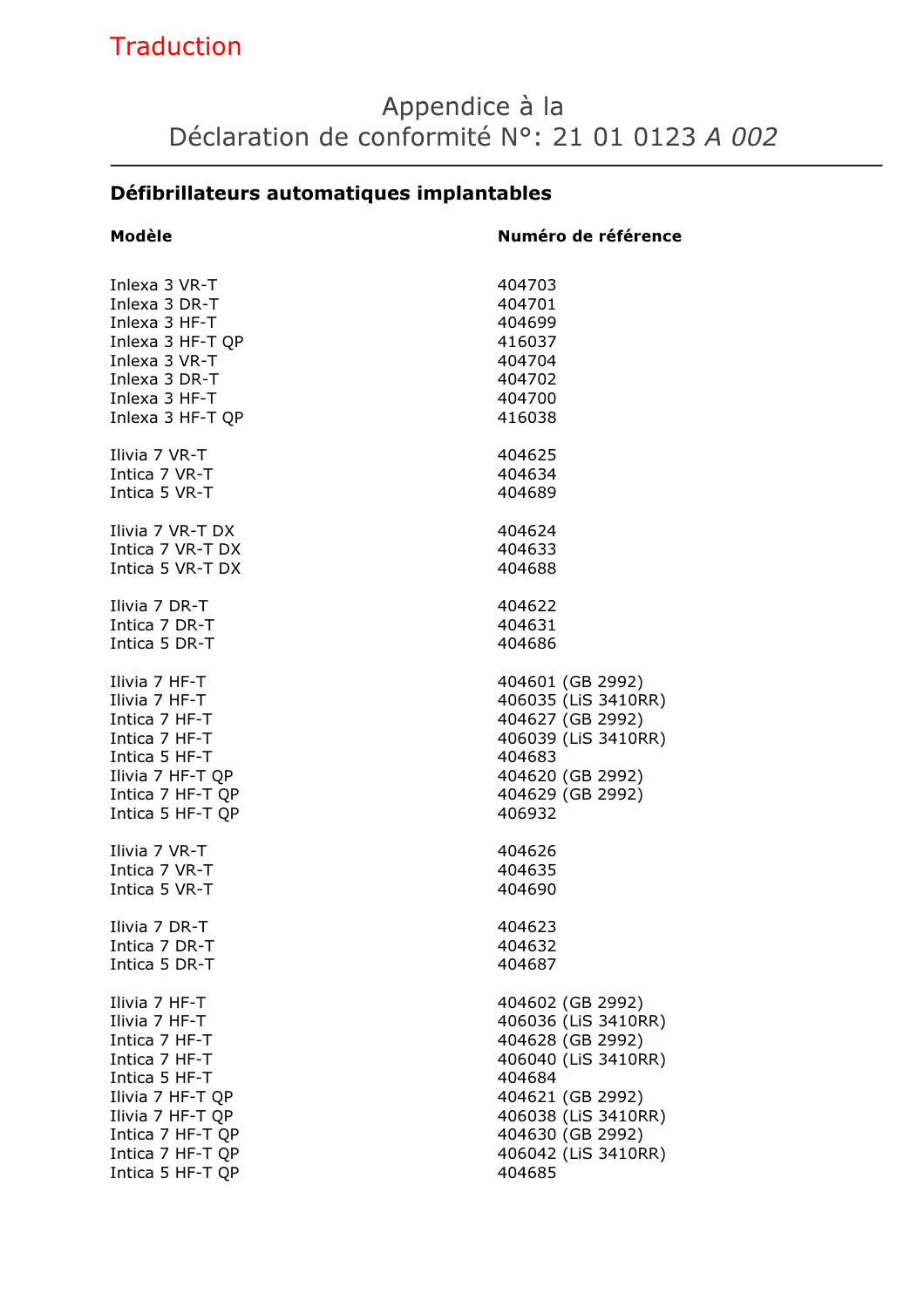## **Traduction**

### Normes appliquées en vertu de la directive 2014/53/UE (RED)

| 3.1a Safety | EN 45502-1:1997<br>EN 45502-2-2:2008           |                                                                 |
|-------------|------------------------------------------------|-----------------------------------------------------------------|
| 3.1a Health | EN 62479:2010                                  |                                                                 |
| $3.1b$ EMC  | EN 301 489-1<br>EN 301 489-27<br>EN 301 489-31 | V2.2.0:2017-03<br>V <sub>2</sub> .2.1:2019-04<br>V2.2.1:2019-04 |
| 3.2 Radio   | EN 301 839<br>EN 302 195                       | V2.1.1:2016-04<br>V2.1.1:2016-06                                |

BIOTRONIK SE & Co. KG Woermannkehre 1 12359 Berlin, Germany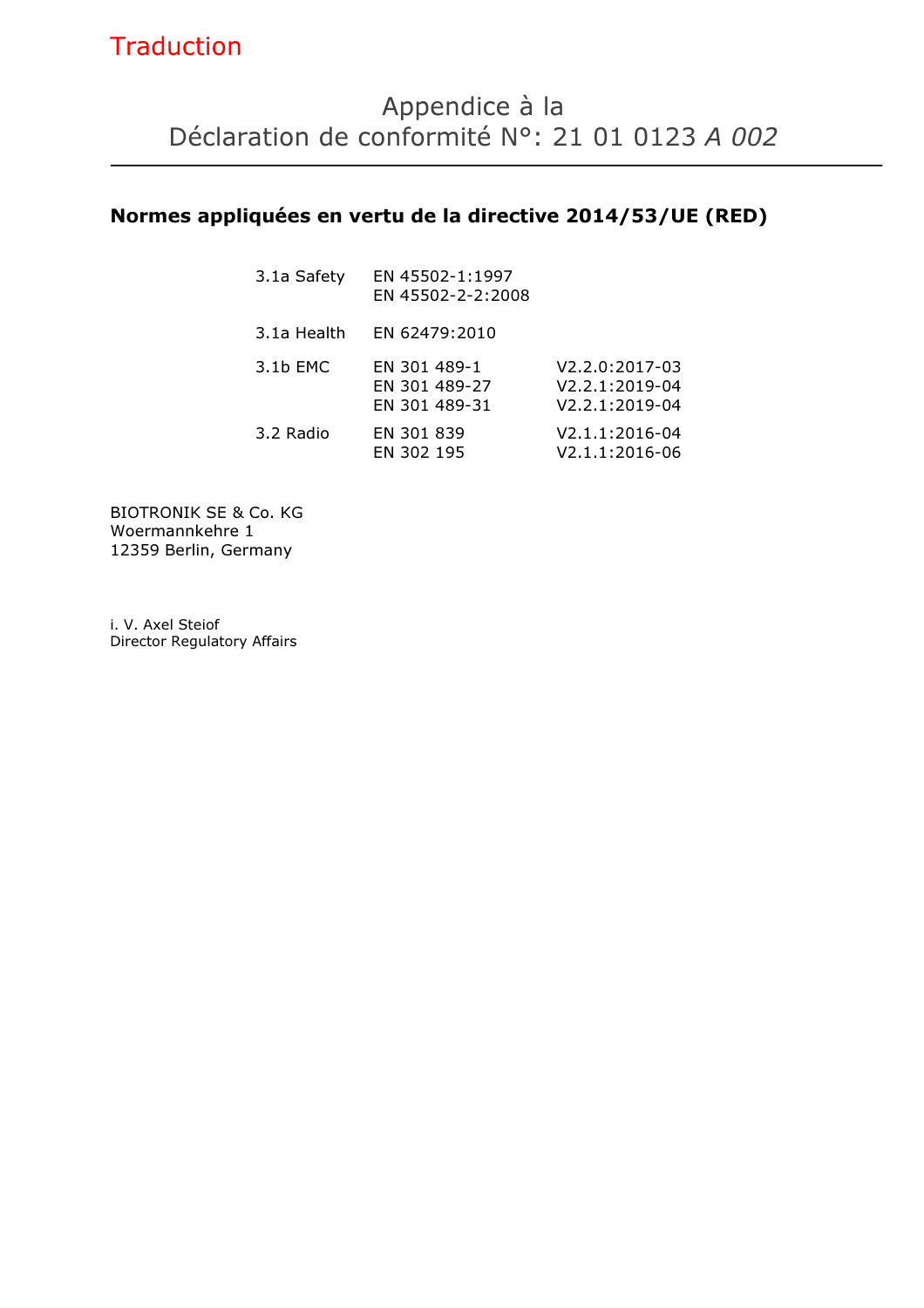## Traduzione

# Dichiarazione di conformità CE

#### N.: 21 01 0123 A 002

Con la presente dichiariamo che i nostri prodotti

| Prodotti:  | Defibrillatori impiantabili |
|------------|-----------------------------|
| Modello:   | Vedi allegato               |
| Classe CE: | AIMD                        |

sono conformi alla documentazione del dossier di progetto secondo l'Allegato II, Sezione 4 della Direttiva 90/385/CEE (AIMD, OJ L 189) per i quali è stato rilasciato il Certificato di esame progetto CE

| Certificato n.:   | I7 010275 0513 Rev. 00                                                                     |
|-------------------|--------------------------------------------------------------------------------------------|
|                   | Organismo notificato: TUV SUD Product Service GmbH, Ridlerstraße 65, 80339 Munich, Germany |
| CEE n.:           | 0123                                                                                       |
| Data di rilascio: | June 11, 2019                                                                              |

A questi prodotti è applicato il nostro sistema di controllo qualità completo certificato secondo l'Allegato II, Sezione 3 e 5 della Direttiva 90/385/CEE (AIMD). Per questo sistema QA è stato rilasciato il certificato

| Certificato n.:   | I1 010275 0394, Rev. 01                                                                    |
|-------------------|--------------------------------------------------------------------------------------------|
|                   | Organismo notificato: TUV SUD Product Service GmbH, Ridlerstraße 65, 80339 Munich, Germany |
| CEE n.:           | 0123                                                                                       |
| Data di rilascio: | October 18, 2019                                                                           |

Questi prodotti sono inoltre conformi alla documentazione tecnica secondo l'Allegato III, Modulo B della Direttiva 2014/53/CE (RED, OJ L 153/62) per i quali è stato rilasciato il certificato di esame del tipo UE

| Registrazione n.: | G0M-1612-6111-V03                                                           |
|-------------------|-----------------------------------------------------------------------------|
|                   | Organismo notificato: Eurofins Product Service GmbH, Storkower Strasse 38c, |
|                   | 15526 Reichenwalde b. Berlin, Germany                                       |
| CEE n.:           | 0681                                                                        |
| Data di rilascio: | December 29, 2020                                                           |

Questi prodotti soddisfano i requisiti della Direttiva 90/385/CEE e 2014/53/CE ad essi applicabile. Alla presente dichiarazione è applicabile qualsiasi revisione successiva o versione aggiornata del certificato QA. La presente dichiarazione è rilasciata sotto la totale e unica responsabilità del produttore BIOTRONIK SE & Co. KG.

> BIOTRONIK SE & Co. KG Woermannkehre 1 12359 Berlin, Germany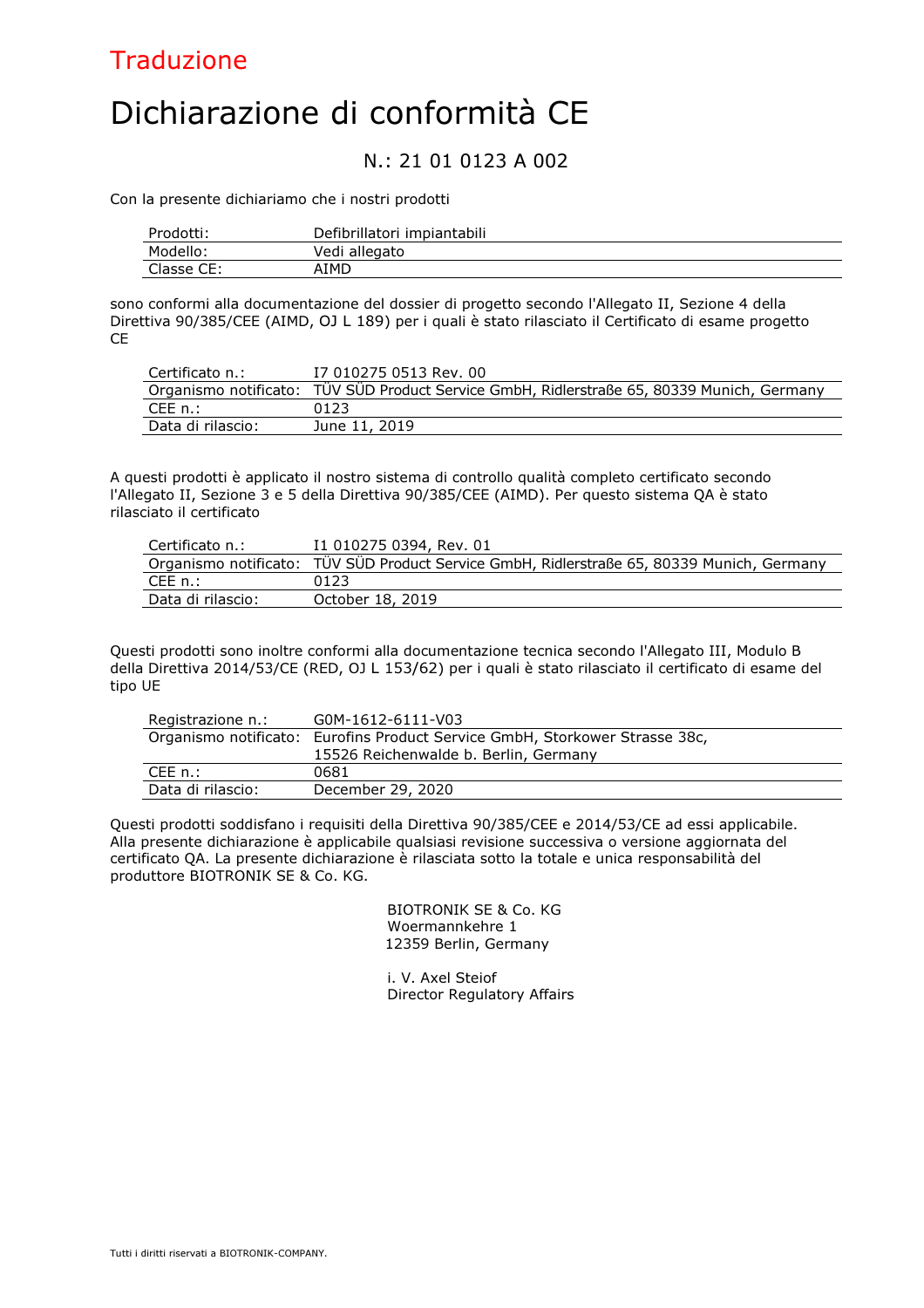## **Traduzione**

### Allegato alla Dichiarazione di Conformità N.: 21 01 0123 A 002

### Defibrillatori impiantabili

| <b>Modello</b>   | Numero di catalogo  |
|------------------|---------------------|
| Inlexa 3 VR-T    | 404703              |
| Inlexa 3 DR-T    | 404701              |
| Inlexa 3 HF-T    | 404699              |
| Inlexa 3 HF-T QP | 416037              |
| Inlexa 3 VR-T    | 404704              |
| Inlexa 3 DR-T    | 404702              |
| Inlexa 3 HF-T    | 404700              |
| Inlexa 3 HF-T QP | 416038              |
| Ilivia 7 VR-T    | 404625              |
| Intica 7 VR-T    | 404634              |
| Intica 5 VR-T    | 404689              |
| Ilivia 7 VR-T DX | 404624              |
| Intica 7 VR-T DX | 404633              |
| Intica 5 VR-T DX | 404688              |
| Ilivia 7 DR-T    | 404622              |
| Intica 7 DR-T    | 404631              |
| Intica 5 DR-T    | 404686              |
| Ilivia 7 HF-T    | 404601 (GB 2992)    |
| Ilivia 7 HF-T    | 406035 (LiS 3410RR) |
| Intica 7 HF-T    | 404627 (GB 2992)    |
| Intica 7 HF-T    | 406039 (LiS 3410RR) |
| Intica 5 HF-T    | 404683              |
| Ilivia 7 HF-T QP | 404620 (GB 2992)    |
| Intica 7 HF-T QP | 404629 (GB 2992)    |
| Intica 5 HF-T QP | 406932              |
| Ilivia 7 VR-T    | 404626              |
| Intica 7 VR-T    | 404635              |
| Intica 5 VR-T    | 404690              |
| Ilivia 7 DR-T    | 404623              |
| Intica 7 DR-T    | 404632              |
| Intica 5 DR-T    | 404687              |
| Ilivia 7 HF-T    | 404602 (GB 2992)    |
| Ilivia 7 HF-T    | 406036 (LiS 3410RR) |
| Intica 7 HF-T    | 404628 (GB 2992)    |
| Intica 7 HF-T    | 406040 (LiS 3410RR) |
| Intica 5 HF-T    | 404684              |
| Ilivia 7 HF-T QP | 404621 (GB 2992)    |
| Ilivia 7 HF-T QP | 406038 (LiS 3410RR) |
| Intica 7 HF-T QP | 404630 (GB 2992)    |
| Intica 7 HF-T QP | 406042 (LiS 3410RR) |
| Intica 5 HF-T QP | 404685              |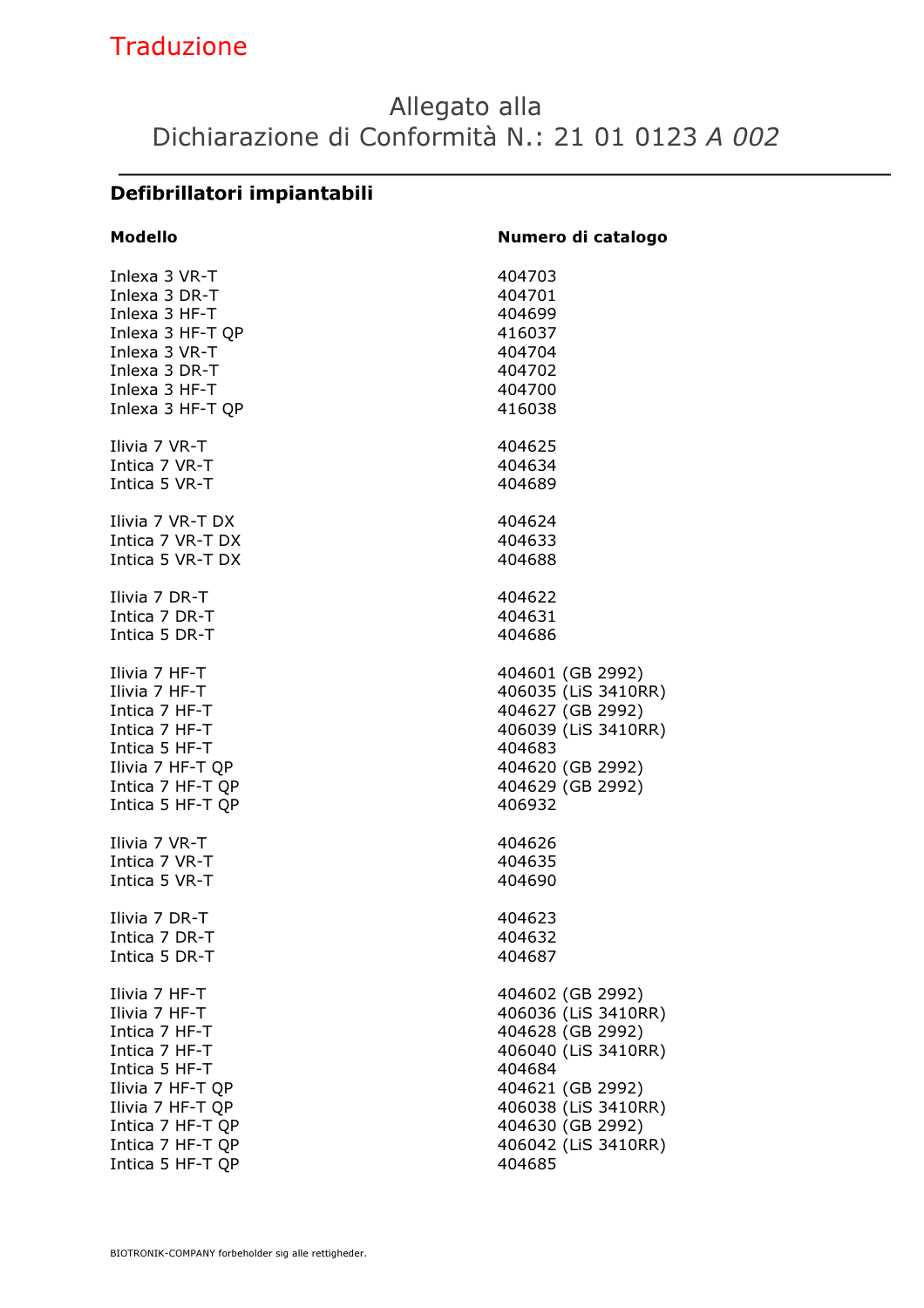### Standard applicati secondo la Direttiva 2014/53/CE (RED)

| 3.1a Safety | EN 45502-1:1997<br>EN 45502-2-2:2008           |                                                        |
|-------------|------------------------------------------------|--------------------------------------------------------|
| 3.1a Health | EN 62479:2010                                  |                                                        |
| 3.1b EMC    | EN 301 489-1<br>EN 301 489-27<br>EN 301 489-31 | V2.2.0:2017-03<br>$V2.2.1:2019-04$<br>$V2.2.1:2019-04$ |
| 3.2 Radio   | EN 301 839<br>EN 302 195                       | V2.1.1:2016-04<br>V2.1.1:2016-06                       |

BIOTRONIK SE & Co. KG Woermannkehre 1 12359 Berlin, Germany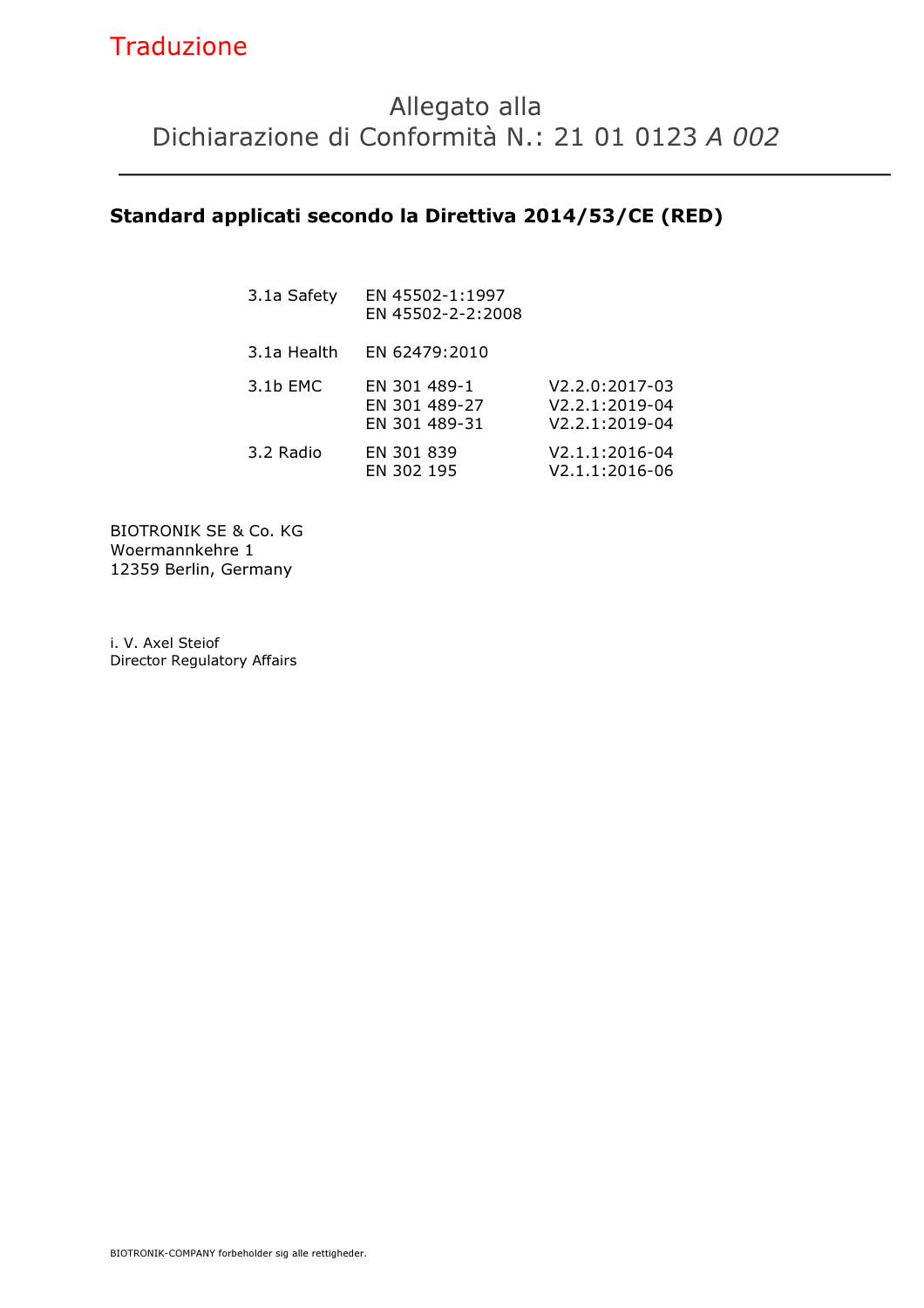

# CE-overensstemmelseserklæring

### Nr.: 21 01 0123 A 002

Vi erklærer hermed, at vores produkter

| Produkter: | Implanterbar cardioverter/defibrillatorer |
|------------|-------------------------------------------|
| Model:     | se tillæg                                 |
| EC-klasse: | AIMD                                      |

er i overensstemmelse med konstruktionsdokumentationen i henhold til appendiks II, afsnit 4 af direktiv 90/385/EØF (AIMD, EFT L 189/62), hvortil EU-typeafprøvningsattest

| Certifikat nr.:              | I7 010275 0513 Rev. 00                         |
|------------------------------|------------------------------------------------|
| Bemyndiget organ:            | TÜV SÜD Product Service GmbH, Ridlerstraße 65, |
|                              | 80339 Munich, Germany                          |
| Rådets forordning (EØF) nr.: | 0123                                           |
| Udstedelsesdato:             | June 11, 2019                                  |

er blevet udstedt.

Disse produkter er verificerede ifølge vores certificerede fulde kvalitetssikring i henhold til appendiks II, afsnit 3 og 5 af direktiv 90/385 EØF (AIMD). Til dette QA-system er certifikat

| Certifikat nr.:                   | I1 010275 0394, Rev. 01                        |  |
|-----------------------------------|------------------------------------------------|--|
| Bemyndiget organ:                 | TÜV SÜD Product Service GmbH, Ridlerstraße 65, |  |
|                                   | 80339 Munich, Germany                          |  |
| Rådets forordning (EØF) nr.: 0123 |                                                |  |
| Udstedelsesdato:                  | October 18, 2019                               |  |

blevet udstedt.

Disse produkter er ligeledes i overensstemmelse med den tekniske dokumentation i henhold til appendiks III, modul B af direktiv 2014/53/EU (RUD, EFT L 153/62), hvortil EUtypeafprøvningsattest

| Registreringsnr.:           | G0M-1612-6111-V03                                     |
|-----------------------------|-------------------------------------------------------|
| Bemyndiget organ:           | Eurofins Product Service GmbH, Storkower Strasse 38c, |
|                             | 15526 Reichenwalde b. Berlin, Germany                 |
| Rådets forordning (EØF) nr. | 0681                                                  |
| Udstedelsesdato:            | December 29, 2020                                     |

er blevet udstedt.

Disse produkter imødekommer de gældende bestemmelser i direktiv 90/385/EØF og 2014/53/EU. Denne erklæring er gældende for enhver efterfølgende revision eller nye versioner af QAcertifikatet. Denne erklæring er under fuldt ansvar af producenten BIOTRONIK SE & Co. KG.

> BIOTRONIK SE & Co. KG Woermannkehre 1 12359 Berlin, Germany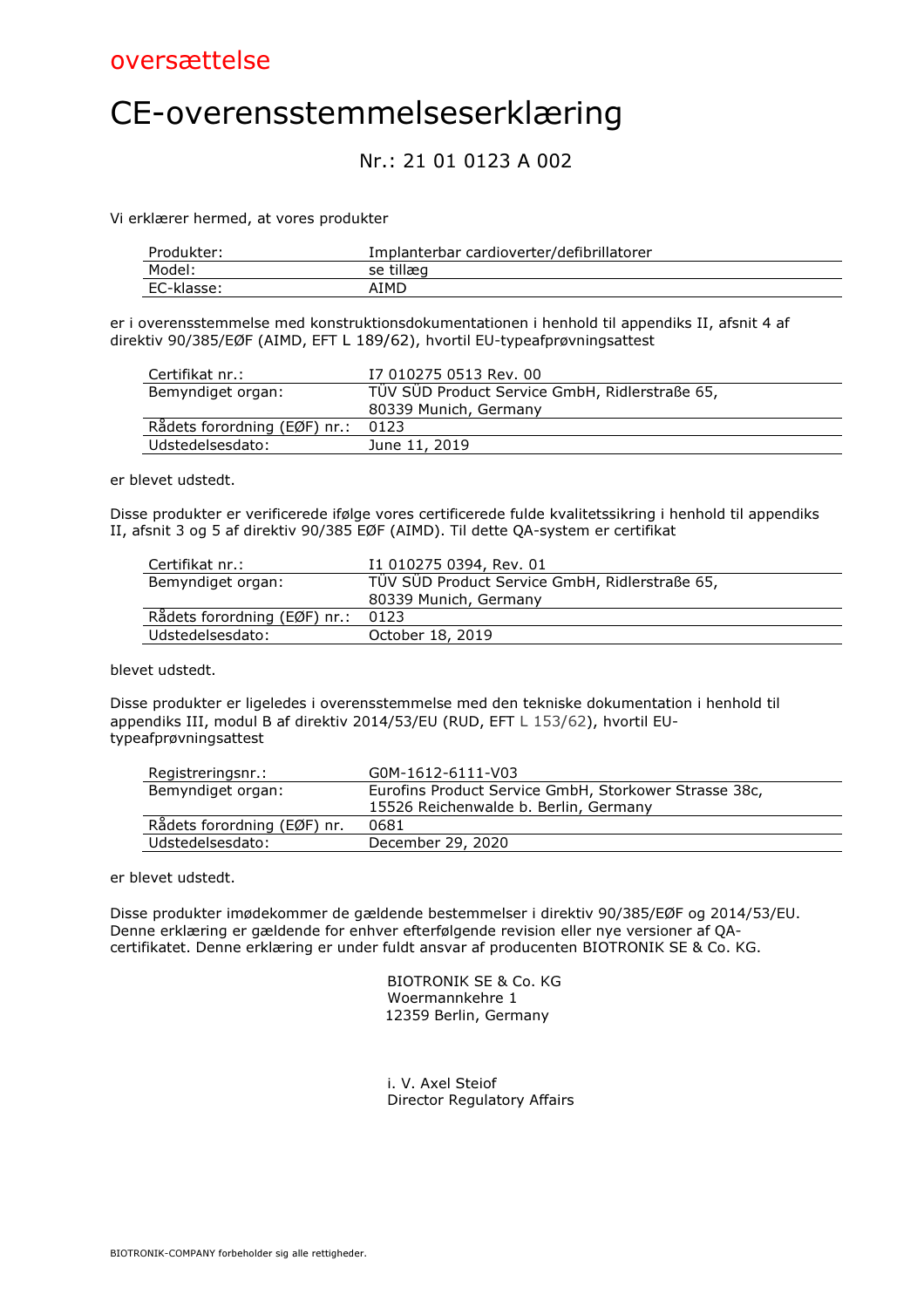## Oversættelse

## Tillæg til overensstemmelseserklæring nr.: 21 01 0123 A 002

### Implanterbar cardioverter/defibrillatorer

| Model            | Katalognummer       |
|------------------|---------------------|
| Inlexa 3 VR-T    | 404703              |
| Inlexa 3 DR-T    | 404701              |
| Inlexa 3 HF-T    | 404699              |
| Inlexa 3 HF-T QP | 416037              |
| Inlexa 3 VR-T    | 404704              |
| Inlexa 3 DR-T    | 404702              |
| Inlexa 3 HF-T    | 404700              |
| Inlexa 3 HF-T QP | 416038              |
| Ilivia 7 VR-T    | 404625              |
| Intica 7 VR-T    | 404634              |
| Intica 5 VR-T    | 404689              |
| Ilivia 7 VR-T DX | 404624              |
| Intica 7 VR-T DX | 404633              |
| Intica 5 VR-T DX | 404688              |
| Ilivia 7 DR-T    | 404622              |
| Intica 7 DR-T    | 404631              |
| Intica 5 DR-T    | 404686              |
| Ilivia 7 HF-T    | 404601 (GB 2992)    |
| Ilivia 7 HF-T    | 406035 (LiS 3410RR) |
| Intica 7 HF-T    | 404627 (GB 2992)    |
| Intica 7 HF-T    | 406039 (LiS 3410RR) |
| Intica 5 HF-T    | 404683              |
| Ilivia 7 HF-T QP | 404620 (GB 2992)    |
| Intica 7 HF-T QP | 404629 (GB 2992)    |
| Intica 5 HF-T QP | 406932              |
| Ilivia 7 VR-T    | 404626              |
| Intica 7 VR-T    | 404635              |
| Intica 5 VR-T    | 404690              |
| Tlivia 7 DR-T    | 404623              |
| Intica 7 DR-T    | 404632              |
| Intica 5 DR-T    | 404687              |
| Ilivia 7 HF-T    | 404602 (GB 2992)    |
| Ilivia 7 HF-T    | 406036 (LiS 3410RR) |
| Intica 7 HF-T    | 404628 (GB 2992)    |
| Intica 7 HF-T    | 406040 (LiS 3410RR) |
| Intica 5 HF-T    | 404684              |
| Ilivia 7 HF-T QP | 404621 (GB 2992)    |
| Ilivia 7 HF-T QP | 406038 (LiS 3410RR) |
| Intica 7 HF-T QP | 404630 (GB 2992)    |
| Intica 7 HF-T QP | 406042 (LiS 3410RR) |
| Intica 5 HF-T QP | 404685              |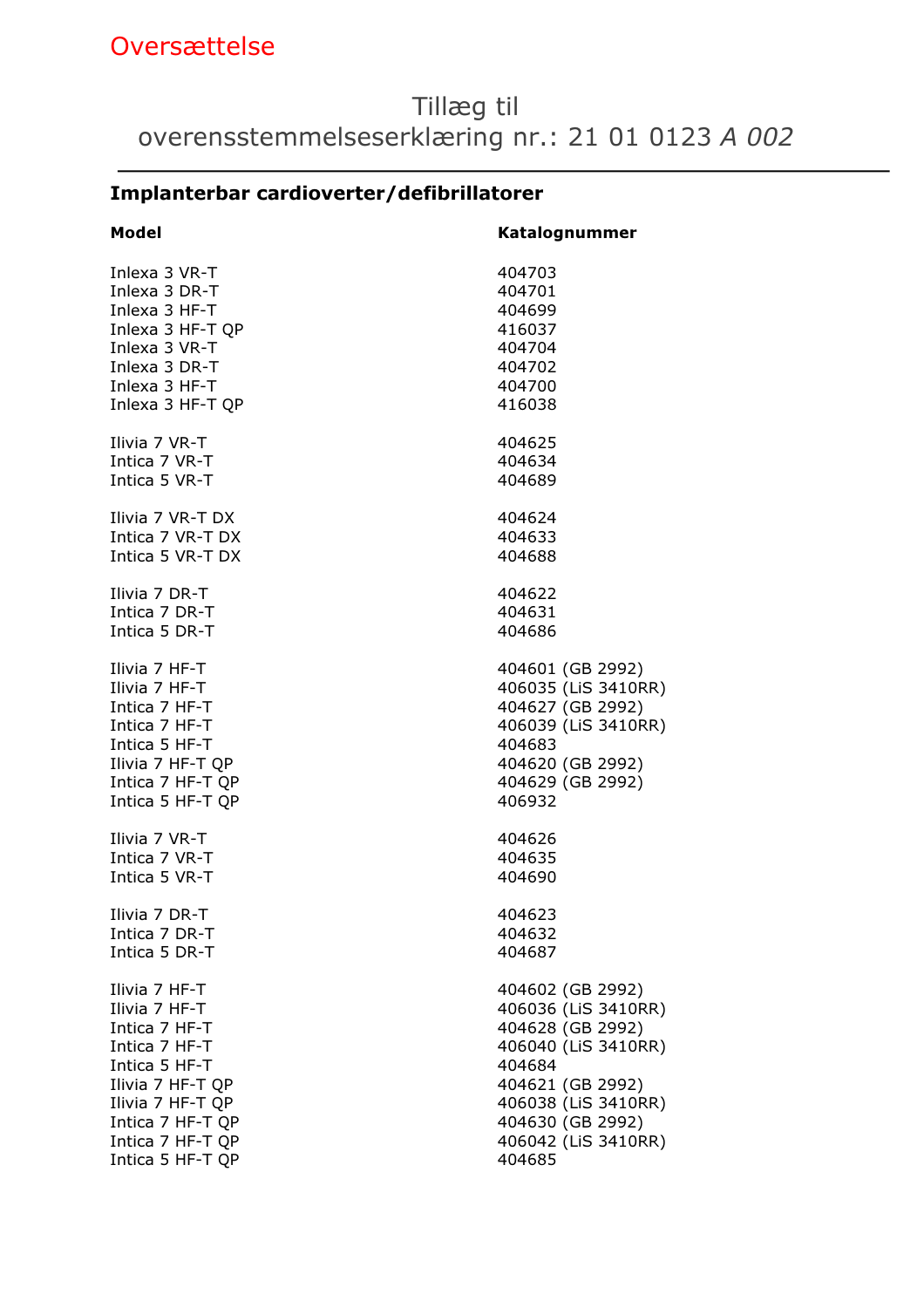## Tillæg til overensstemmelseserklæring nr.: 21 01 0123 A 002

### Anvendte standarder iht. direktiv 2014/53/EU (RUD)

| 3.1a Safety | EN 45502-1:1997<br>EN 45502-2-2:2008           |                                                        |
|-------------|------------------------------------------------|--------------------------------------------------------|
| 3.1a Health | EN 62479:2010                                  |                                                        |
| 3.1b EMC    | EN 301 489-1<br>EN 301 489-27<br>EN 301 489-31 | $V2.2.0:2017-03$<br>$V2.2.1:2019-04$<br>V2.2.1:2019-04 |
| 3.2 Radio   | EN 301 839<br>EN 302 195                       | $V2.1.1:2016-04$<br>V2.1.1:2016-06                     |

BIOTRONIK SE & Co. KG Woermannkehre 1 12359 Berlin, Germany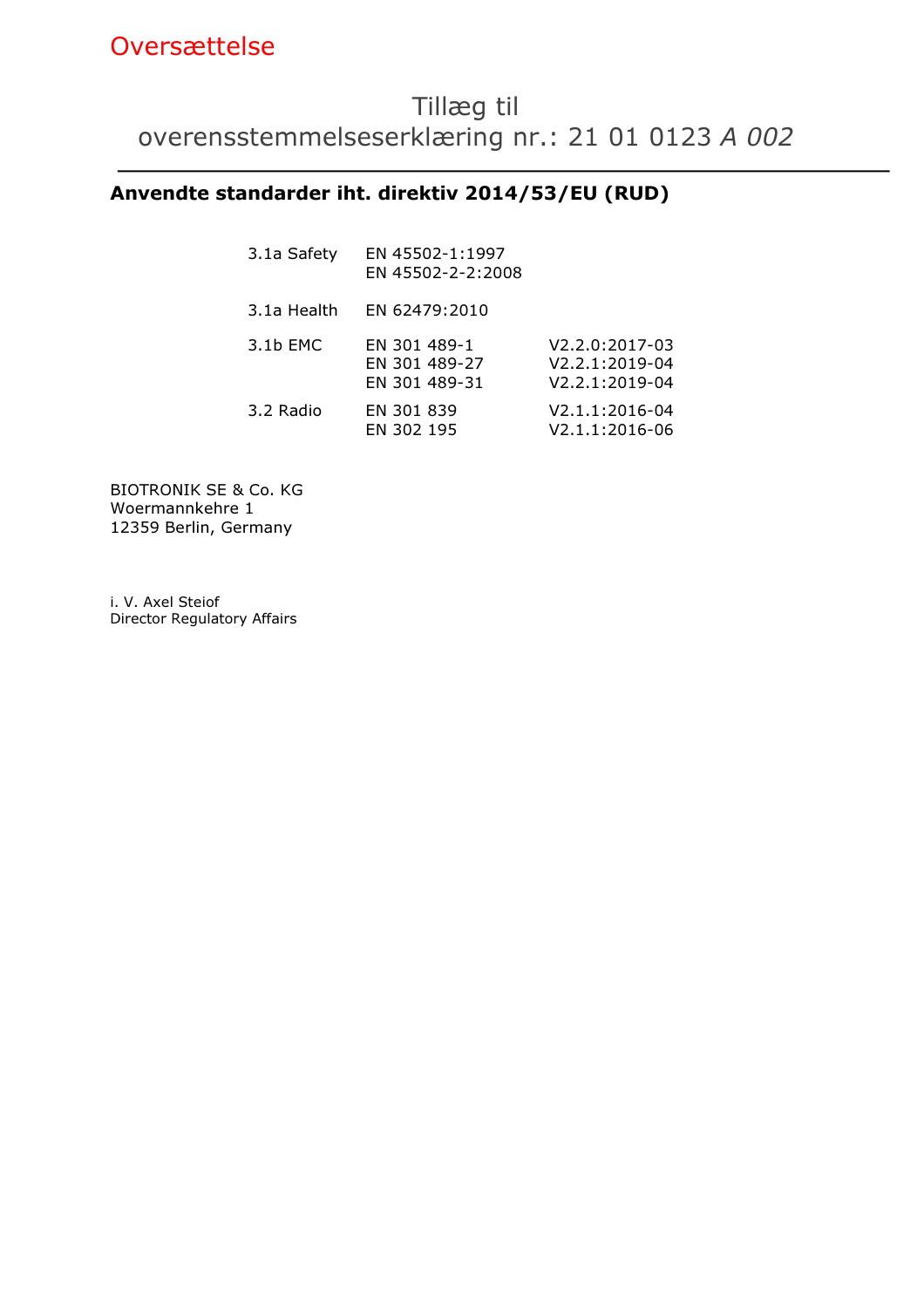## Vertaling

# CE – Conformiteitsverklaring

#### Nr. 21 01 0123 A 002

Bij dezen verklaren wij dat onze producten

| Producten:         | Implanteerbare cardioverter/defibrillatoren |
|--------------------|---------------------------------------------|
| Model:zie bijlage: | zie bijlage                                 |
| EC-klasse:         | AIMD                                        |

voldoen aan de Design Dossier Documentation conform bijlage II, deel 4 van de Richtlijn 90/385/EEG (AIMD, OJ L 189) waarvoor het certificaat van EG-ontwerponderzoek

| Certificaatnr.:       | I7 010275 0513 Rev. 00                         |
|-----------------------|------------------------------------------------|
| Aangemelde instantie: | TÜV SÜD Product Service GmbH, Ridlerstraße 65, |
|                       | 80339 Munich, Germany                          |
| EEG-nr.:              | 0123                                           |
| Afgiftedatum:         | June 11, 2019                                  |

is verstrekt.

Op deze producten is ons gecertificeerde Full Quality Assurance System conform bijlage II, deel 3 en 5 van de Richtlijn 90/385/EEG (AIMD) van toepassing. Voor dit QA-systeem is het certificaat

| Certificaatnr.        | I1 010275 0394, Rev. 01                        |
|-----------------------|------------------------------------------------|
| Aangemelde instantie: | TÜV SÜD Product Service GmbH, Ridlerstraße 65, |
|                       | 80339 Munich, Germany                          |
| EEG-nr.:              | 0123                                           |
| Afgiftedatum:         | October 18, 2019                               |
|                       |                                                |

verstrekt.

Deze producten voldoen tevens aan de technische documentatie conform bijlage III, module B van de Richtlijn 2014/53/EU (RED, OJ L 153/62) waarvoor het certificaat van EU-typeonderzoek

| Registratienr.:       | G0M-1612-6111-V03                                     |
|-----------------------|-------------------------------------------------------|
| Aangemelde instantie: | Eurofins Product Service GmbH, Storkower Strasse 38c, |
|                       | 15526 Reichenwalde b. Berlin, Germany                 |
| EEG-nr.:              | 0681                                                  |
| Afgiftedatum:         | December 29, 2020                                     |

is verstrekt.Deze producten voldoen aan de bepalingen van de Richtlijnen 90/385/EEG en 2014/53/EU die hierop van toepassing zijn. Alle navolgende herzieningen of nieuwe versies van het QA-certificaat gelden ook voor deze verklaring. Deze verklaring is verstrekt onder de volledige en uitsluitende verantwoordelijkheid van de fabrikant BIOTRONIK SE & Co. KG.

> BIOTRONIK SE & Co. KG Woermannkehre 1 12359 Berlin, Germany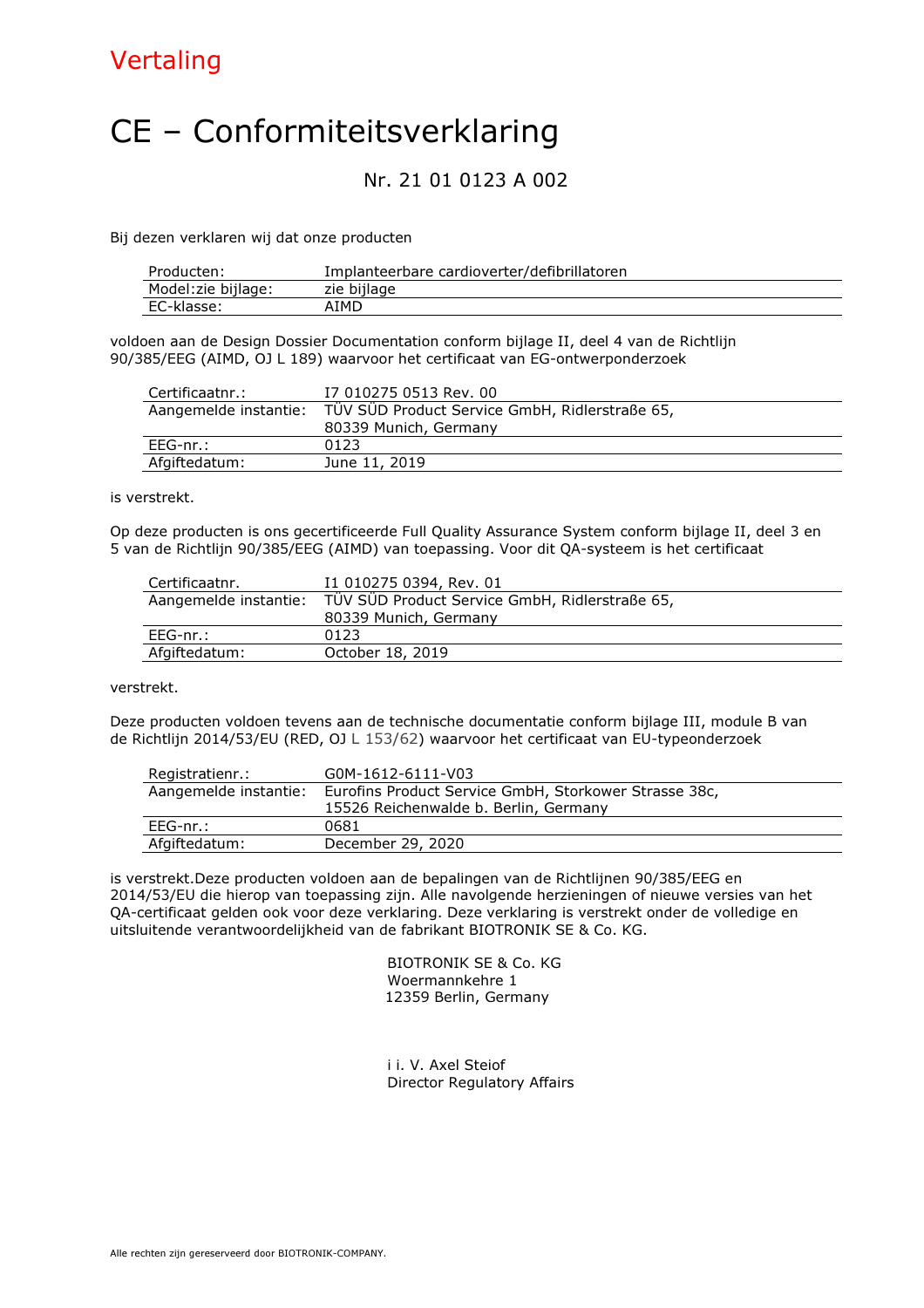# Bijlage bij

## conformiteitsverklaring nr.: 21 01 0123 A 002

### Implanteerbare cardioverter/defibrillatoren

| <b>Model</b>                         | Catalogusnummer               |
|--------------------------------------|-------------------------------|
| Inlexa 3 VR-T                        | 404703                        |
| Inlexa 3 DR-T                        | 404701                        |
| Inlexa 3 HF-T                        | 404699                        |
| Inlexa 3 HF-T QP                     | 416037                        |
| Inlexa 3 VR-T                        | 404704                        |
| Inlexa 3 DR-T                        | 404702                        |
| Inlexa 3 HF-T                        | 404700                        |
| Inlexa 3 HF-T QP                     | 416038                        |
| Ilivia 7 VR-T                        | 404625                        |
| Intica 7 VR-T                        | 404634                        |
| Intica 5 VR-T                        | 404689                        |
| Ilivia 7 VR-T DX                     | 404624                        |
| Intica 7 VR-T DX                     | 404633                        |
| Intica 5 VR-T DX                     | 404688                        |
| Ilivia 7 DR-T                        | 404622                        |
| Intica 7 DR-T                        | 404631                        |
| Intica 5 DR-T                        | 404686                        |
| Ilivia 7 HF-T                        | 404601 (GB 2992)              |
| Ilivia 7 HF-T                        | 406035 (LiS 3410RR)           |
| Intica 7 HF-T                        | 404627 (GB 2992)              |
| Intica 7 HF-T                        | 406039 (LiS 3410RR)           |
| Intica 5 HF-T                        | 404683                        |
| Ilivia 7 HF-T QP                     | 404620 (GB 2992)              |
| Intica 7 HF-T QP                     | 404629 (GB 2992)              |
| Intica 5 HF-T OP                     | 406932                        |
| Ilivia 7 VR-T                        | 404626                        |
| Intica 7 VR-T                        | 404635                        |
| Intica 5 VR-T                        | 404690                        |
| Ilivia 7 DR-T                        | 404623                        |
| Intica 7 DR-T                        | 404632                        |
| Intica 5 DR-T                        | 404687                        |
| Ilivia 7 HF-T                        | 404602 (GB 2992)              |
| Ilivia 7 HF-T                        | 406036 (LiS 3410RR)           |
| Intica 7 HF-T                        | 404628 (GB 2992)              |
| Intica 7 HF-T                        | 406040 (LiS 3410RR)           |
| Intica 5 HF-T                        | 404684                        |
| Ilivia 7 HF-T QP                     | 404621 (GB 2992)              |
| Ilivia 7 HF-T QP                     | 406038 (LiS 3410RR)           |
| Intica 7 HF-T QP                     | 404630 (GB 2992)              |
| Intica 7 HF-T QP<br>Intica 5 HF-T QP | 406042 (LiS 3410RR)<br>404685 |
|                                      |                               |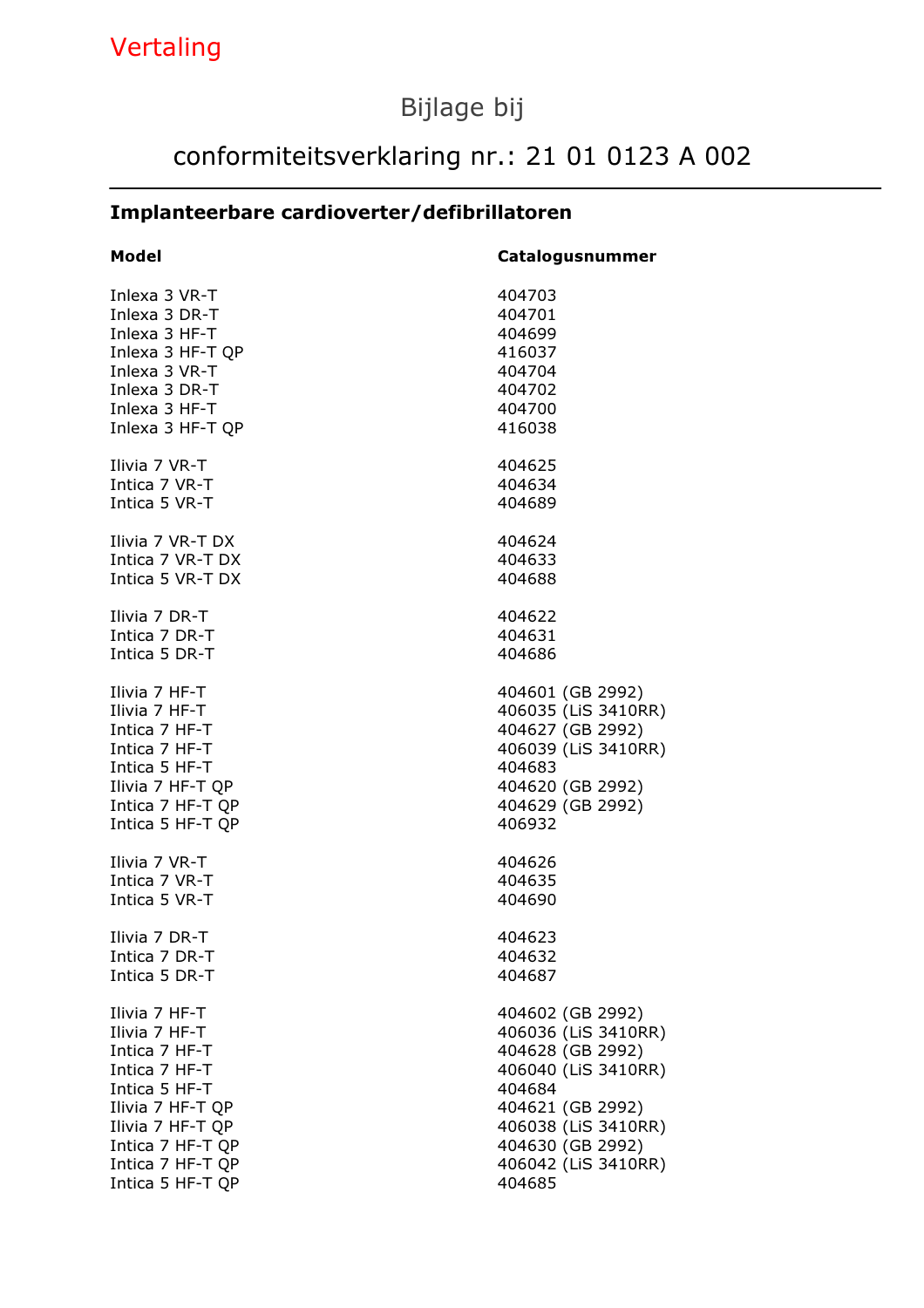## Bijlage bij

## conformiteitsverklaring nr.: 21 01 0123 A 002

### Toepasselijke standaarden conform Richtlijn 2014/53/EU (RED)

| EN 45502-1:1997<br>EN 45502-2-2:2008           |                                                      |
|------------------------------------------------|------------------------------------------------------|
| EN 62479:2010                                  |                                                      |
| EN 301 489-1<br>EN 301 489-27<br>EN 301 489-31 | $V2.2.0:2017-03$<br>V2.2.1:2019-04<br>V2.2.1:2019-04 |
| EN 301 839<br>EN 302 195                       | V2.1.1:2016-04<br>V2.1.1:2016-06                     |
|                                                |                                                      |

BIOTRONIK SE & Co. KG Woermannkehre 1 12359 Berlin, Germany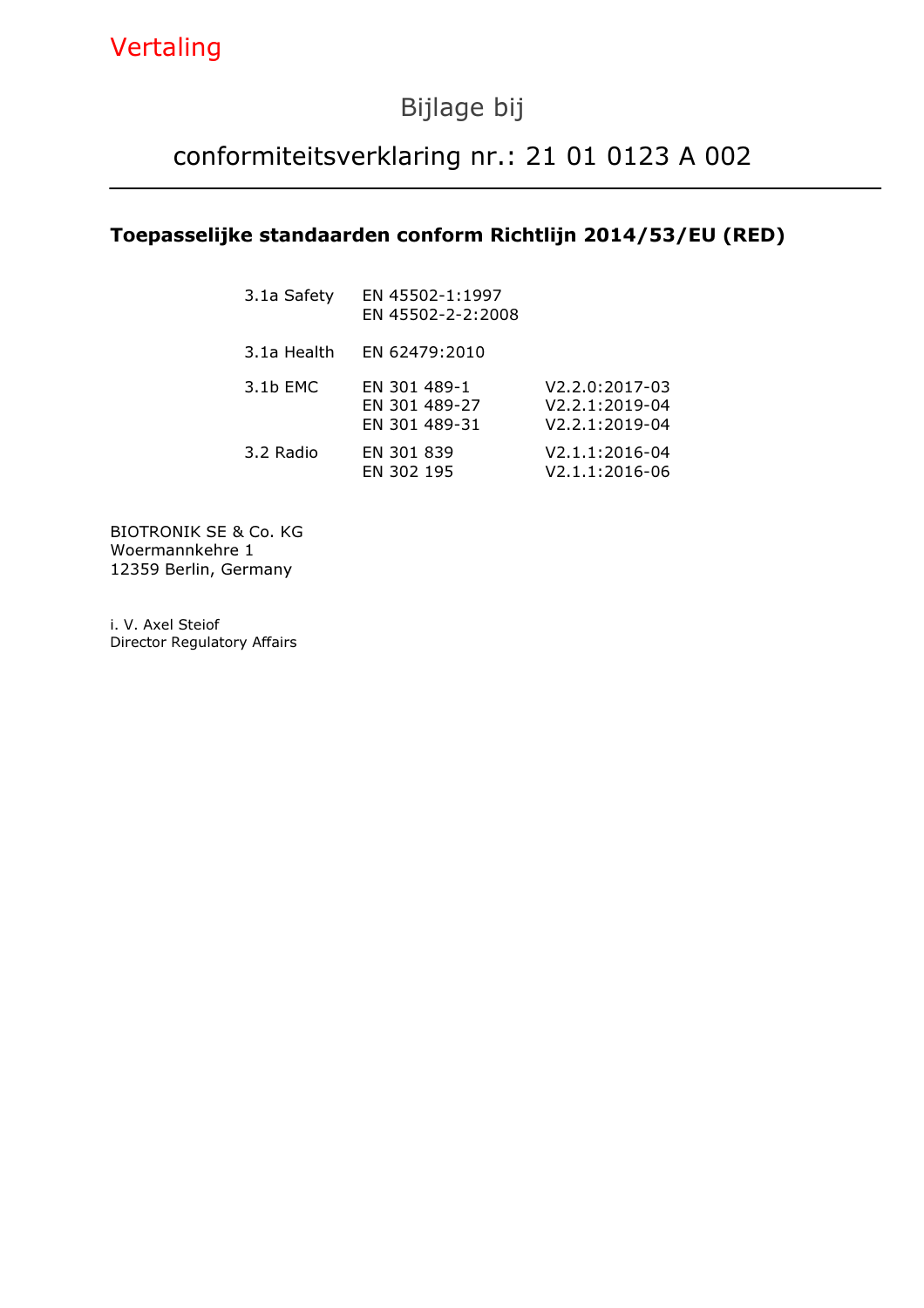# CE - Vaatimustenmukaisuusvakuutus

#### Nro: 21 01 0123 A 002

Vakuutamme täten, että tuotteemme

| uotteet:   | Implantoitavat rytmihäiriötahdistimet |
|------------|---------------------------------------|
| Malli:     | Katso liite                           |
| EC-luokka: | AIMD                                  |

ovat yhdenmukaisia suunnitteludokumentaation kanssa direktiivin 90/385/ETY (AIMD, OJ L 189) artiklan 4 liitteen II mukaisesti, minkä johdosta on myönnetty EY-suunnittelutarkastustodistus

| Sertifikaatin nro:        | I7 010275 0513 Rev. 00                         |
|---------------------------|------------------------------------------------|
| Ilmoitettu laitos:        | TÜV SÜD Product Service GmbH, Ridlerstraße 65, |
|                           | 80339 Munich, Germany                          |
| Ilmoitetun laitoksen nro: | 0123                                           |
| Myöntämispäivämäärä:      | June 11, 2019                                  |

Näille tuotteille sovelletaan sertifioitua täydellistä laadunvarmistusjärjestelmäämme direktiivin 90/385/ETY (AIMD) artiklan 3 ja 5 liitteen II mukaisesti. Tälle laadunvarmistusjärjestelmälle on myönnetty sertifikaatti

| Sertifikaatin nro:        | I1 010275 0394, Rev. 01                        |
|---------------------------|------------------------------------------------|
| Ilmoitettu laitos:        | TÜV SÜD Product Service GmbH, Ridlerstraße 65, |
|                           | 80339 Munich, Germany                          |
| Ilmoitetun laitoksen nro: | 0123                                           |
| Myöntämispäivämäärä:      | October 18, 2019                               |

Nämä tuotteet ovat yhdenmukaisia myös direktiivin 2014/53/EY (RED, OJ L 153/62) moduulin B liitteen III teknistä dokumentaatiota koskevien vaatimusten mukaisesti, minkä johdosta on myönnetty EU-tyyppitarkastustodistus

| Rekisteröintinro:         | G0M-1612-6111-V03                                     |
|---------------------------|-------------------------------------------------------|
| Ilmoitettu laitos:        | Eurofins Product Service GmbH, Storkower Strasse 38c, |
|                           | 15526 Reichenwalde b. Berlin, Germany                 |
| Ilmoitetun laitoksen nro: | 0681                                                  |
| Myöntämispäivämäärä:      | December 29, 2020                                     |

Nämä tuotteet täyttävät direktiivien 90/385/ETY ja 2014/53/EY vaatimukset sovellettavin osin. Kaikki laatusertifikaatin tulevat versiot tai päivitetyt versiot pätevät tähän vakuutukseen. Tämän vakuutuksen antaa täydellä ja yksinomaisella vastuulla valmistaja BIOTRONIK SE & Co. KG.

> BIOTRONIK SE & Co. KG Woermannkehre 1 12359 Berlin, Germany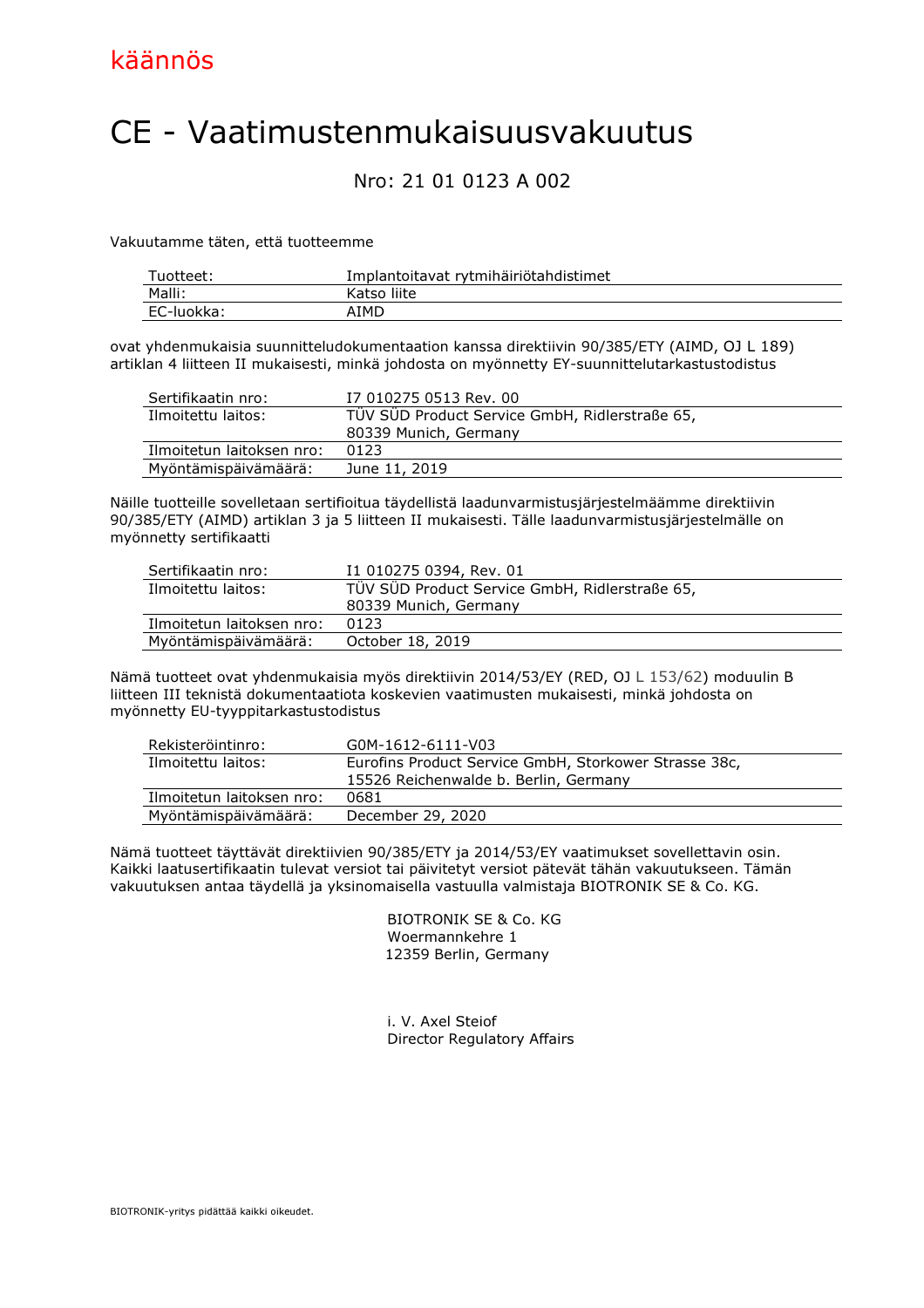## Käännös

## Liite, vaatimustenmukaisuusvakuutus nro: 21 01 0123 A 002

### Implantoitavat sydämentahdistimet

| <b>Malli</b>     | <b>Tilausnumero</b> |
|------------------|---------------------|
| Inlexa 3 VR-T    | 404703              |
| Inlexa 3 DR-T    | 404701              |
| Inlexa 3 HF-T    | 404699              |
| Inlexa 3 HF-T QP | 416037              |
| Inlexa 3 VR-T    | 404704              |
| Inlexa 3 DR-T    | 404702              |
| Inlexa 3 HF-T    | 404700              |
| Inlexa 3 HF-T QP | 416038              |
| Ilivia 7 VR-T    | 404625              |
| Intica 7 VR-T    | 404634              |
| Intica 5 VR-T    | 404689              |
| Ilivia 7 VR-T DX | 404624              |
| Intica 7 VR-T DX | 404633              |
| Intica 5 VR-T DX | 404688              |
| Ilivia 7 DR-T    | 404622              |
| Intica 7 DR-T    | 404631              |
| Intica 5 DR-T    | 404686              |
| Ilivia 7 HF-T    | 404601 (GB 2992)    |
| Ilivia 7 HF-T    | 406035 (LiS 3410RR) |
| Intica 7 HF-T    | 404627 (GB 2992)    |
| Intica 7 HF-T    | 406039 (LiS 3410RR) |
| Intica 5 HF-T    | 404683              |
| Ilivia 7 HF-T QP | 404620 (GB 2992)    |
| Intica 7 HF-T QP | 404629 (GB 2992)    |
| Intica 5 HF-T QP | 406932              |
| Ilivia 7 VR-T    | 404626              |
| Intica 7 VR-T    | 404635              |
| Intica 5 VR-T    | 404690              |
| Ilivia 7 DR-T    | 404623              |
| Intica 7 DR-T    | 404632              |
| Intica 5 DR-T    | 404687              |
| Ilivia 7 HF-T    | 404602 (GB 2992)    |
| Ilivia 7 HF-T    | 406036 (LiS 3410RR) |
| Intica 7 HF-T    | 404628 (GB 2992)    |
| Intica 7 HF-T    | 406040 (LiS 3410RR) |
| Intica 5 HF-T    | 404684              |
| Ilivia 7 HF-T QP | 404621 (GB 2992)    |
| Ilivia 7 HF-T QP | 406038 (LiS 3410RR) |
| Intica 7 HF-T QP | 404630 (GB 2992)    |
| Intica 7 HF-T QP | 406042 (LiS 3410RR) |
| Intica 5 HF-T QP | 404685              |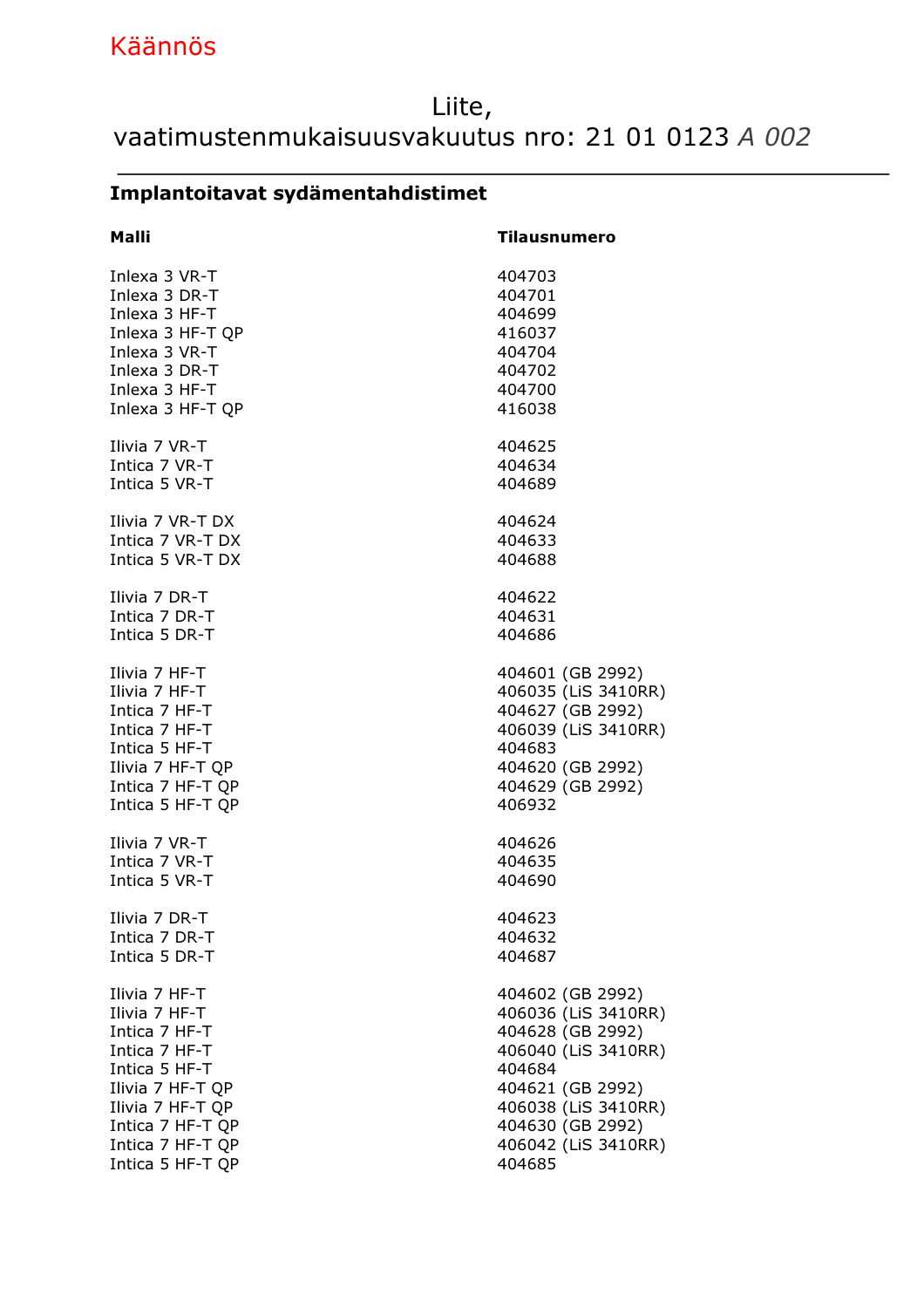### Liite, vaatimustenmukaisuusvakuutus nro: 21 01 0123 A 002

#### Sovelletut standardit direktiivin 2014/53/EY (RED) mukaisesti

| 3.1a Safety | EN 45502-1:1997<br>EN 45502-2-2:2008           |                                                                 |
|-------------|------------------------------------------------|-----------------------------------------------------------------|
| 3.1a Health | EN 62479:2010                                  |                                                                 |
| 3.1b EMC    | EN 301 489-1<br>EN 301 489-27<br>EN 301 489-31 | V2.2.0:2017-03<br>V2.2.1:2019-04<br>V <sub>2</sub> .2.1:2019-04 |
| 3.2 Radio   | EN 301 839<br>EN 302 195                       | V2.1.1:2016-04<br>V2.1.1:2016-06                                |

BIOTRONIK SE & Co. KG Woermannkehre 1 12359 Berlin, Germany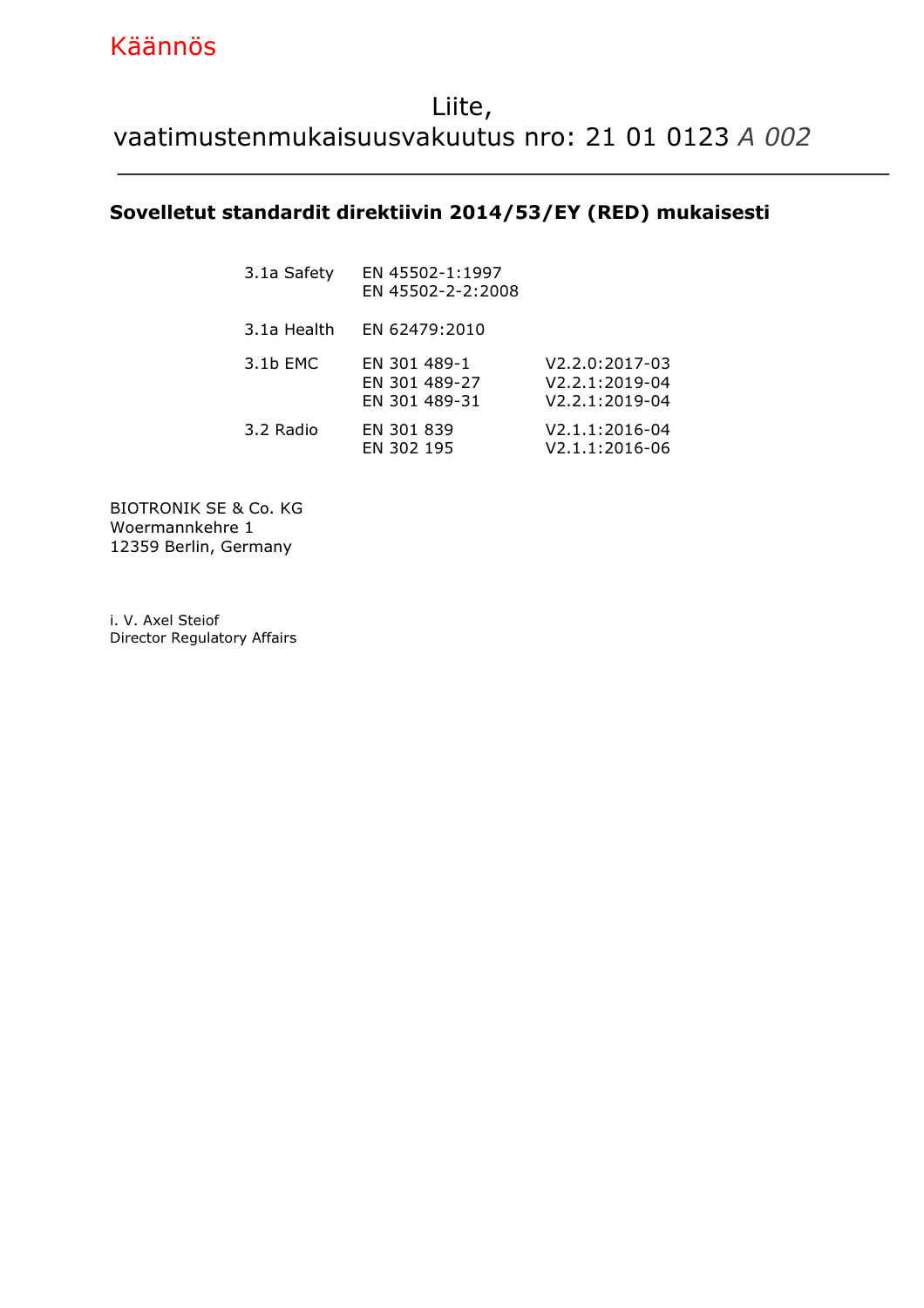# CE - Декларация за съответствие

#### № 21 01 0123 A 002

С настоящия документ декларираме, че нашите продукти

| <u> Продукти:</u> | Имплантируеми кардиовертер - дефибрилатори      |
|-------------------|-------------------------------------------------|
| Модел:            | Виж Приложение                                  |
| ЕО-клас:          | Активни имплантируеми медицински изделия (AIMD) |

са в съответствие с документацията по досиетата за дизайн съгласно Приложение II, Раздел 4 на Директивата 90/385/ЕИО (AIMD, OJ L 189), за което е издаден ЕО-сертификат за изследване на дизайна:

| Сертификат №:       | I7 010275 0513 Rev. 00                         |
|---------------------|------------------------------------------------|
| Сертифициращ орган: | TÜV SÜD Product Service GmbH, Ridlerstraße 65, |
|                     | 80339 Munich, Germany                          |
| EИO №:              | 0123                                           |
| Дата на издаване:   | June 11, 2019                                  |

Спрямо тези продукти е приложена нашата сертифицирана система за пълно осигуряване на качеството съгласно Приложение II, Раздели 3 и 5 на Директива 90/385/ЕИО (AIMD). За тази система за осигуряване на качеството е издаден сертификат:

| Сертификат №:     | I1 010275 0394, Rev. 01                                            |
|-------------------|--------------------------------------------------------------------|
|                   | Сертифициращ орган: TÜV SÜD Product Service GmbH, Ridlerstraße 65, |
|                   | 80339 Munich, Germany                                              |
| − ЕИО № Е         | 0123                                                               |
| Дата на издаване: | October 18, 2019                                                   |

Тези продукти съответстват също и на техническата документация съгласно Приложение III, Модул Б на Директива 2014/53/ЕО (RED, OJ L 153/62), за което е издаден ЕО сертификат за изследване:

| Регистрационен №:   | G0M-1612-6111-V03                                     |
|---------------------|-------------------------------------------------------|
| Сертифициращ орган: | Eurofins Product Service GmbH, Storkower Strasse 38c, |
|                     | 15526 Reichenwalde b. Berlin, Germany                 |
| ENO Nº:             | 0681                                                  |
| Дата на издаване:   | December 29, 2020                                     |

Тези продукти отговарят на изискванията на Директива 90/385/ЕИО и 2014/53/EО, която се прилага към тях. Всички следващи ревизии и нови версии на Сертификата за осигуряване на качеството са приложими към тази декларация. Тази декларация е под пълната и единствената отговорност на Производителя BIOTRONIK SE & Co. KG.

> BIOTRONIK SE & Co. KG Woermannkehre 1 12359 Berlin, Germany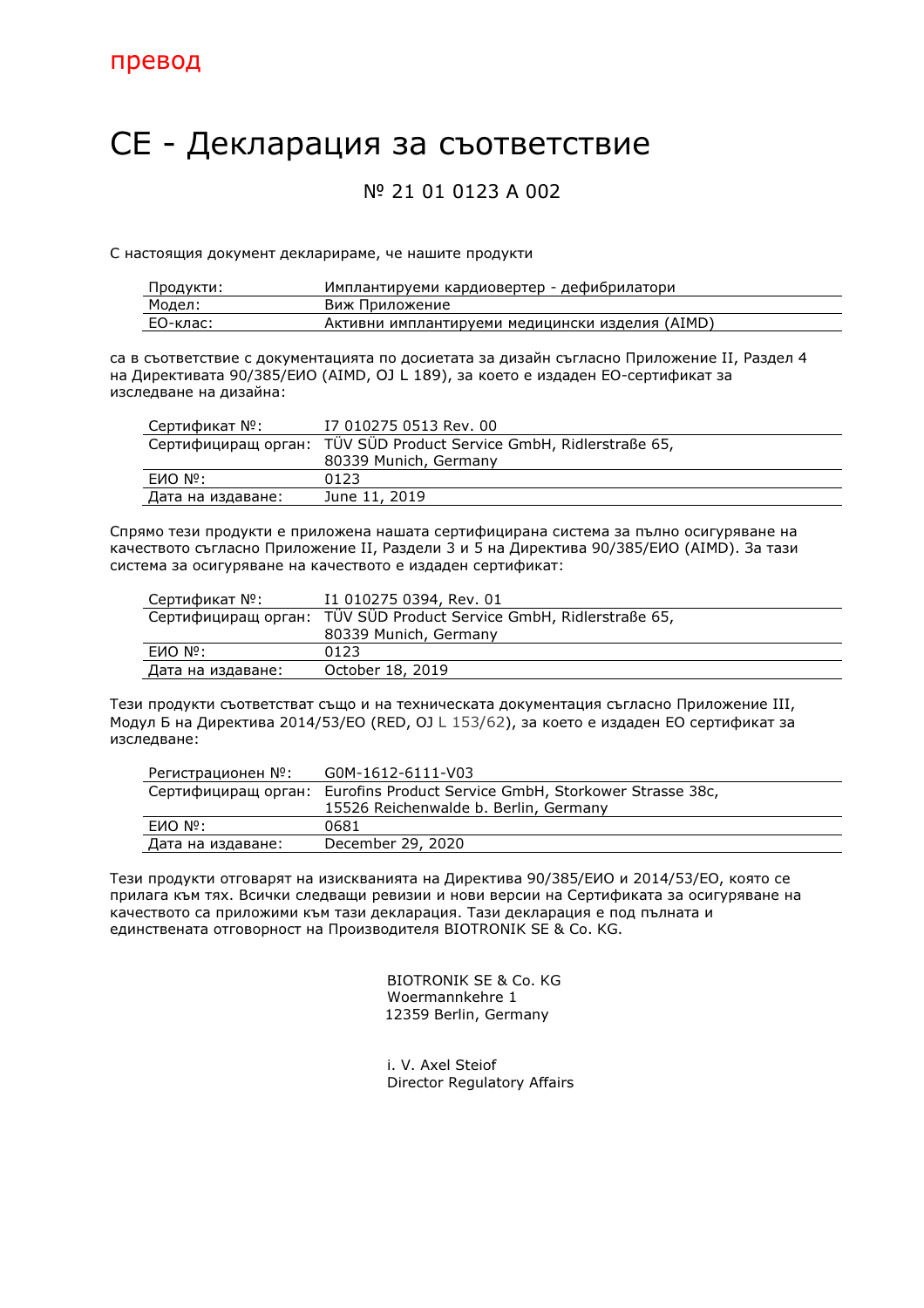## Приложение към Декларация за съответствие №: 21 01 0123 A 002

### Имплантируеми кардиовертер - дефибрилатори

| Модел            | Каталожен номер     |
|------------------|---------------------|
| Inlexa 3 VR-T    | 404703              |
| Inlexa 3 DR-T    | 404701              |
| Inlexa 3 HF-T    | 404699              |
| Inlexa 3 HF-T QP | 416037              |
| Inlexa 3 VR-T    | 404704              |
| Inlexa 3 DR-T    | 404702              |
| Inlexa 3 HF-T    | 404700              |
| Inlexa 3 HF-T QP | 416038              |
| Ilivia 7 VR-T    | 404625              |
| Intica 7 VR-T    | 404634              |
| Intica 5 VR-T    | 404689              |
| Ilivia 7 VR-T DX | 404624              |
| Intica 7 VR-T DX | 404633              |
| Intica 5 VR-T DX | 404688              |
| Ilivia 7 DR-T    | 404622              |
| Intica 7 DR-T    | 404631              |
| Intica 5 DR-T    | 404686              |
| Ilivia 7 HF-T    | 404601 (GB 2992)    |
| Ilivia 7 HF-T    | 406035 (LiS 3410RR) |
| Intica 7 HF-T    | 404627 (GB 2992)    |
| Intica 7 HF-T    | 406039 (LiS 3410RR) |
| Intica 5 HF-T    | 404683              |
| Ilivia 7 HF-T QP | 404620 (GB 2992)    |
| Intica 7 HF-T QP | 404629 (GB 2992)    |
| Intica 5 HF-T QP | 406932              |
| Ilivia 7 VR-T    | 404626              |
| Intica 7 VR-T    | 404635              |
| Intica 5 VR-T    | 404690              |
| Ilivia 7 DR-T    | 404623              |
| Intica 7 DR-T    | 404632              |
| Intica 5 DR-T    | 404687              |
| Ilivia 7 HF-T    | 404602 (GB 2992)    |
| Ilivia 7 HF-T    | 406036 (LiS 3410RR) |
| Intica 7 HF-T    | 404628 (GB 2992)    |
| Intica 7 HF-T    | 406040 (LiS 3410RR) |
| Intica 5 HF-T    | 404684              |
| Ilivia 7 HF-T QP | 404621 (GB 2992)    |
| Ilivia 7 HF-T QP | 406038 (LiS 3410RR) |
| Intica 7 HF-T QP | 404630 (GB 2992)    |
| Intica 7 HF-T QP | 406042 (LiS 3410RR) |
| Intica 5 HF-T QP | 404685              |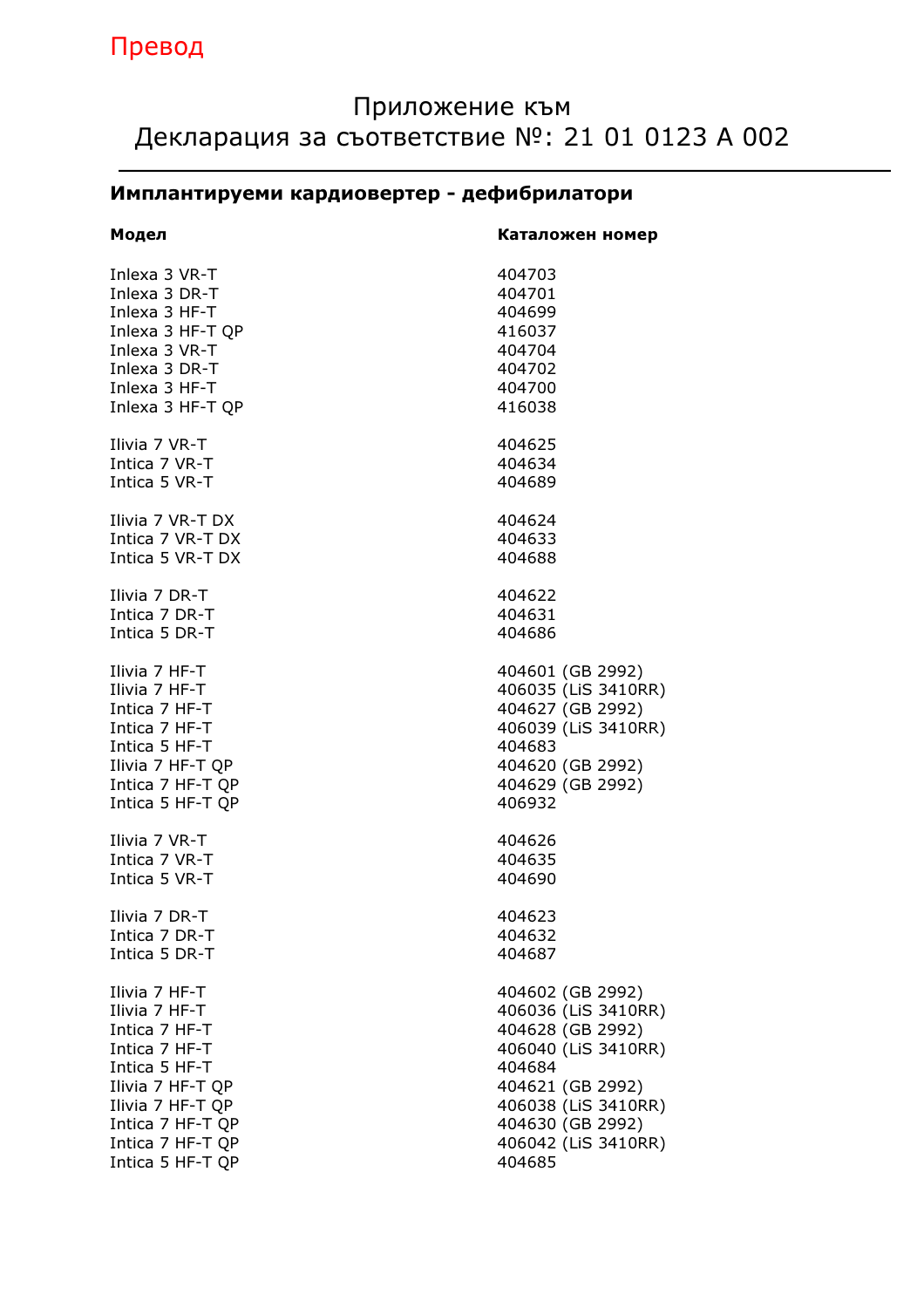### Приложение към Декларация за съответствие №: 21 01 0123 A 002

#### Приложени стандарти в съответствие с Директива 2014/53/ЕO (RED)

| 3.1a Safety | EN 45502-1:1997<br>EN 45502-2-2:2008           |                                                        |
|-------------|------------------------------------------------|--------------------------------------------------------|
| 3.1a Health | EN 62479:2010                                  |                                                        |
| 3.1b EMC    | EN 301 489-1<br>EN 301 489-27<br>EN 301 489-31 | V2.2.0:2017-03<br>$V2.2.1:2019-04$<br>$V2.2.1:2019-04$ |
| 3.2 Radio   | EN 301 839<br>EN 302 195                       | V2.1.1:2016-04<br>V2.1.1:2016-06                       |

BIOTRONIK SE & Co. KG Woermannkehre 1 12359 Berlin, Germany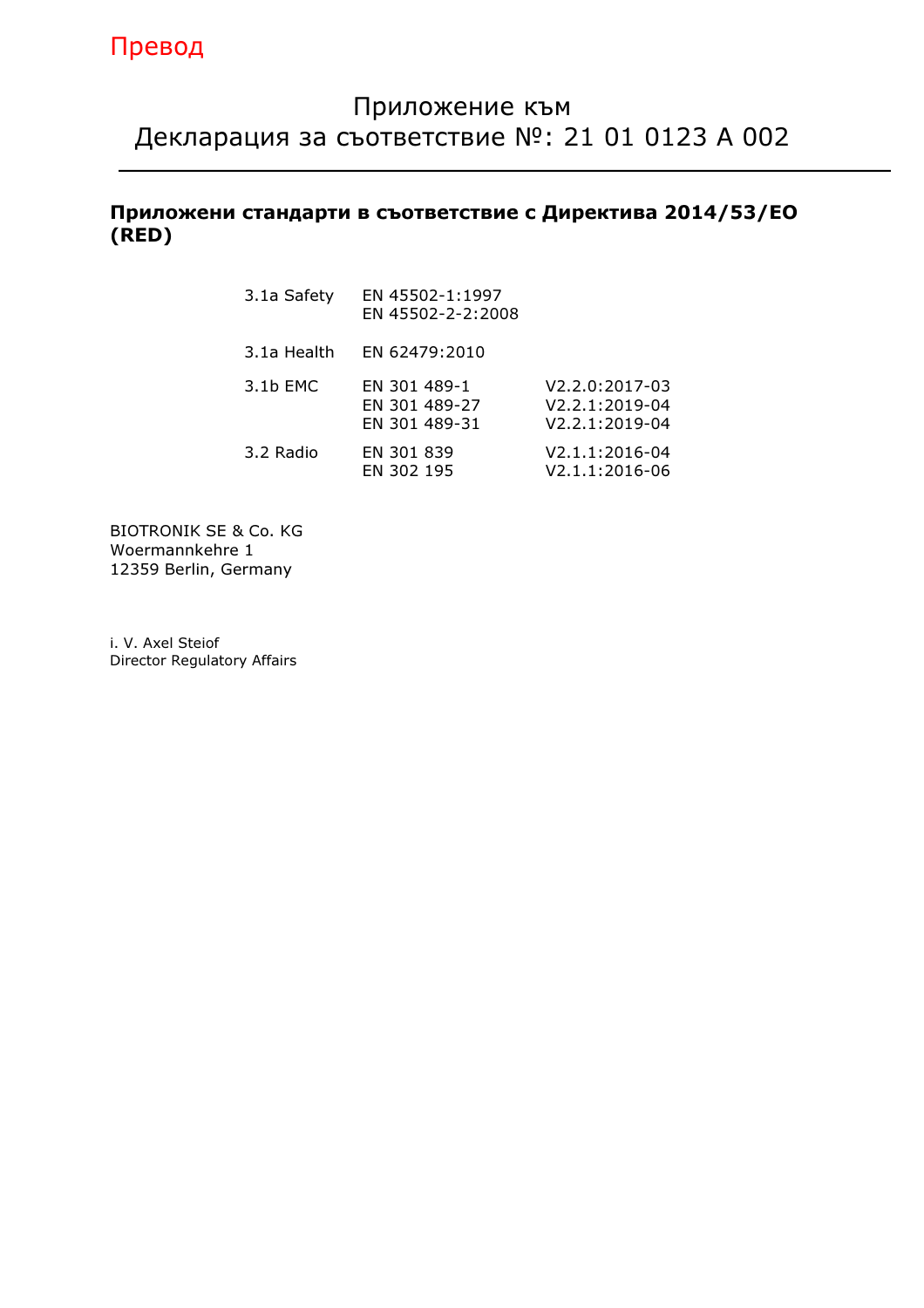

# EÜ vastavusdeklaratsioon

#### nr 21 01 0123 A 002

Käesolevaga teatame, et meie tooted

| tooted:                           | Implanteeritavad kardioverter-defibrillaatorid |
|-----------------------------------|------------------------------------------------|
| mudel:                            | vt lisa                                        |
| $\sim$ $\sim$ $\sim$<br>EÜ klass: | aktiivne siirdatav meditsiiniseade (AIMD)      |

vastavad aktiivsete siirdatavate meditsiiniseadmete direktiivi 90/385/EMÜ (ELT L 189) II lisa 4. jao kohasele seadmete kavandidokumentatsioonile, mille kohta on väljastatud EÜ kavandi hindamistõend:

| tõendi nr:                          | I7 010275 0513 Rev. 00                         |
|-------------------------------------|------------------------------------------------|
| teavitatud asutus:                  | TÜV SÜD Product Service GmbH, Ridlerstraße 65, |
|                                     | 80339 Munich, Germany                          |
| $EMÜ$ nr:                           | 0123                                           |
| väljastamise kuupäev: June 11, 2019 |                                                |

Toodete suhtes kohaldatakse meie sertifitseeritud täieliku kvaliteedigarantii süsteemi kooskõlas aktiivsete siirdatavate meditsiiniseadmete direktiivi 90/385/EMÜ II lisa 3. ja 5. jaoga. Kvaliteedigarantii süsteemi kohta on väljastatud:

| kinnitus nr:                           | I1 010275 0394, Rev. 01                        |
|----------------------------------------|------------------------------------------------|
| teavitatud asutus:                     | TÜV SÜD Product Service GmbH, Ridlerstraße 65, |
|                                        | 80339 Munich, Germany                          |
| $EMÜ$ nr:                              | 0123                                           |
| väljastamise kuupäev: October 18, 2019 |                                                |

Tooted vastavad ka raadioseadmete direktiivi 2014/53/EL (ELT L 153/62) III lisa mooduli B kohasele tehnilisele dokumentatsioonile, mille kohta on väljastatud ELi tüübihindamistõend:

| registreerimisnr:     | G0M-1612-6111-V03                                     |
|-----------------------|-------------------------------------------------------|
| teavitatud asutus:    | Eurofins Product Service GmbH, Storkower Strasse 38c, |
|                       | 15526 Reichenwalde b. Berlin, Germany                 |
| EMÜ nr:               | 0681                                                  |
| väljastamise kuupäev: | December 29, 2020                                     |

Tooted vastavad neile kohalduvatele direktiivi 90/385/EMÜ ja direktiivi 2014/53/EL sätetele. Kõiki kvaliteedigarantii sertifikaadi tulevasi muudatusi või uuendatud versioone kohaldatakse ka käesolevale deklaratsioonile. Koostatud deklaratsiooni eest vastutab täielikult ja ainult tootja BIOTRONIK SE & Co. KG.

> BIOTRONIK SE & Co. KG Woermannkehre 1 12359 Berlin, Germany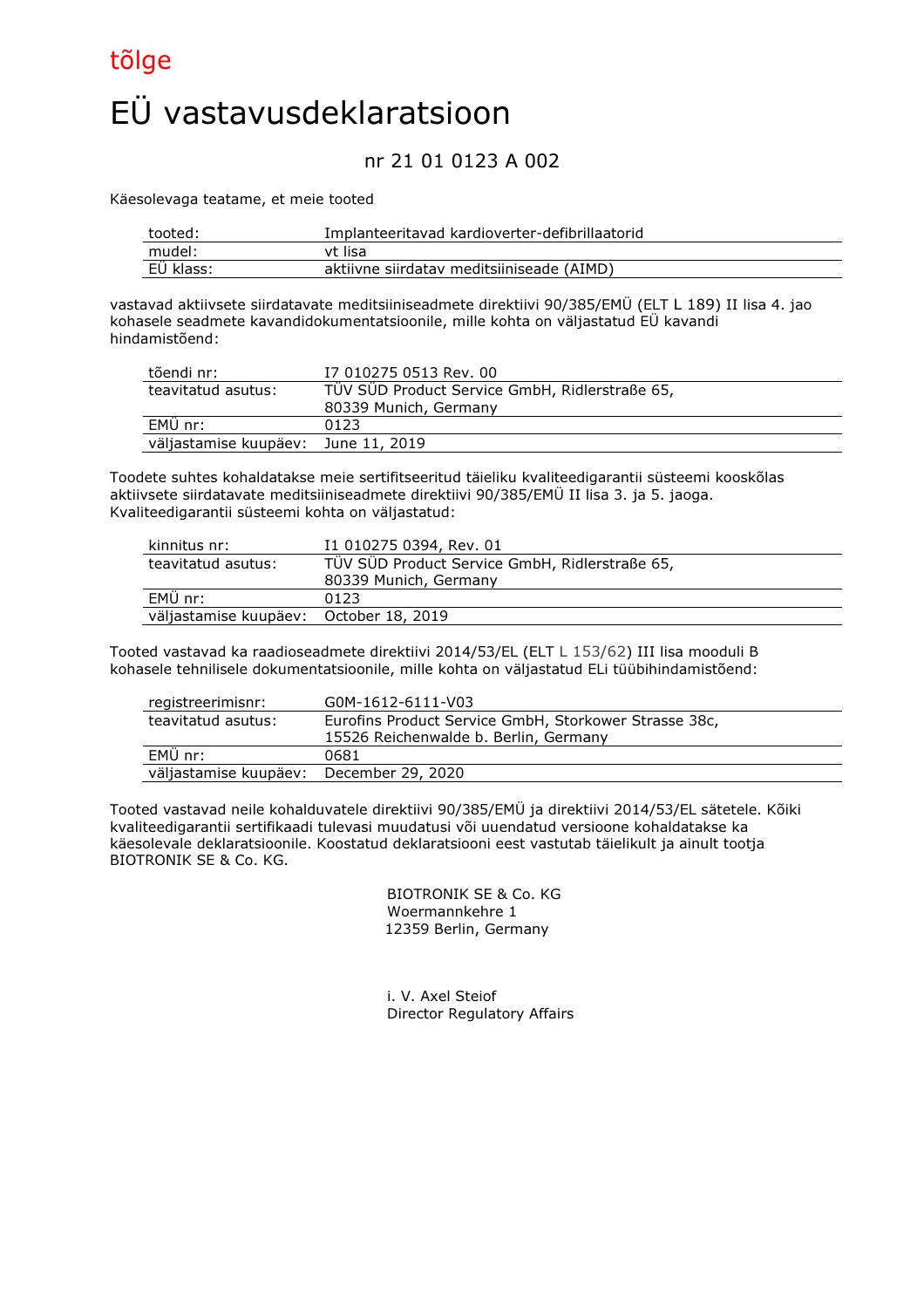## Lisaseadis Vastavusavaldus nr 21 01 0123 A 002

### Implanteeritavad kardioverter-defibrillaatorid

| Mudel            | <b>Tellimisinumber</b> |
|------------------|------------------------|
| Inlexa 3 VR-T    | 404703                 |
| Inlexa 3 DR-T    | 404701                 |
| Inlexa 3 HF-T    | 404699                 |
| Inlexa 3 HF-T QP | 416037                 |
| Inlexa 3 VR-T    | 404704                 |
| Inlexa 3 DR-T    | 404702                 |
| Inlexa 3 HF-T    | 404700                 |
| Inlexa 3 HF-T QP | 416038                 |
| Ilivia 7 VR-T    | 404625                 |
| Intica 7 VR-T    | 404634                 |
| Intica 5 VR-T    | 404689                 |
| Ilivia 7 VR-T DX | 404624                 |
| Intica 7 VR-T DX | 404633                 |
| Intica 5 VR-T DX | 404688                 |
| Ilivia 7 DR-T    | 404622                 |
| Intica 7 DR-T    | 404631                 |
| Intica 5 DR-T    | 404686                 |
| Ilivia 7 HF-T    | 404601 (GB 2992)       |
| Ilivia 7 HF-T    | 406035 (LiS 3410RR)    |
| Intica 7 HF-T    | 404627 (GB 2992)       |
| Intica 7 HF-T    | 406039 (LiS 3410RR)    |
| Intica 5 HF-T    | 404683                 |
| Ilivia 7 HF-T QP | 404620 (GB 2992)       |
| Intica 7 HF-T QP | 404629 (GB 2992)       |
| Intica 5 HF-T QP | 406932                 |
| Ilivia 7 VR-T    | 404626                 |
| Intica 7 VR-T    | 404635                 |
| Intica 5 VR-T    | 404690                 |
| Tlivia 7 DR-T    | 404623                 |
| Intica 7 DR-T    | 404632                 |
| Intica 5 DR-T    | 404687                 |
| Ilivia 7 HF-T    | 404602 (GB 2992)       |
| Ilivia 7 HF-T    | 406036 (LiS 3410RR)    |
| Intica 7 HF-T    | 404628 (GB 2992)       |
| Intica 7 HF-T    | 406040 (LiS 3410RR)    |
| Intica 5 HF-T    | 404684                 |
| Ilivia 7 HF-T QP | 404621 (GB 2992)       |
| Ilivia 7 HF-T QP | 406038 (LiS 3410RR)    |
| Intica 7 HF-T QP | 404630 (GB 2992)       |
| Intica 7 HF-T QP | 406042 (LiS 3410RR)    |
| Intica 5 HF-T QP | 404685                 |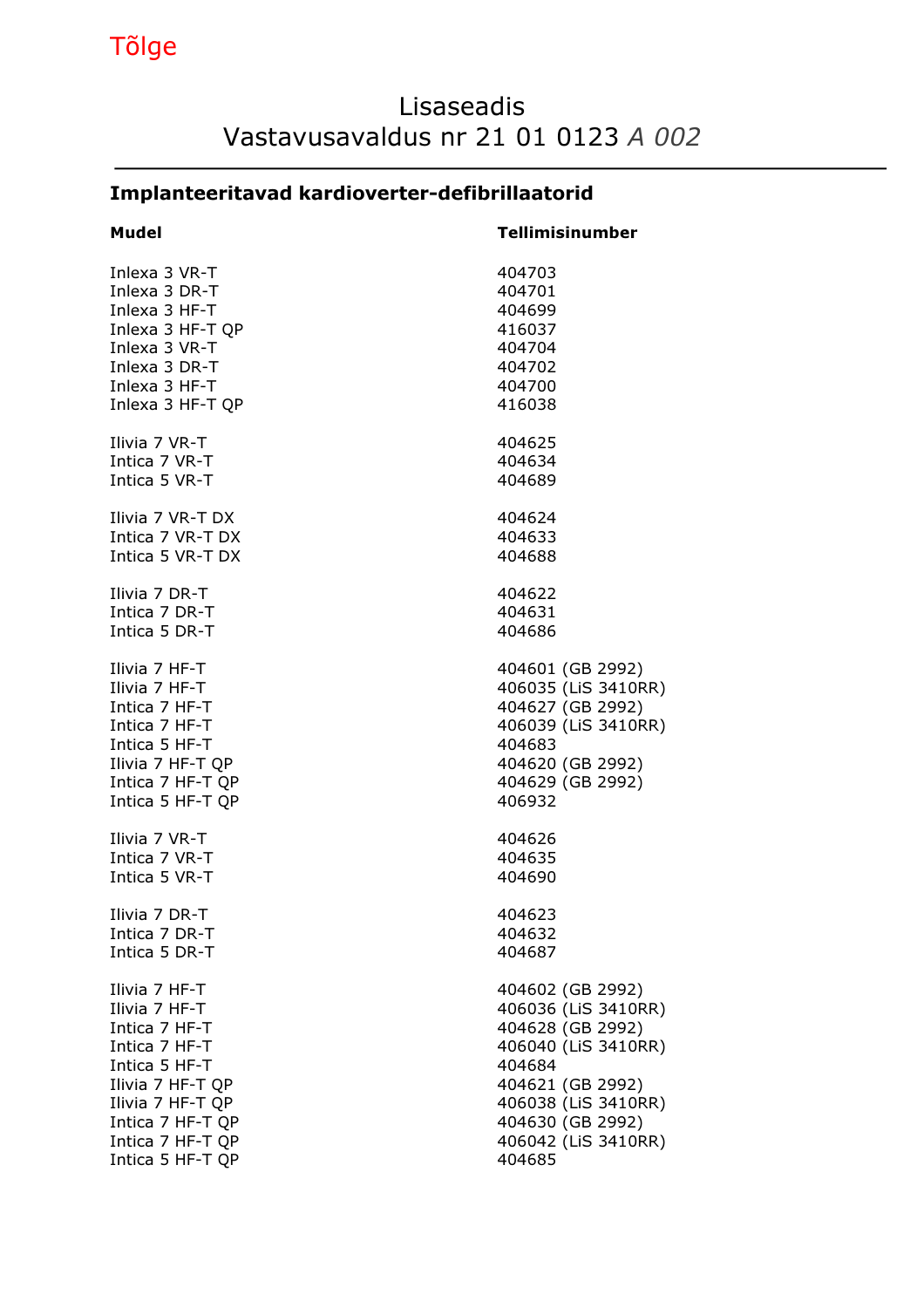## Lisaseadis Vastavusavaldus nr 21 01 0123 A 002

### Kohaldatavad standardid kooskõlas direktiiviga 2014/53/EL (raadioseadmete direktiiv)

| 3.1a Safety | EN 45502-1:1997<br>EN 45502-2-2:2008           |                                                    |
|-------------|------------------------------------------------|----------------------------------------------------|
| 3.1a Health | EN 62479:2010                                  |                                                    |
| 3.1b EMC    | EN 301 489-1<br>EN 301 489-27<br>EN 301 489-31 | V2.2.0:2017-03<br>V2.2.1:2019-04<br>V2.2.1:2019-04 |
| 3.2 Radio   | EN 301 839<br>EN 302 195                       | V2.1.1:2016-04<br>V2.1.1:2016-06                   |

BIOTRONIK SE & Co. KG Woermannkehre 1 12359 Berlin, Germany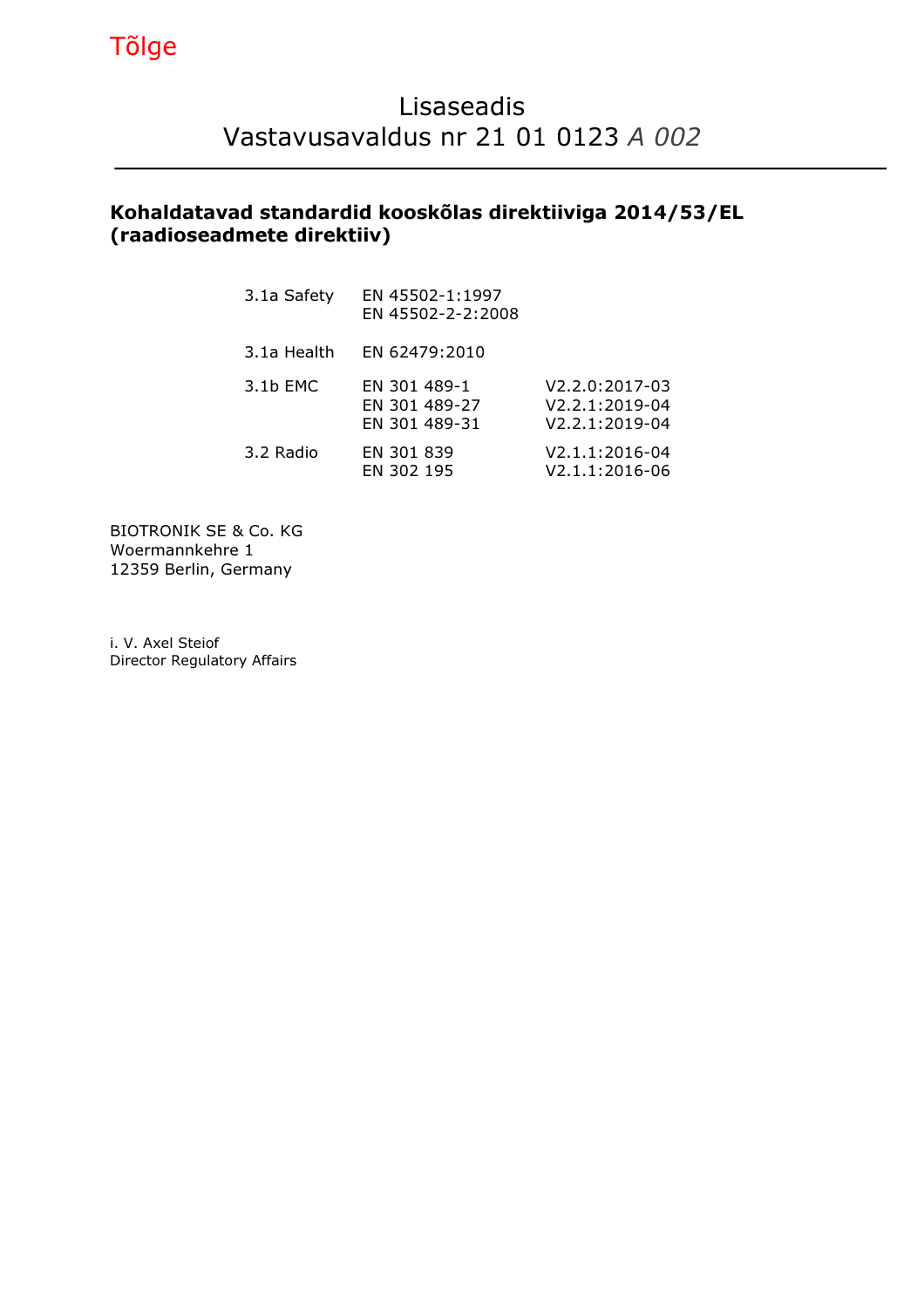# Declarație de conformitate CE

#### Nr.: 21 01 0123 A 002

Prin prezenta declarăm că produsele noastre

| Produsele: | Cardioverter / defibrilatoare implantabile |
|------------|--------------------------------------------|
| Modelul:   | A se vedea Anexa                           |
| Clasa CE:  | AIMD                                       |

sunt conforme cu Documentația din Dosarul de Proiectare în conformitate cu prevederile cuprinse în Anexa II, Secțiunea 4 din Directiva 90/385/CEE (AIMD, OJ L 189) pentru care a fost emis certificatul CE de examinare a proiectării

| Certificatul Nr.:       | I7 010275 0513 Rev. 00                                               |
|-------------------------|----------------------------------------------------------------------|
| Autoritatea notificată: | TUV SUD Product Service GmbH, Ridlerstraße 65, 80339 Munich, Germany |
| Nr.CEE:                 | 0123                                                                 |
| Data emiterii:          | June 11, 2019                                                        |

Pentru aceste produse este aplicat Sistemul nostru Complet de Asigurare a Calității în conformitate cu Anexa II, Secțiunile 3 și 5 ale Directivei 90/385/CEE (AIMD). Pentru acest sistem de AC a fost emis

| Certificatul Nr.:       | I1 010275 0394, Rev. 01                                              |
|-------------------------|----------------------------------------------------------------------|
| Autoritatea notificată: | TÜV SÜD Product Service GmbH, Ridlerstraße 65, 80339 Munich, Germany |
| Nr.CEE:                 | 0123                                                                 |
| Data emiterii:          | October 18, 2019                                                     |

Aceste produse sunt de asemenea conforme cu documentația tehnică în conformitate cu prevederile cuprinse în Anexa III, Modulul B din Directiva 2014/53/UE (RED, OJ L 153/62) pentru care a fost emis certificatul de examinare tip UE cu

| Nr. de înregistrare:    | G0M-1612-6111-V03                                     |
|-------------------------|-------------------------------------------------------|
| Autoritatea notificată: | Eurofins Product Service GmbH, Storkower Strasse 38c, |
|                         | 15526 Reichenwalde b. Berlin, Germany                 |
| Nr.CEE:                 | 0681                                                  |
| Data emiterii:          | December 29, 2020                                     |

Aceste produse îndeplinesc prevederile Directivei 90/385/CEE și 2014/53/CE care le sunt aplicabile. Toate versiunile ulterioare revizuite și refăcute ale certificatului de AC sunt aplicabile pentru prezenta declarație. Această declarație este făcută prin asumarea integrală și exclusivă a responsabilității producătorului BIOTRONIK SE & Co. KG.

> BIOTRONIK SE & Co. KG Woermannkehre 1 12359 Berlin, Germany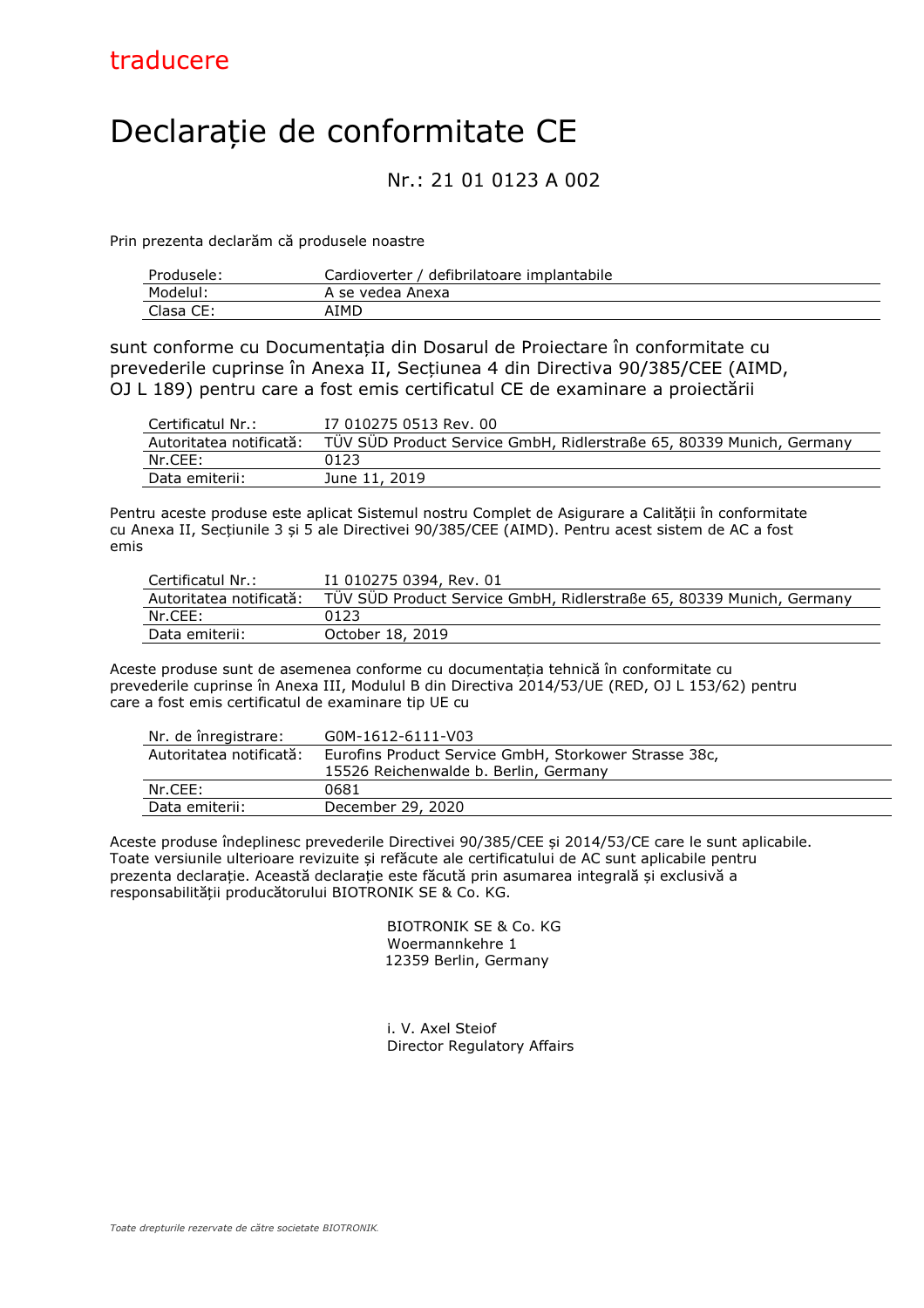## **Traducere**

## Anexa din Declarație de conformitate CE Nr.: 21 01 0123 A 002

### Cardioverter / defibrilatoare implantabile

| Modelui          | Numărul de catalog  |
|------------------|---------------------|
| Inlexa 3 VR-T    | 404703              |
| Inlexa 3 DR-T    | 404701              |
| Inlexa 3 HF-T    | 404699              |
| Inlexa 3 HF-T QP | 416037              |
| Inlexa 3 VR-T    | 404704              |
| Inlexa 3 DR-T    | 404702              |
| Inlexa 3 HF-T    | 404700              |
| Inlexa 3 HF-T QP | 416038              |
| Ilivia 7 VR-T    | 404625              |
| Intica 7 VR-T    | 404634              |
| Intica 5 VR-T    | 404689              |
| Ilivia 7 VR-T DX | 404624              |
| Intica 7 VR-T DX | 404633              |
| Intica 5 VR-T DX | 404688              |
| Ilivia 7 DR-T    | 404622              |
| Intica 7 DR-T    | 404631              |
| Intica 5 DR-T    | 404686              |
| Ilivia 7 HF-T    | 404601 (GB 2992)    |
| Ilivia 7 HF-T    | 406035 (LiS 3410RR) |
| Intica 7 HF-T    | 404627 (GB 2992)    |
| Intica 7 HF-T    | 406039 (LiS 3410RR) |
| Intica 5 HF-T    | 404683              |
| Ilivia 7 HF-T QP | 404620 (GB 2992)    |
| Intica 7 HF-T QP | 404629 (GB 2992)    |
| Intica 5 HF-T QP | 406932              |
| Ilivia 7 VR-T    | 404626              |
| Intica 7 VR-T    | 404635              |
| Intica 5 VR-T    | 404690              |
| Ilivia 7 DR-T    | 404623              |
| Intica 7 DR-T    | 404632              |
| Intica 5 DR-T    | 404687              |
| Ilivia 7 HF-T    | 404602 (GB 2992)    |
| Ilivia 7 HF-T    | 406036 (LiS 3410RR) |
| Intica 7 HF-T    | 404628 (GB 2992)    |
| Intica 7 HF-T    | 406040 (LiS 3410RR) |
| Intica 5 HF-T    | 404684              |
| Ilivia 7 HF-T QP | 404621 (GB 2992)    |
| Ilivia 7 HF-T QP | 406038 (LiS 3410RR) |
| Intica 7 HF-T QP | 404630 (GB 2992)    |
| Intica 7 HF-T QP | 406042 (LiS 3410RR) |
| Intica 5 HF-T QP | 404685              |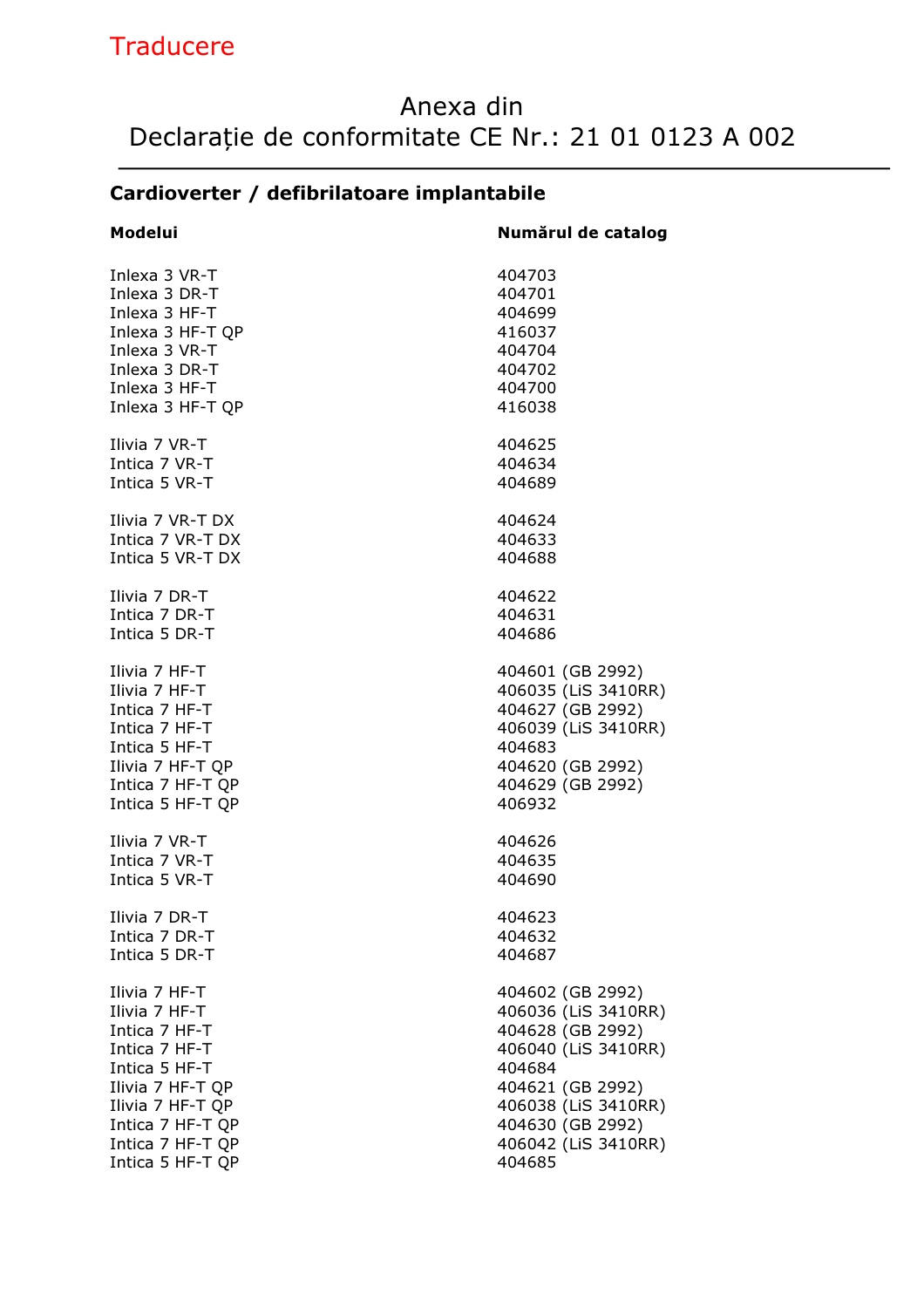## Anexa din Declarație de conformitate CE Nr.: 21 01 0123 A 002

### Standardele aplicate în conformitate cu prevederile directivei 2014/53/UE (DER)

| 3.1a Safety | EN 45502-1:1997<br>EN 45502-2-2:2008           |                                                          |
|-------------|------------------------------------------------|----------------------------------------------------------|
| 3.1a Health | EN 62479:2010                                  |                                                          |
| 3.1b EMC    | EN 301 489-1<br>EN 301 489-27<br>EN 301 489-31 | $V2.2.0:2017-03$<br>$V2.2.1:2019-04$<br>$V2.2.1:2019-04$ |
| 3.2 Radio   | EN 301 839<br>EN 302 195                       | V2.1.1:2016-04<br>V2.1.1:2016-06                         |

BIOTRONIK SE & Co. KG Woermannkehre 1 12359 Berlin, Germany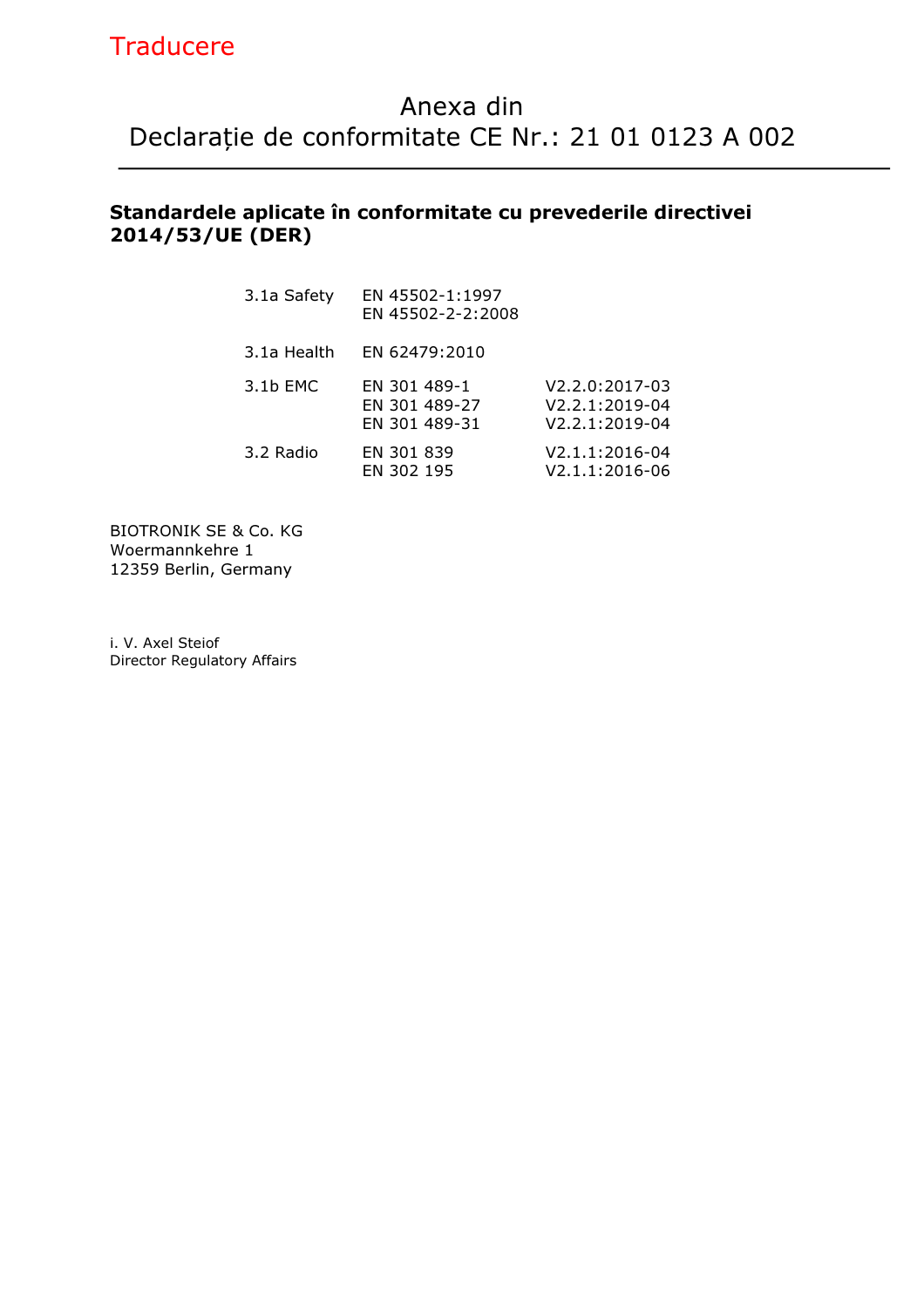### tulkojums

# CE: Atbilstības deklarācija

Nr.: 21 01 0123 A 002

Ar šo mēs apstiprinām, ka mūsu izstrādājumi

| Izstrādājums: | Implantējami kardioverteri / defibrilatori |
|---------------|--------------------------------------------|
| Modelis:      | skat. pielikumu                            |
| EK klase:     | AIMD                                       |

atbilst direktīvas 90/385/ EEK (AIMD, OJ L 189/62) II pielikuma 4. sadaļai, par ko ir izsniegts ES tipa izmeklēšanas sertifikāts.

| Sertifikāta Nr.:  | I7 010275 0513 Rev. 00                                                               |
|-------------------|--------------------------------------------------------------------------------------|
|                   | Par paziņošanu atbildīgā institūcija: TÜV SÜD Product Service GmbH, Ridlerstraße 65, |
|                   | 80339 Munich, Germany                                                                |
| EEK Nr.:          | 0123                                                                                 |
| Izdošanas datums: | June 11, 2019                                                                        |

Šiem izstrādājumiem tiek piemērota mūsu Pilna kvalitātes nodrošināšanas sistēma, kas atbilst direktīvas 90/385/EEK (MDD) II pielikuma 3. un 5. sadaļai. Šai KK sistēmai ir izdots

| Sertifikāta Nr.:  | I1 010275 0394, Rev. 01                                                              |
|-------------------|--------------------------------------------------------------------------------------|
|                   | Par paziņošanu atbildīgā institūcija: TÜV SÜD Product Service GmbH, Ridlerstraße 65, |
|                   | 80339 Munich, Germany                                                                |
| EEK Nr. :         | 0123                                                                                 |
| Izdošanas datums: | October 18, 2019                                                                     |

Šie izstrādājumi atbilst arī direktīvas 2014/53/ES (RED, OJ L 153/62) B moduļa III pielikumam, par ko ir izsniegts ES tipa izmeklēšanas sertifikāts

| Reģistrācijas Nr.: | G0M-1612-6111-V03                                                                           |
|--------------------|---------------------------------------------------------------------------------------------|
|                    | Par paziņošanu atbildīgā institūcija: Eurofins Product Service GmbH, Storkower Strasse 38c, |
|                    | 15526 Reichenwalde b. Berlin, Germany                                                       |
| EEK Nr.:           | 0681                                                                                        |
| Izdošanas datums:  | December 29, 2020                                                                           |

Šie izstrādājumi atbilst direktīvas 90/385/EEK un 2014/53/EEK noteikumiem, kas ir piemērojami. Visas secīgās KK sertifikāta pārskatīšanas vai atjauninātās versijas ir piemērojamas šai deklarācijai. Šī deklarācija ir izstrādāta ar ražotāja BIOTRONIK SE & Co. KG pilnīgu atbildību.

> BIOTRONIK SE & Co. KG Woermannkehre 1 12359 Berlin, Germany

i. V. Axel Steiof Director Regulatory Affairs

Visas tiesības patur uzņēmums BIOTRONIK-COMPANY.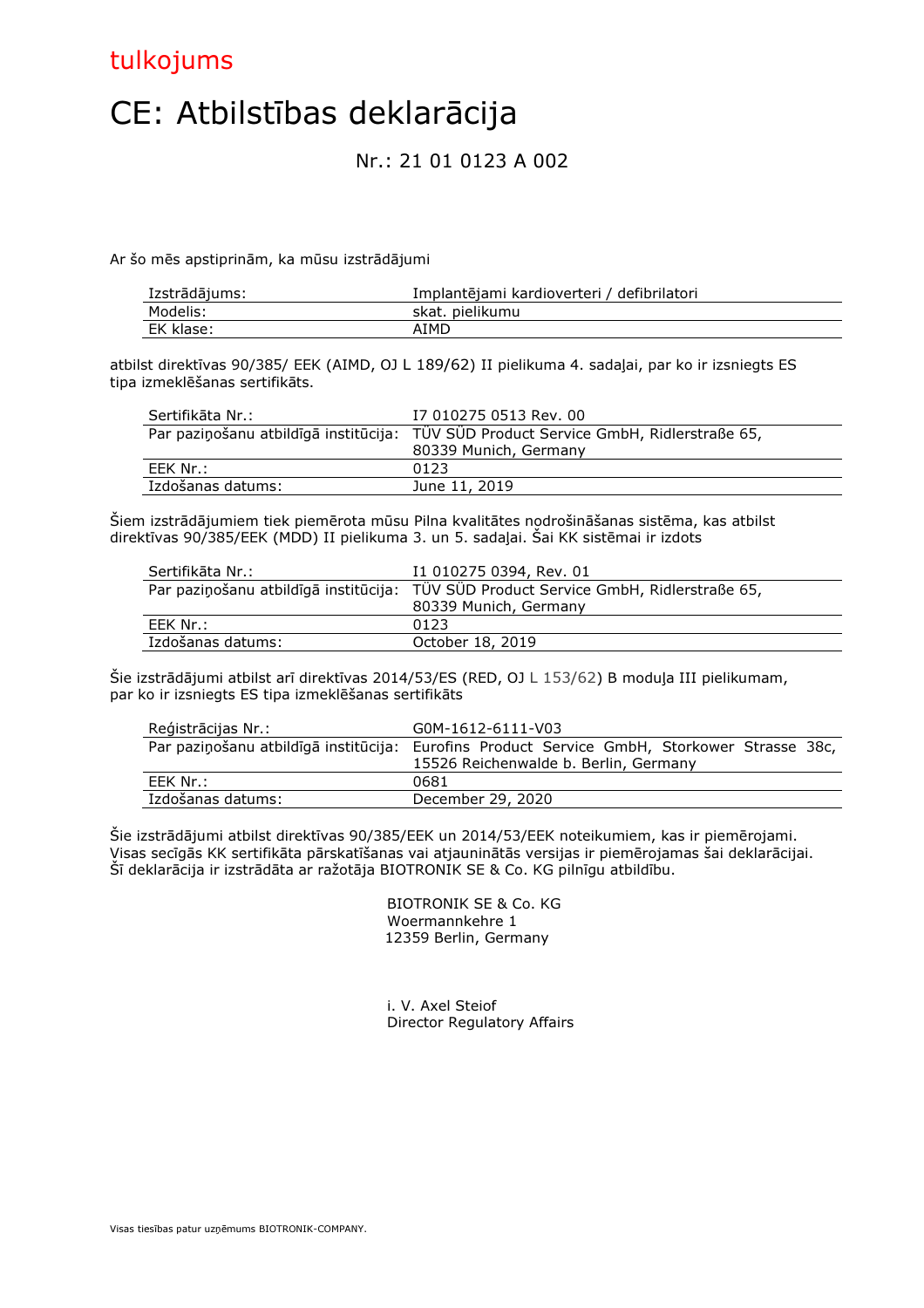# Tulkojums

## Pielikums atbilstības deklarācijai Nr.: 21 01 0123 A 002

## Implantējami kardioverteri / defibrilatori

| <b>Modelis</b>   | Kataloga numurs     |
|------------------|---------------------|
| Inlexa 3 VR-T    | 404703              |
| Inlexa 3 DR-T    | 404701              |
| Inlexa 3 HF-T    | 404699              |
| Inlexa 3 HF-T QP | 416037              |
| Inlexa 3 VR-T    | 404704              |
| Inlexa 3 DR-T    | 404702              |
| Inlexa 3 HF-T    | 404700              |
| Inlexa 3 HF-T QP | 416038              |
| Ilivia 7 VR-T    | 404625              |
| Intica 7 VR-T    | 404634              |
| Intica 5 VR-T    | 404689              |
| Ilivia 7 VR-T DX | 404624              |
| Intica 7 VR-T DX | 404633              |
| Intica 5 VR-T DX | 404688              |
| Ilivia 7 DR-T    | 404622              |
| Intica 7 DR-T    | 404631              |
| Intica 5 DR-T    | 404686              |
| Ilivia 7 HF-T    | 404601 (GB 2992)    |
| Ilivia 7 HF-T    | 406035 (LiS 3410RR) |
| Intica 7 HF-T    | 404627 (GB 2992)    |
| Intica 7 HF-T    | 406039 (LiS 3410RR) |
| Intica 5 HF-T    | 404683              |
| Ilivia 7 HF-T QP | 404620 (GB 2992)    |
| Intica 7 HF-T QP | 404629 (GB 2992)    |
| Intica 5 HF-T QP | 406932              |
| Ilivia 7 VR-T    | 404626              |
| Intica 7 VR-T    | 404635              |
| Intica 5 VR-T    | 404690              |
| Ilivia 7 DR-T    | 404623              |
| Intica 7 DR-T    | 404632              |
| Intica 5 DR-T    | 404687              |
| Ilivia 7 HF-T    | 404602 (GB 2992)    |
| Ilivia 7 HF-T    | 406036 (LiS 3410RR) |
| Intica 7 HF-T    | 404628 (GB 2992)    |
| Intica 7 HF-T    | 406040 (LiS 3410RR) |
| Intica 5 HF-T    | 404684              |
| Ilivia 7 HF-T QP | 404621 (GB 2992)    |
| Ilivia 7 HF-T QP | 406038 (LiS 3410RR) |
| Intica 7 HF-T QP | 404630 (GB 2992)    |
| Intica 7 HF-T QP | 406042 (LiS 3410RR) |
| Intica 5 HF-T QP | 404685              |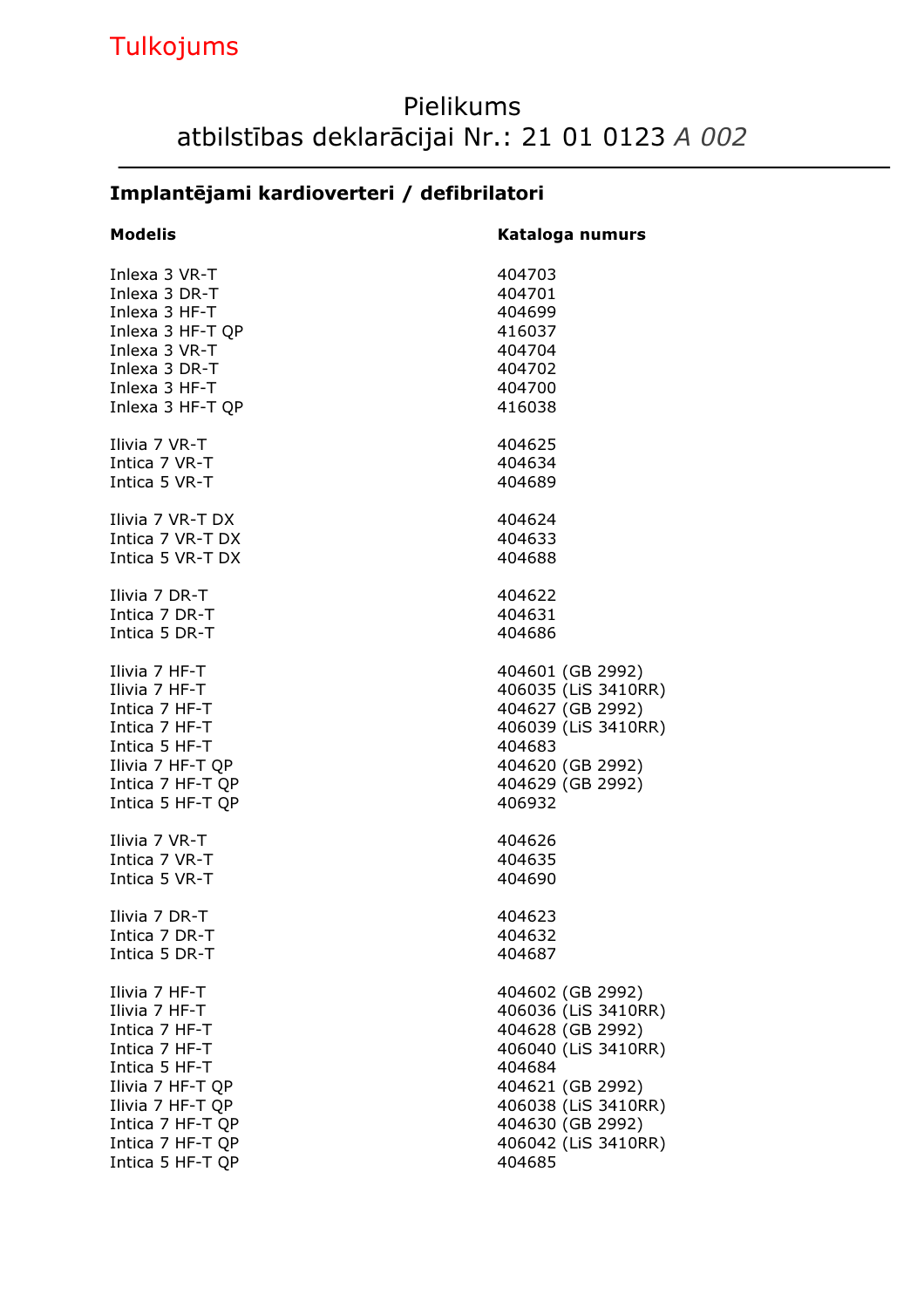#### Izmantotie standarti saskaņā ar direktīvu Nr. 2014/53/ES (RED)

| 3.1a Safety | EN 45502-1:1997<br>EN 45502-2-2:2008           |                                                                   |
|-------------|------------------------------------------------|-------------------------------------------------------------------|
| 3.1a Health | EN 62479:2010                                  |                                                                   |
| 3.1b EMC    | EN 301 489-1<br>EN 301 489-27<br>EN 301 489-31 | V2.2.0:2017-03<br>$V2.2.1:2019-04$<br>V <sub>2</sub> .2.1:2019-04 |
| 3.2 Radio   | EN 301 839<br>EN 302 195                       | V2.1.1:2016-04<br>V2.1.1:2016-06                                  |

BIOTRONIK SE & Co. KG Woermannkehre 1 12359 Berlin, Germany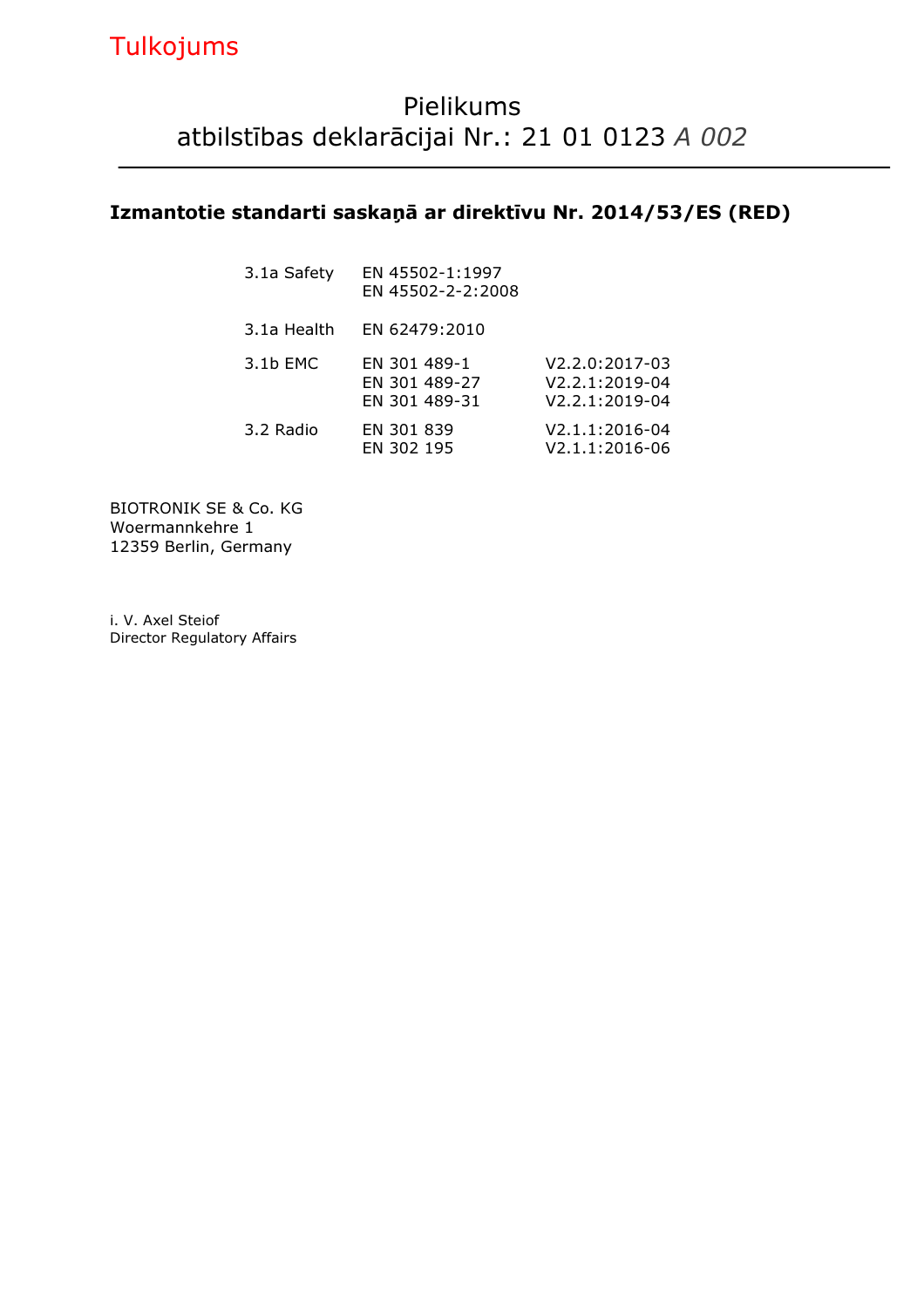

# Izjava o skladnosti CE

### Št.: 21 01 0123 A 002

Izjavljamo, da so naši izdelki

| Izdelki:   | Vsadni kardioverter-defibrilatorii |
|------------|------------------------------------|
| Model:     | aleite prilogo                     |
| Razred EC: | ١IMD                               |

v skladu z dokumentacijo o načrtovanju iz oddelka 4 Priloge II k Direktivi 90/385/EGS o aktivnih medicinskih pripomočkih za vsaditev (UL L 189), za katero je bilo izdano potrdilo o EU-pregledu tipa:

| St. potrdila: | I7 010275 0513 Rev. 00                                                                 |
|---------------|----------------------------------------------------------------------------------------|
|               | Priglašeni organ: TÜV SÜD Product Service GmbH, Ridlerstraße 65, 80339 Munich, Germany |
| Št. EGS:      | 0123                                                                                   |
| Datum izdaje: | June 11, 2019                                                                          |

Za te izdelke velja naš odobren sistem za celovito zagotavljanje kakovosti v skladu z oddelkoma 3 in 5 Priloge II k Direktivi 90/385/EGS o aktivnih medicinskih pripomočkih za vsaditev. Za ta sistem za zagotavljanje kakovosti je bilo izdano potrdilo:

| St. potrdila: | I1 010275 0394, Rev. 01                                                                |
|---------------|----------------------------------------------------------------------------------------|
|               | Priglašeni organ: TÜV SÜD Product Service GmbH, Ridlerstraße 65, 80339 Munich, Germany |
| St. EGS       | 0123                                                                                   |
| Datum izdaje: | October 18, 2019                                                                       |

Ti izdelki so tudi v skladu s tehnično dokumentacijo iz modula B Priloge III k Direktivi 2014/53/EU o radijski opremi (UL L 153/62), za katero je bilo izdano potrdilo o EU-pregledu tipa:

|               | St. registracije: G0M-1612-6111-V03                                                        |
|---------------|--------------------------------------------------------------------------------------------|
|               | Priglašeni organ: Eurofins Product Service GmbH, Storkower Strasse 38c, 15526 Reichenwalde |
|               | b. Berlin, Germany                                                                         |
| Št. EGS:      | 0681                                                                                       |
| Datum izdaje: | December 29, 2020                                                                          |
|               |                                                                                            |

Ti izdelki so v skladu z določbami Direktive 90/385/EGS o aktivnih medicinskih pripomočkih za vsaditev in Direktive 2014/53/EU, ki veljata zanje. Vse naknadne revizije ali prenovljene različice potrdila o zagotavljanju kakovosti veljajo za to izjavo. Za to izjavo je popolnoma in v celoti odgovoren proizvajalec BIOTRONIK SE & Co. KG.

> BIOTRONIK SE & Co. KG Woermannkehre 1 12359 Berlin, Germany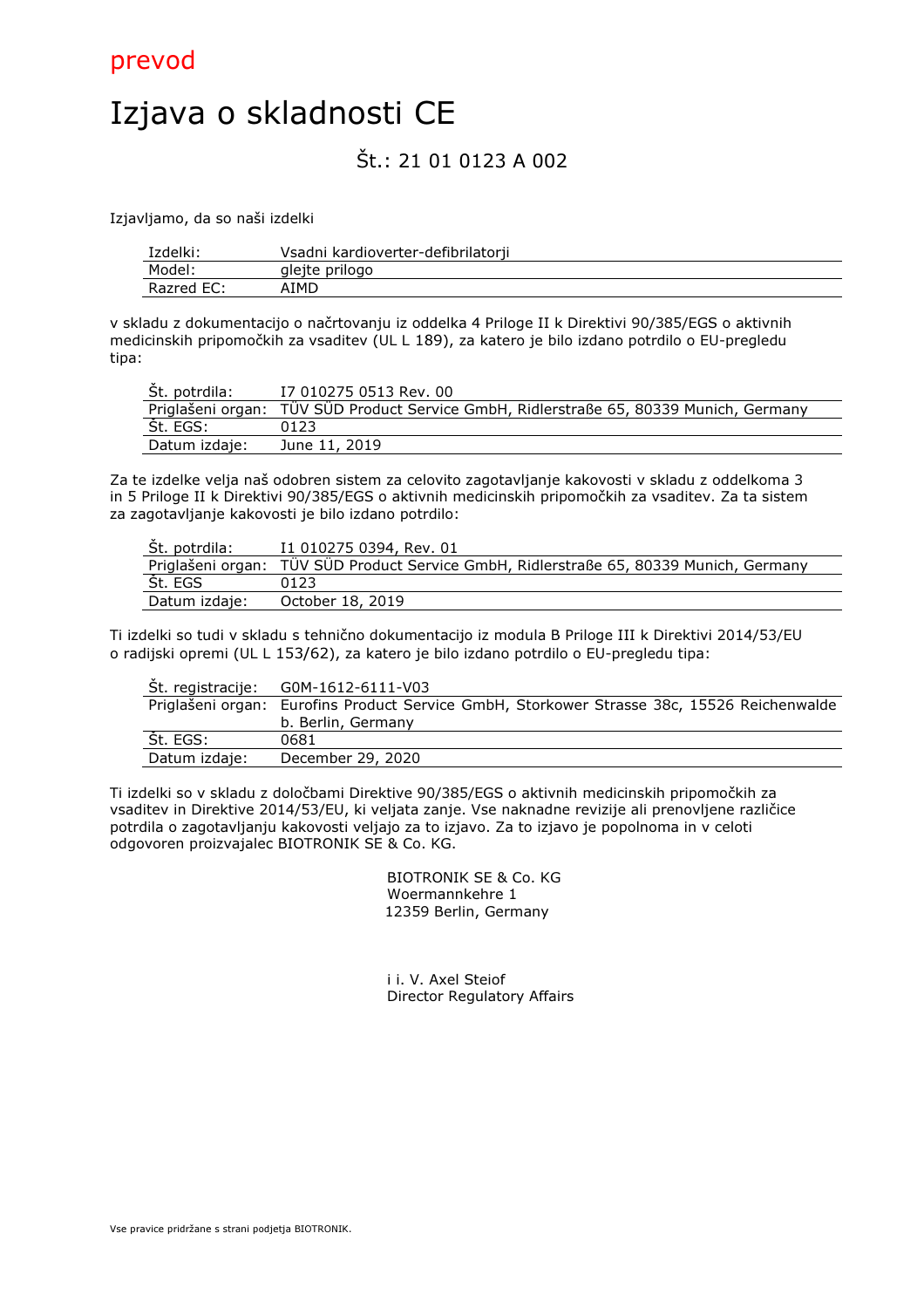## Prevod

# Priloga k Izjavi o skladnosti št.: 21 01 0123 A 002

### Vsadni kardioverter-defibrilatorji

| <b>Model</b>     | Koda naročila       |
|------------------|---------------------|
| Inlexa 3 VR-T    | 404703              |
| Inlexa 3 DR-T    | 404701              |
| Inlexa 3 HF-T    | 404699              |
| Inlexa 3 HF-T QP | 416037              |
| Inlexa 3 VR-T    | 404704              |
| Inlexa 3 DR-T    | 404702              |
| Inlexa 3 HF-T    | 404700              |
| Inlexa 3 HF-T QP | 416038              |
| Ilivia 7 VR-T    | 404625              |
| Intica 7 VR-T    | 404634              |
| Intica 5 VR-T    | 404689              |
| Ilivia 7 VR-T DX | 404624              |
| Intica 7 VR-T DX | 404633              |
| Intica 5 VR-T DX | 404688              |
| Ilivia 7 DR-T    | 404622              |
| Intica 7 DR-T    | 404631              |
| Intica 5 DR-T    | 404686              |
| Ilivia 7 HF-T    | 404601 (GB 2992)    |
| Ilivia 7 HF-T    | 406035 (LiS 3410RR) |
| Intica 7 HF-T    | 404627 (GB 2992)    |
| Intica 7 HF-T    | 406039 (LiS 3410RR) |
| Intica 5 HF-T    | 404683              |
| Ilivia 7 HF-T QP | 404620 (GB 2992)    |
| Intica 7 HF-T QP | 404629 (GB 2992)    |
| Intica 5 HF-T QP | 406932              |
| Ilivia 7 VR-T    | 404626              |
| Intica 7 VR-T    | 404635              |
| Intica 5 VR-T    | 404690              |
| Ilivia 7 DR-T    | 404623              |
| Intica 7 DR-T    | 404632              |
| Intica 5 DR-T    | 404687              |
| Ilivia 7 HF-T    | 404602 (GB 2992)    |
| Ilivia 7 HF-T    | 406036 (LiS 3410RR) |
| Intica 7 HF-T    | 404628 (GB 2992)    |
| Intica 7 HF-T    | 406040 (LiS 3410RR) |
| Intica 5 HF-T    | 404684              |
| Ilivia 7 HF-T QP | 404621 (GB 2992)    |
| Ilivia 7 HF-T QP | 406038 (LiS 3410RR) |
| Intica 7 HF-T QP | 404630 (GB 2992)    |
| Intica 7 HF-T QP | 406042 (LiS 3410RR) |
| Intica 5 HF-T QP | 404685              |

Všetky práva vyhradené SPOLOČNOSŤOU BIOTRONIK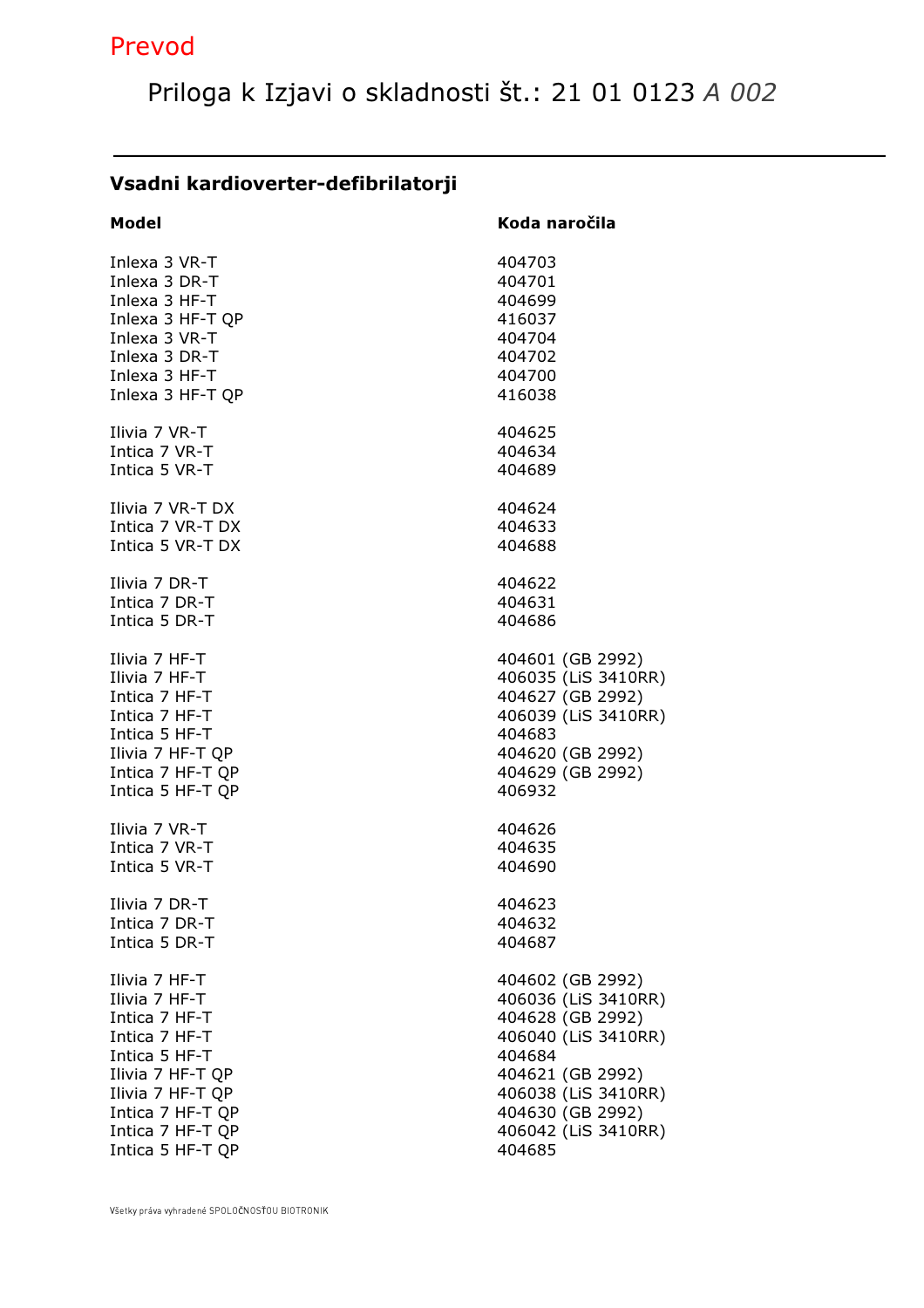### Veljavni standardi v skladu z Direktivo 2014/53/EU o radijski opremi

| 3.1a Safety | EN 45502-1:1997<br>EN 45502-2-2:2008           |                                                        |
|-------------|------------------------------------------------|--------------------------------------------------------|
| 3.1a Health | EN 62479:2010                                  |                                                        |
| 3.1b EMC    | EN 301 489-1<br>EN 301 489-27<br>EN 301 489-31 | $V2.2.0:2017-03$<br>V2.2.1:2019-04<br>$V2.2.1:2019-04$ |
| 3.2 Radio   | EN 301 839<br>EN 302 195                       | V2.1.1:2016-04<br>V2.1.1:2016-06                       |

BIOTRONIK SE & Co. KG Woermannkehre 1 12359 Berlin, Germany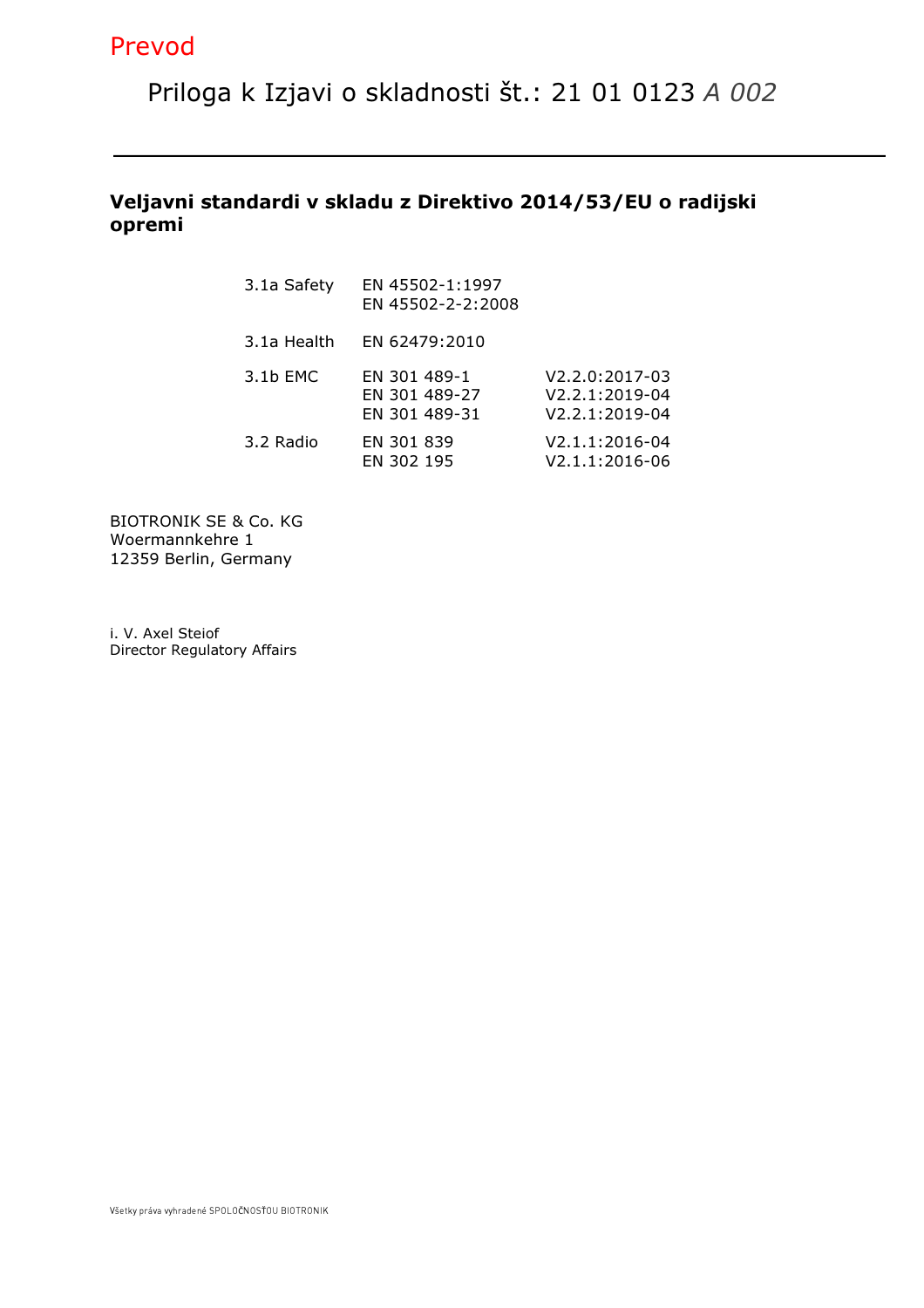# CE – Vyhlásenie o zhode

#### No.: 21 01 0123 A 002

Týmto vyhlasujeme, že naše produkty

| Produkty:  | Implantovateľné kardioverter-defibrilátory |
|------------|--------------------------------------------|
| Model:     | Pozri prílohu                              |
| Trieda ES: | AIMD                                       |

sú v súlade s projektovou dokumentáciou koncepcie podľa prílohy II, oddiel 4 smernice 90/385/EHS (AIMD, Ú. v. L 189), pre ktoré bolo osvedčenie o skúške koncepcie

| Číslo osvedčenia: | I7 010275 0513 Rev. 00                                                                   |
|-------------------|------------------------------------------------------------------------------------------|
|                   | Notifikovaný orgán: TÜV SÜD Product Service GmbH, Ridlerstraße 65, 80339 Munich, Germany |
| Č. EHS:           | 0123                                                                                     |
| Dátum vydania:    | June 11, 2019                                                                            |

vydané.

Týchto výrobkov sa týka certifikovaný systém úplného zabezpečenie kvality podľa prílohy II, oddiel 3 a 5 smernice 90/385/EHS (AIMD). Pre tento systém zabezpečenia kvality bolo osvedčenie

| Číslo osvedčenia: | I1 010275 0394, Rev. 01                                                                  |
|-------------------|------------------------------------------------------------------------------------------|
|                   | Notifikovaný orgán: TÜV SÜD Product Service GmbH, Ridlerstraße 65, 80339 Munich, Germany |
| Č. EHS:           | 0123                                                                                     |
| Dátum vydania:    | October 18, 2019                                                                         |

vydané.

Tieto produkty sú tiež v súlade s technickou dokumentáciou podľa prílohy III, modul B smernice 2014/53/ES (RED, Ú. v. L 153/62), pre ktoré bolo osvedčenie EÚ skúška typu

| Registračné číslo:  | G0M-1612-6111-V03                                     |
|---------------------|-------------------------------------------------------|
| Notifikovaný orgán: | Eurofins Product Service GmbH, Storkower Strasse 38c, |
|                     | 15526 Reichenwalde b. Berlin, Germany                 |
| Č. EHS:             | 0681                                                  |
| Dátum vydania:      | December 29, 2020                                     |

vydané.

Tieto produkty spĺňajú ustanovenia smernice 90/385/EHS a 2014/53/ES, ktoré sa na ne uplatňujú. Tohto vyhlásenia sa týkajú všetky ďalšie revízie a nové verzie osvedčenia zabezpečenia kvality. Toto vyhlásenie bolo vykonané na základe plnej a výhradnej zodpovednosti výrobcu BIOTRONIK SE & Co. KG.

> BIOTRONIK SE & Co. KG Woermannkehre 1 12359 Berlin, Germany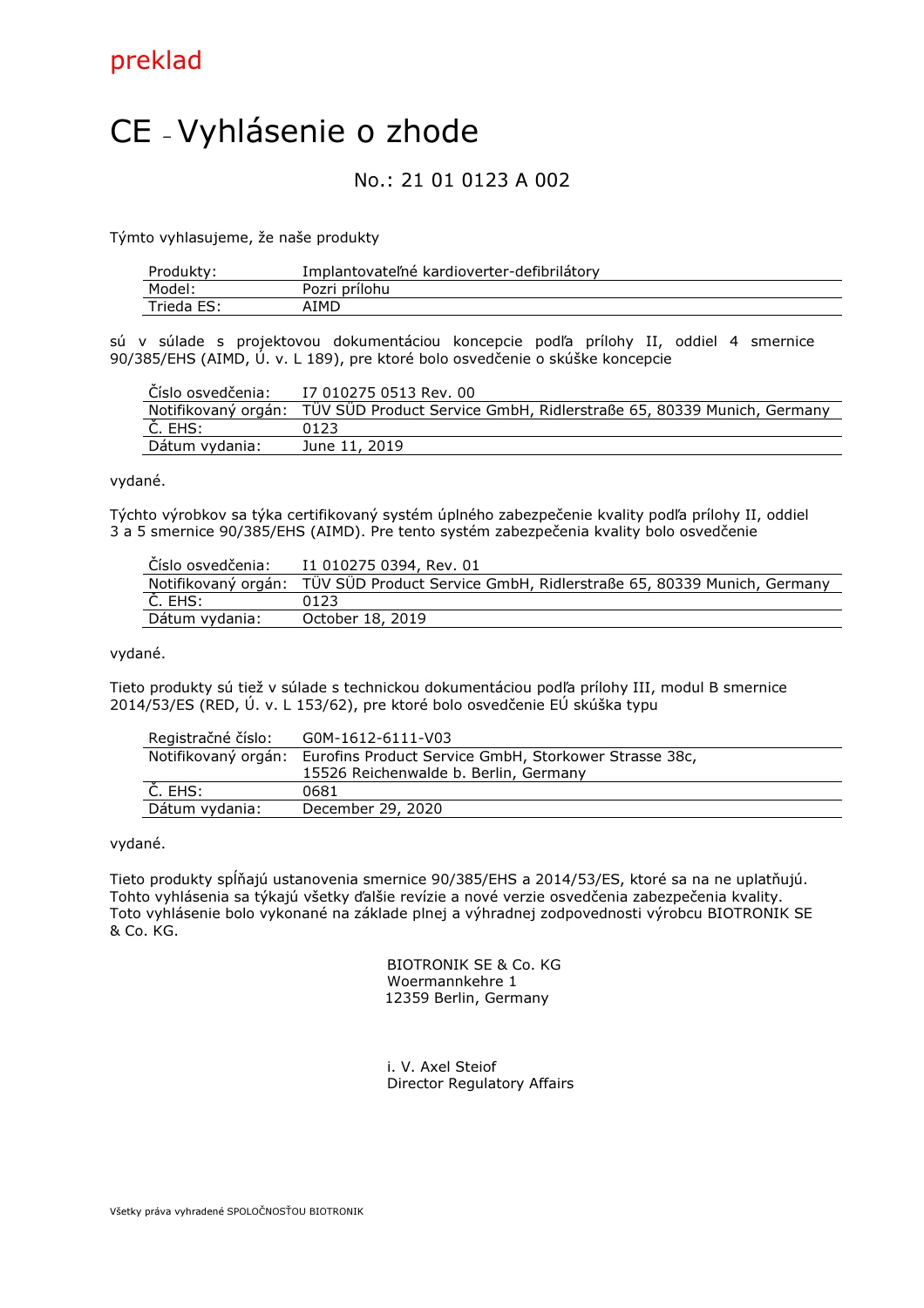# Príloha k Vyhláseniu o zhode č.: 21 01 0123 A 002

### Implantovateľné kardioverter-defibrilátory

| Model            | Číslo objednávky    |
|------------------|---------------------|
| Inlexa 3 VR-T    | 404703              |
| Inlexa 3 DR-T    | 404701              |
| Inlexa 3 HF-T    | 404699              |
| Inlexa 3 HF-T QP | 416037              |
| Inlexa 3 VR-T    | 404704              |
| Inlexa 3 DR-T    | 404702              |
| Inlexa 3 HF-T    | 404700              |
| Inlexa 3 HF-T QP | 416038              |
| Ilivia 7 VR-T    | 404625              |
| Intica 7 VR-T    | 404634              |
| Intica 5 VR-T    | 404689              |
| Ilivia 7 VR-T DX | 404624              |
| Intica 7 VR-T DX | 404633              |
| Intica 5 VR-T DX | 404688              |
| Ilivia 7 DR-T    | 404622              |
| Intica 7 DR-T    | 404631              |
| Intica 5 DR-T    | 404686              |
| Ilivia 7 HF-T    | 404601 (GB 2992)    |
| Ilivia 7 HF-T    | 406035 (LiS 3410RR) |
| Intica 7 HF-T    | 404627 (GB 2992)    |
| Intica 7 HF-T    | 406039 (LiS 3410RR) |
| Intica 5 HF-T    | 404683              |
| Ilivia 7 HF-T QP | 404620 (GB 2992)    |
| Intica 7 HF-T QP | 404629 (GB 2992)    |
| Intica 5 HF-T QP | 406932              |
| Ilivia 7 VR-T    | 404626              |
| Intica 7 VR-T    | 404635              |
| Intica 5 VR-T    | 404690              |
| Ilivia 7 DR-T    | 404623              |
| Intica 7 DR-T    | 404632              |
| Intica 5 DR-T    | 404687              |
| Ilivia 7 HF-T    | 404602 (GB 2992)    |
| Ilivia 7 HF-T    | 406036 (LiS 3410RR) |
| Intica 7 HF-T    | 404628 (GB 2992)    |
| Intica 7 HF-T    | 406040 (LiS 3410RR) |
| Intica 5 HF-T    | 404684              |
| Ilivia 7 HF-T QP | 404621 (GB 2992)    |
| Ilivia 7 HF-T QP | 406038 (LiS 3410RR) |
| Intica 7 HF-T QP | 404630 (GB 2992)    |
| Intica 7 HF-T QP | 406042 (LiS 3410RR) |
| Intica 5 HF-T QP | 404685              |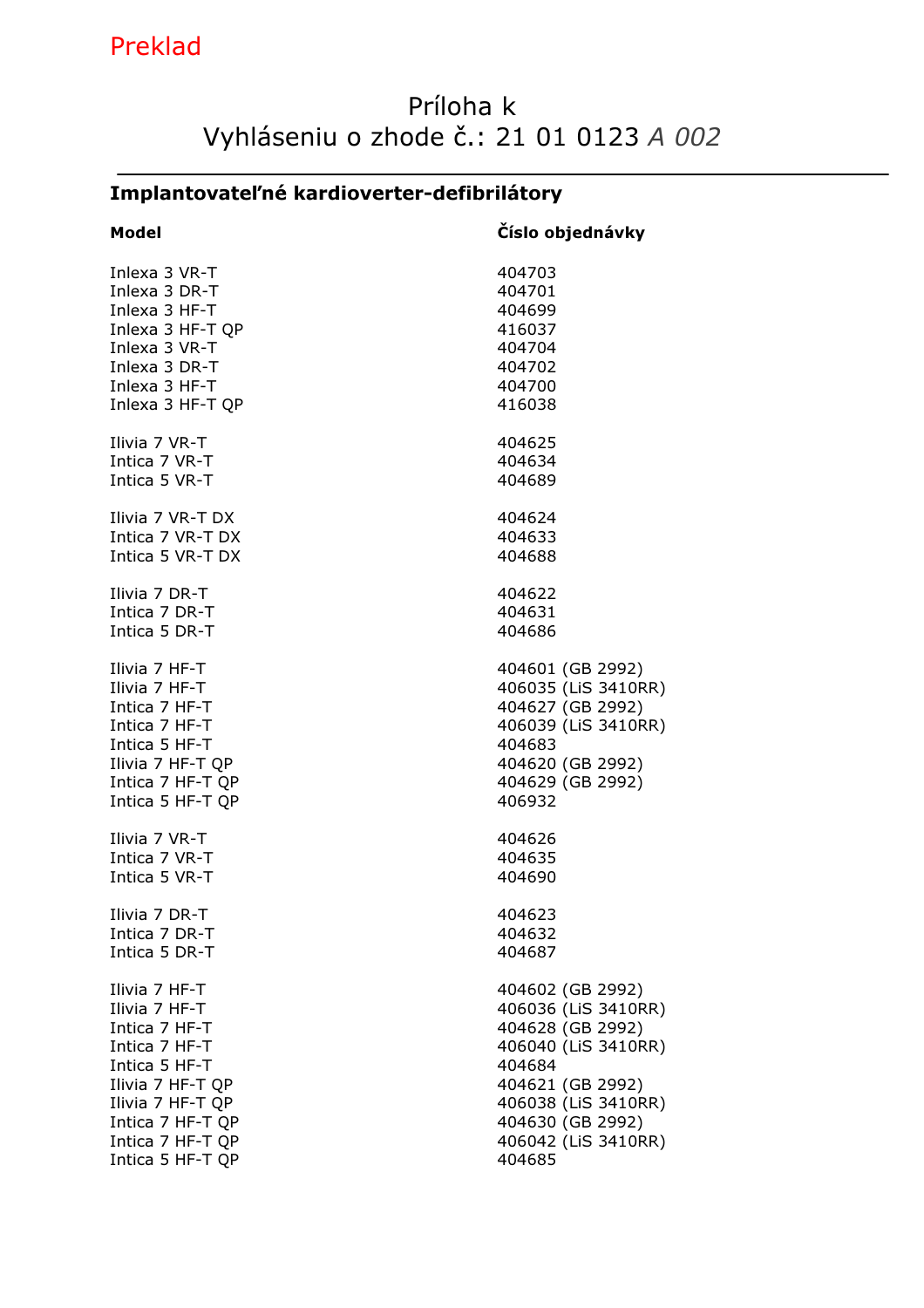#### Použité normy podľa smernice 2014/53/ES (RED)

| 3.1a Safety | EN 45502-1:1997<br>EN 45502-2-2:2008           |                                                        |
|-------------|------------------------------------------------|--------------------------------------------------------|
| 3.1a Health | EN 62479:2010                                  |                                                        |
| 3.1b EMC    | EN 301 489-1<br>EN 301 489-27<br>EN 301 489-31 | V2.2.0:2017-03<br>$V2.2.1:2019-04$<br>$V2.2.1:2019-04$ |
| 3.2 Radio   | EN 301 839<br>EN 302 195                       | V2.1.1:2016-04<br>V2.1.1:2016-06                       |

BIOTRONIK SE & Co. KG Woermannkehre 1 12359 Berlin, Germany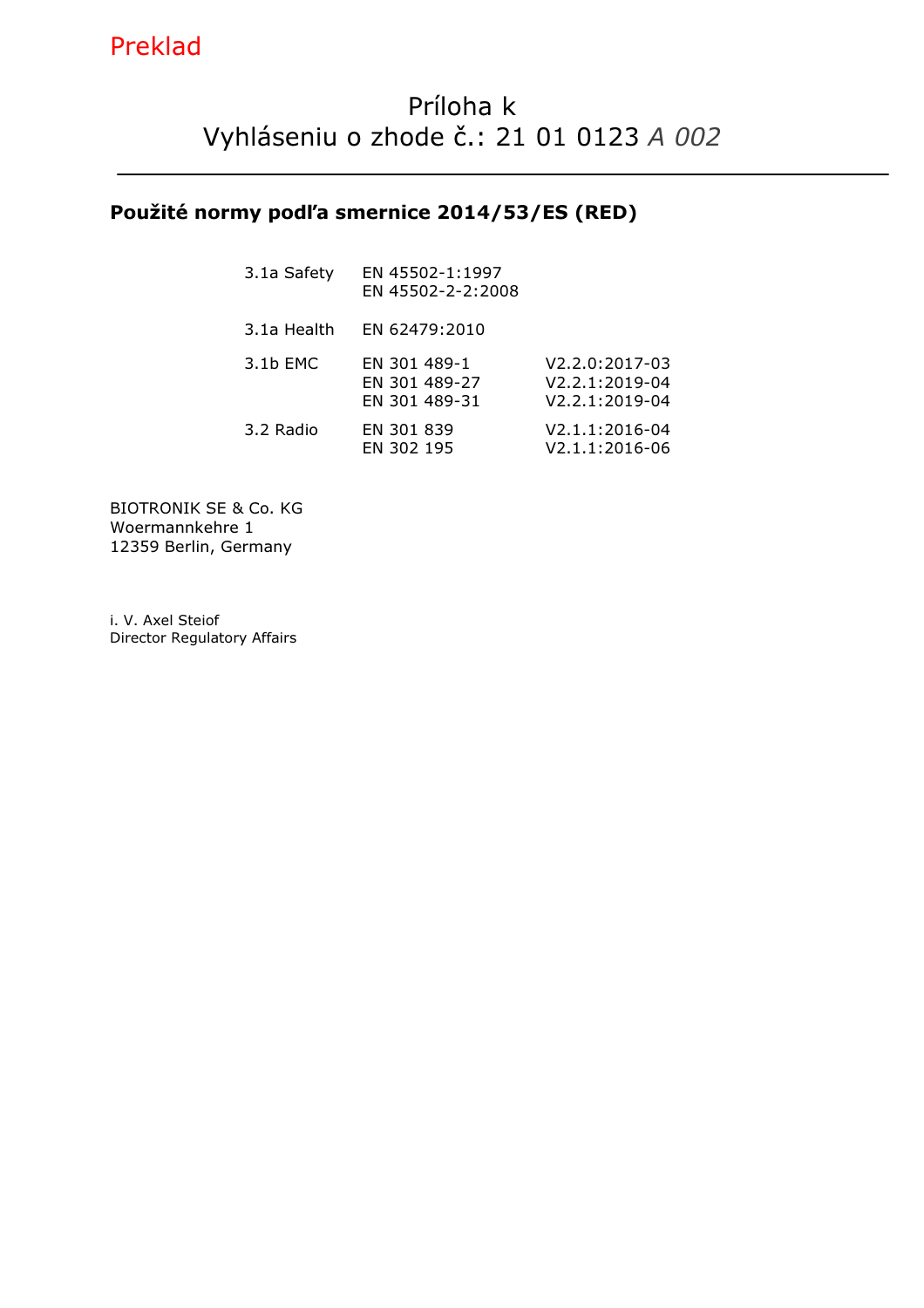# CE - Försäkran om överensstämmelse

#### Nr: 21 01 0123 A 002

Vi försäkrar härmed att våra produkter

| Produkter: | Implanterbar kardioverter/defibrillatorer |
|------------|-------------------------------------------|
| Modell:    | Se bilaga                                 |
| EU-klass:  | AIMD                                      |

överensstämmer med den tekniska dokumentationen enligt bilaga II, avsnitt 4 i direktiv 90/385/EEG (RED, OJ L 189/62) för vilka EU-intyg om konstruktionskontroll

| Certifikat nr:                 | I7 010275 0513 Rev. 00                                               |
|--------------------------------|----------------------------------------------------------------------|
| Anmält organ:                  | TUV SUD Product Service GmbH, Ridlerstraße 65, 80339 Munich, Germany |
| EEG nr.:                       | 0123                                                                 |
| Utfärdandedatum: June 11, 2019 |                                                                      |

har utfärdats.

För dessa produkter används vårt certifierade fullständiga kvalitetssäkringssystem enligt bilaga II, avsnitt 3 och 5 i direktiv 90/385/EEG (MDD). För detta kvalitetssäkringsystem har certifikat

| I1 010275 0394, Rev. 01                                              |
|----------------------------------------------------------------------|
| TUV SUD Product Service GmbH, Ridlerstraße 65, 80339 Munich, Germany |
| 0123                                                                 |
| Utfärdandedatum: October 18, 2019                                    |
|                                                                      |

har utfärdats.

Dessa produkter överensstämmer också med den tekniska dokumentationen enligt bilaga III, modul B i direktiv 2014/53/EU (RED, OJ L 153/62) för vilka EU-typintyget om konstruktionskontroll

| Registreringsnr: | G0M-1612-6111-V03                                     |  |
|------------------|-------------------------------------------------------|--|
| Anmält organ:    | Eurofins Product Service GmbH, Storkower Strasse 38c, |  |
|                  | 15526 Berlin, Germany                                 |  |
| EEG nr. :        | 0681                                                  |  |
|                  | Utfärdandedatum: December 29, 2020                    |  |

har utfärdats.

Dessa produkter överensstämmer med bestämmelserna i direktiv 90/385/EEG och 2014/53/EU som gäller för dem. Alla efterföljande revisioner eller förnyade versioner av kvalitetssäkringscertifikatet är tillämpliga för denna överensstämmelse. Denna överensstämmelse har tagits fram under fullständigt ansvar av tillverkaren BIOTRONIK SE & Co. KG.

> BIOTRONIK SE & Co. KG Woermannkehre 1 12359 Berlin, Germany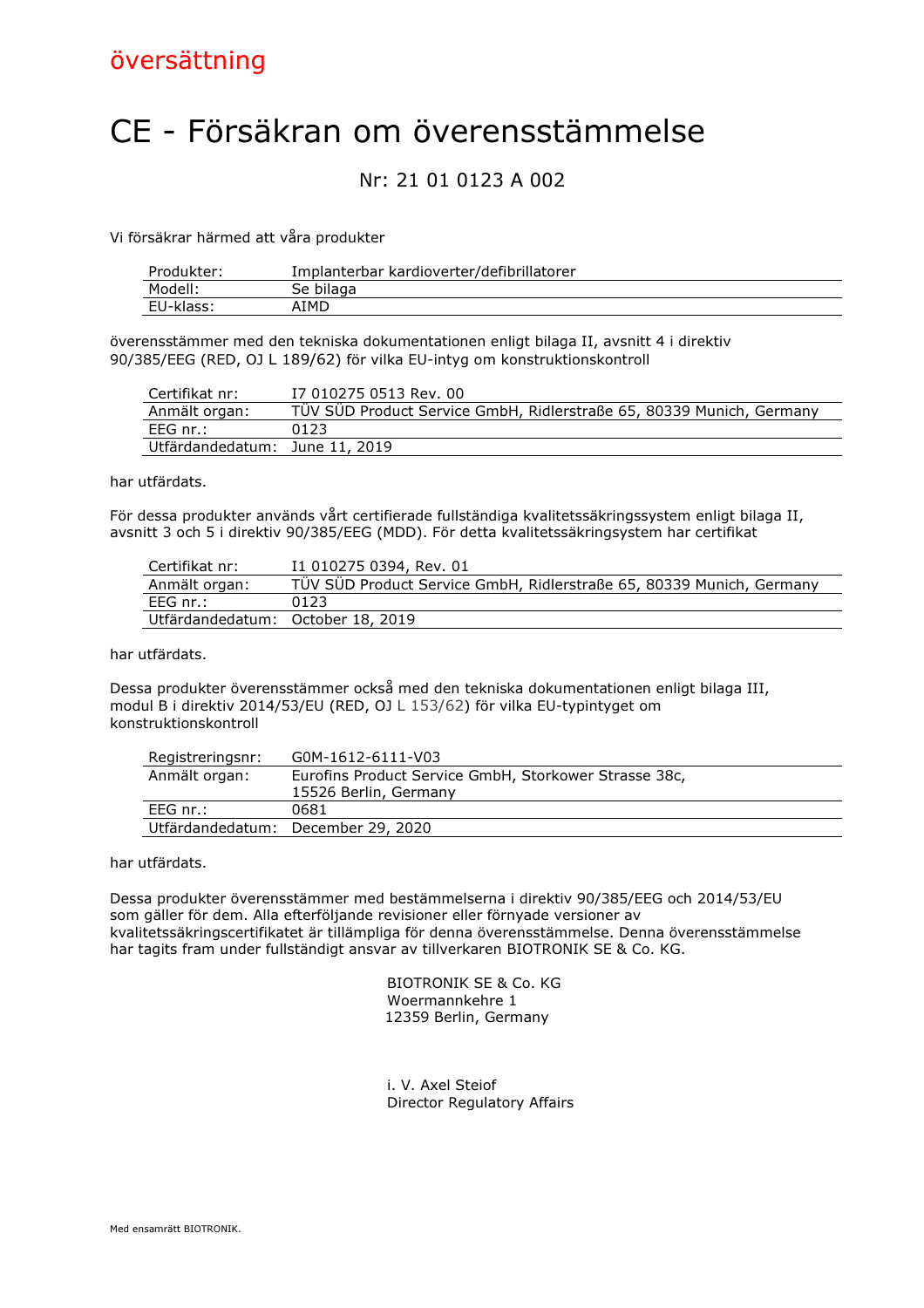# Översättning

### Bilaga till försäkran om överensstämmelse nr: 21 01 0123 A 002

### Implanterbar kardioverter/defibrillatorer

| Modell           | Beställningsnummer  |
|------------------|---------------------|
| Inlexa 3 VR-T    | 404703              |
| Inlexa 3 DR-T    | 404701              |
| Inlexa 3 HF-T    | 404699              |
| Inlexa 3 HF-T QP | 416037              |
| Inlexa 3 VR-T    | 404704              |
| Inlexa 3 DR-T    | 404702              |
| Inlexa 3 HF-T    | 404700              |
| Inlexa 3 HF-T QP | 416038              |
| Ilivia 7 VR-T    | 404625              |
| Intica 7 VR-T    | 404634              |
| Intica 5 VR-T    | 404689              |
| Ilivia 7 VR-T DX | 404624              |
| Intica 7 VR-T DX | 404633              |
| Intica 5 VR-T DX | 404688              |
| Ilivia 7 DR-T    | 404622              |
| Intica 7 DR-T    | 404631              |
| Intica 5 DR-T    | 404686              |
| Ilivia 7 HF-T    | 404601 (GB 2992)    |
| Ilivia 7 HF-T    | 406035 (LiS 3410RR) |
| Intica 7 HF-T    | 404627 (GB 2992)    |
| Intica 7 HF-T    | 406039 (LiS 3410RR) |
| Intica 5 HF-T    | 404683              |
| Ilivia 7 HF-T QP | 404620 (GB 2992)    |
| Intica 7 HF-T QP | 404629 (GB 2992)    |
| Intica 5 HF-T QP | 406932              |
| Ilivia 7 VR-T    | 404626              |
| Intica 7 VR-T    | 404635              |
| Intica 5 VR-T    | 404690              |
| Ilivia 7 DR-T    | 404623              |
| Intica 7 DR-T    | 404632              |
| Intica 5 DR-T    | 404687              |
| Ilivia 7 HF-T    | 404602 (GB 2992)    |
| Ilivia 7 HF-T    | 406036 (LiS 3410RR) |
| Intica 7 HF-T    | 404628 (GB 2992)    |
| Intica 7 HF-T    | 406040 (LiS 3410RR) |
| Intica 5 HF-T    | 404684              |
| Ilivia 7 HF-T QP | 404621 (GB 2992)    |
| Ilivia 7 HF-T QP | 406038 (LiS 3410RR) |
| Intica 7 HF-T QP | 404630 (GB 2992)    |
| Intica 7 HF-T QP | 406042 (LiS 3410RR) |
| Intica 5 HF-T QP | 404685              |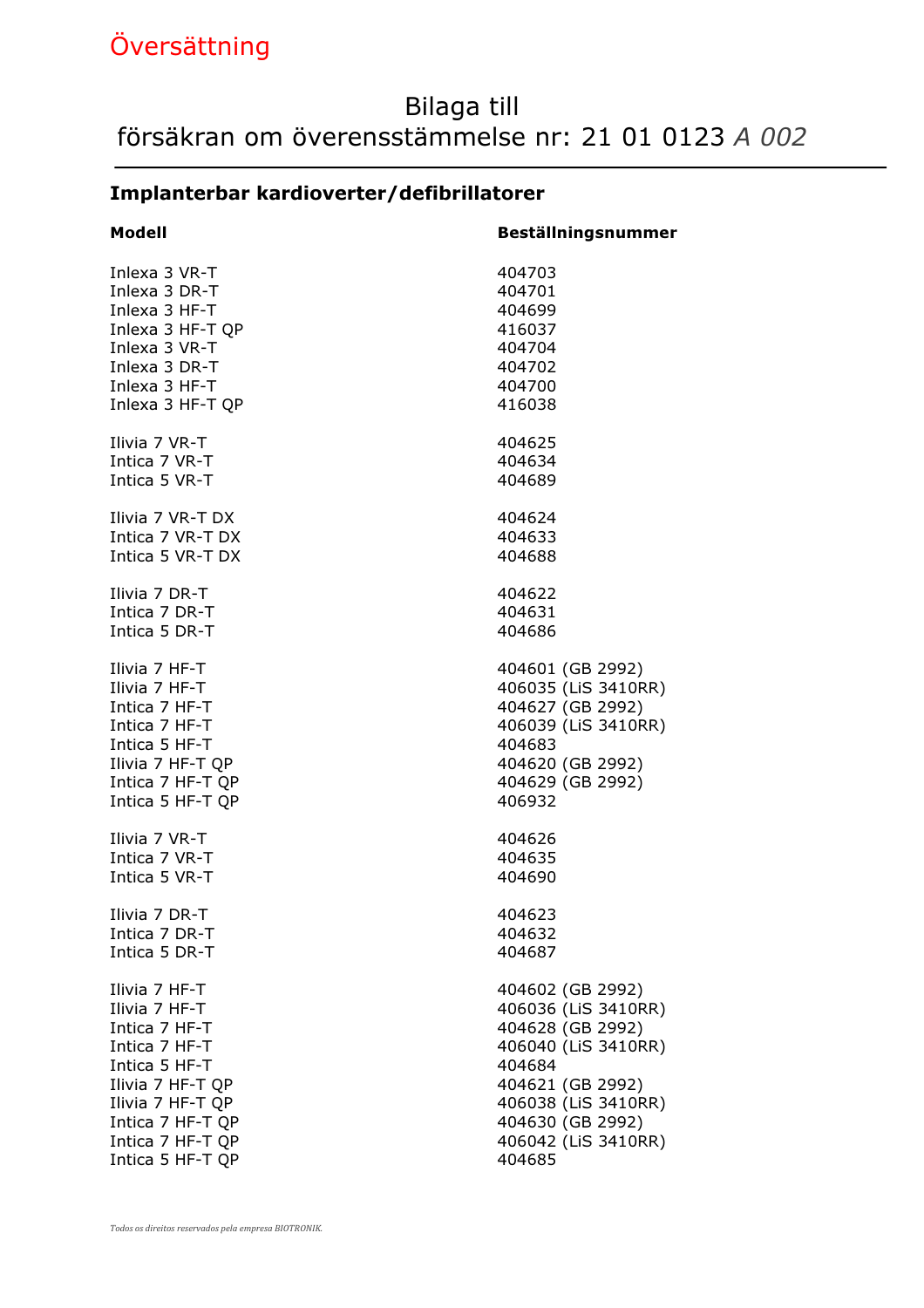# Översättning

## Bilaga till försäkran om överensstämmelse nr: 21 01 0123 A 002

### Använda standarder enligt direktiv 2014/53/EU (RED)

| 3.1a Safety | EN 45502-1:1997<br>EN 45502-2-2:2008           |                                                                 |
|-------------|------------------------------------------------|-----------------------------------------------------------------|
| 3.1a Health | EN 62479:2010                                  |                                                                 |
| 3.1b EMC    | EN 301 489-1<br>EN 301 489-27<br>EN 301 489-31 | V2.2.0:2017-03<br>V2.2.1:2019-04<br>V <sub>2</sub> .2.1:2019-04 |
| 3.2 Radio   | EN 301 839<br>EN 302 195                       | V2.1.1:2016-04<br>V2.1.1:2016-06                                |

BIOTRONIK SE & Co. KG Woermannkehre 1 12359 Berlin, Germany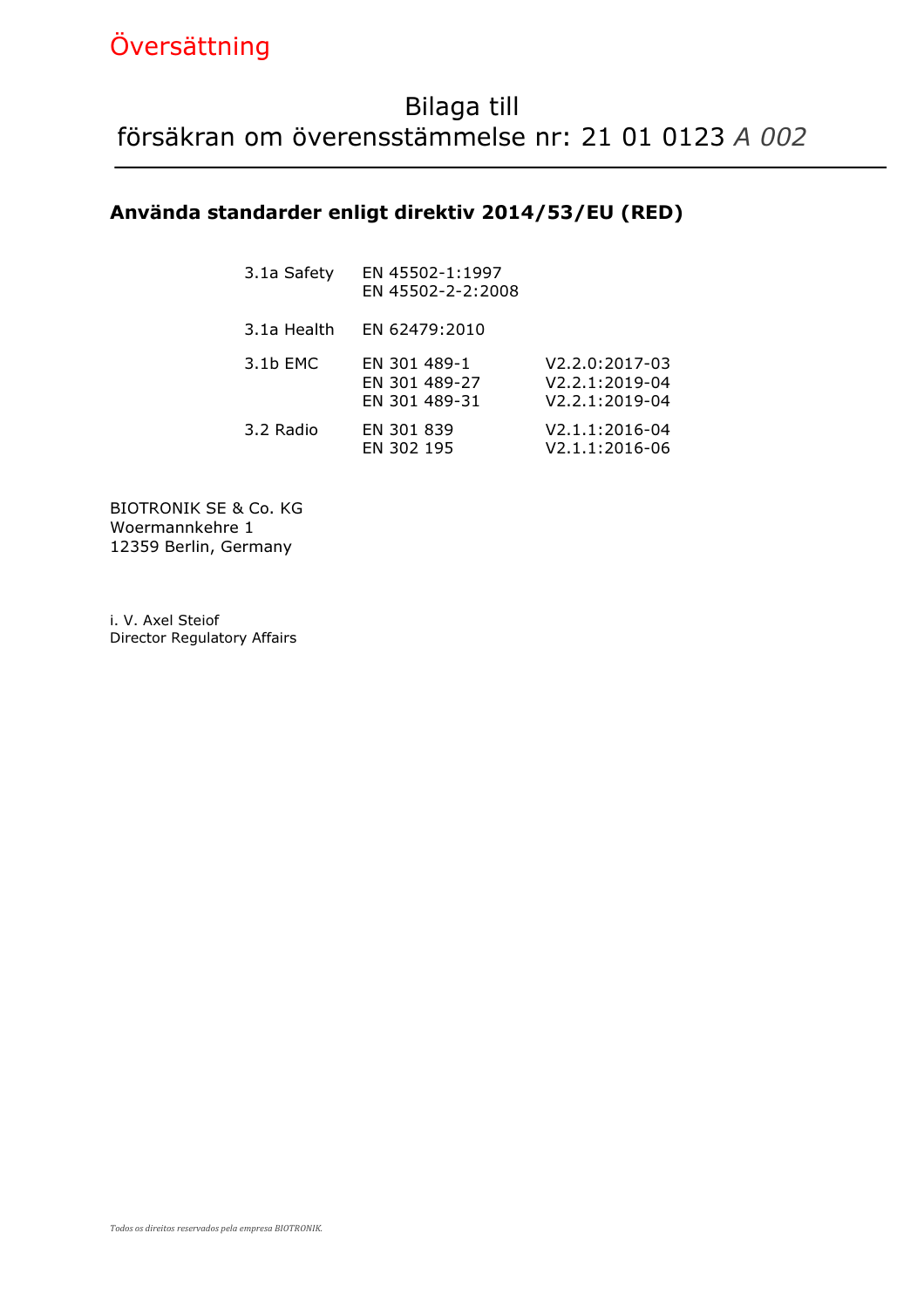

# CE – Declaração de conformidade

#### Nº: 21 01 0123 A 002

Declaramos que nossos produtos

| Produtos:  | Cardioversores-desfibriladores implantáveis |
|------------|---------------------------------------------|
| Modelo:    | ver anexo                                   |
| Classe CE: | AIMD                                        |

estão em conformidade com a Documentação do dossiê de concepção de acordo com o Anexo II, Seção 4 da Diretriz 90/385/CEE (AIMD, OJ L 189) para os quais o certificado de exame CE

| Certificado nº:        | I7 010275 0513 Rev. 00                                                                         |
|------------------------|------------------------------------------------------------------------------------------------|
|                        | Organismo de certificação TUV SUD Product Service GmbH, Ridlerstraße 65, 80339 Munich, Germany |
| independente:          |                                                                                                |
| $CEE$ n <sup>o</sup> : | 0123                                                                                           |
| Data da emissão:       | June 11, 2019                                                                                  |

foi emitido.

Para estes produtos, é aplicado o nosso Sistema de garantia de qualidade total certificado de acordo com o Anexo II, Seção 3 e 5 da Diretriz 90/385/CEE (AIMD). Para este sistema de GQ, o certificado

| Certificado nº:  | I1 010275 0394, Rev. 01                                                                        |
|------------------|------------------------------------------------------------------------------------------------|
|                  | Organismo de certificação TÜV SÜD Product Service GmbH, Ridlerstraße 65, 80339 Munich, Germany |
| independente:    |                                                                                                |
| $CFF \n  0$      | 0123                                                                                           |
| Data da emissão: | October 18, 2019                                                                               |

foi emitido.

Estes produtos também estão em conformidade com a documentação técnica de acordo com o Anexo III, Módulo B da Diretriz 2014/53/UE (RED, OJ L 153/62) para os quais o certificado de exame UE de tipo

| Registro n <sup>o</sup> : | G0M-1612-6111-V03                                     |
|---------------------------|-------------------------------------------------------|
| Organismo de certificação | Eurofins Product Service GmbH, Storkower Strasse 38c, |
| independente:             | 15526 Reichenwalde b. Berlin, Germany                 |
| $CEE$ n <sup>o</sup> :    | 0681                                                  |
| Data da emissão:          | December 29, 2020                                     |

foi emitido.

Estes produtos estão de acordo com as disposições da Diretriz 90/385/CEE e 2014/53/CE aplicáveis. Todas as revisões posteriores ou versões atualizadas do certificado de GQ são aplicáveis a esta declaração. Esta declaração foi realizada sob a completa e exclusiva responsabilidade do fabricante BIOTRONIK SE & Co. KG.

BIOTRONIK SE & Co. KG Woermannkehre 1 12359 Berlin, Germany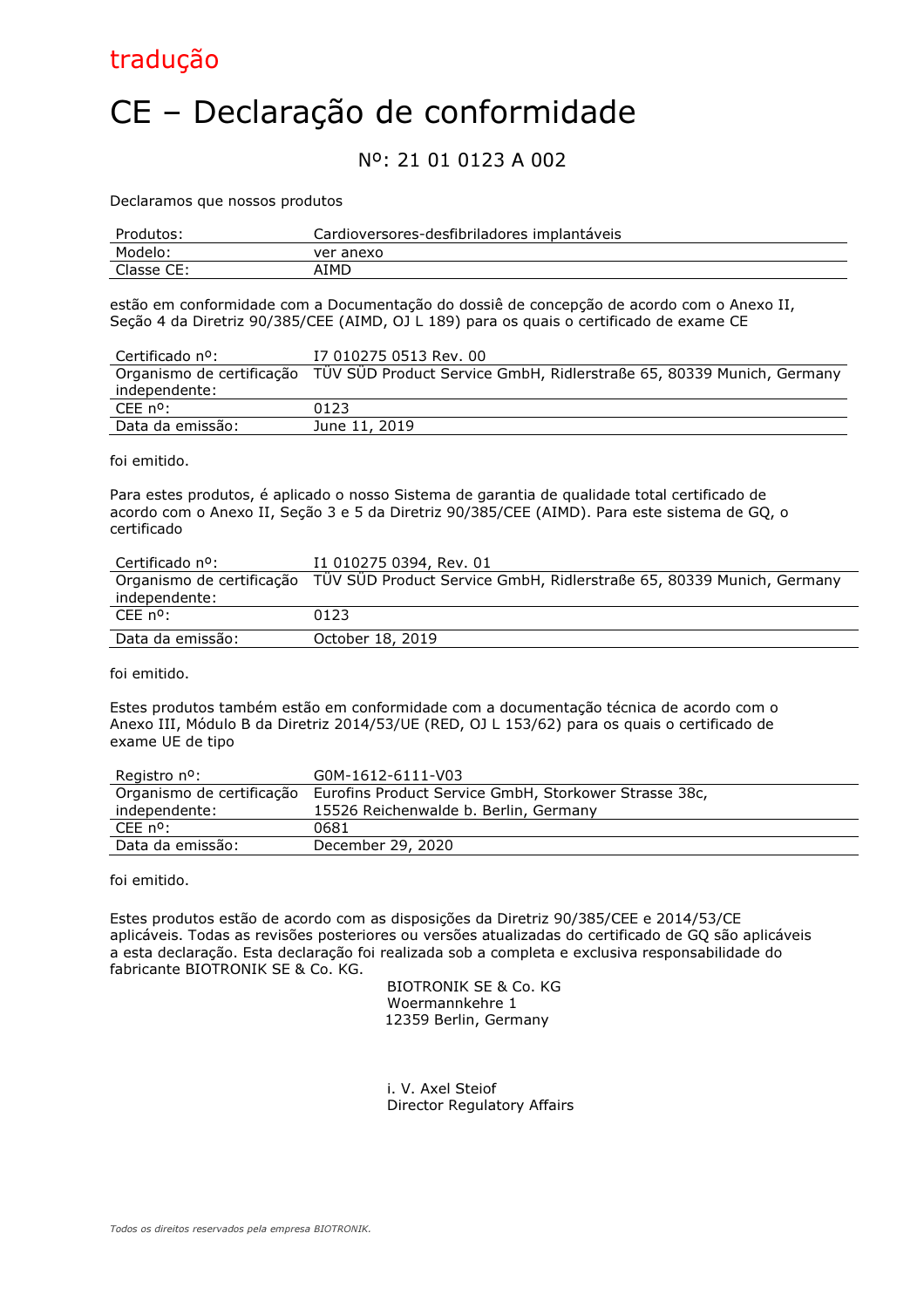## Anexo a Declaração de conformidade nº: 21 01 0123 A 002

### Cardioversores-desfibriladores implantáveis

| Modelo           | Número para pedido  |
|------------------|---------------------|
| Inlexa 3 VR-T    | 404703              |
| Inlexa 3 DR-T    | 404701              |
| Inlexa 3 HF-T    | 404699              |
| Inlexa 3 HF-T QP | 416037              |
| Inlexa 3 VR-T    | 404704              |
| Inlexa 3 DR-T    | 404702              |
| Inlexa 3 HF-T    | 404700              |
| Inlexa 3 HF-T QP | 416038              |
| Ilivia 7 VR-T    | 404625              |
| Intica 7 VR-T    | 404634              |
| Intica 5 VR-T    | 404689              |
| Ilivia 7 VR-T DX | 404624              |
| Intica 7 VR-T DX | 404633              |
| Intica 5 VR-T DX | 404688              |
| Ilivia 7 DR-T    | 404622              |
| Intica 7 DR-T    | 404631              |
| Intica 5 DR-T    | 404686              |
| Ilivia 7 HF-T    | 404601 (GB 2992)    |
| Ilivia 7 HF-T    | 406035 (LiS 3410RR) |
| Intica 7 HF-T    | 404627 (GB 2992)    |
| Intica 7 HF-T    | 406039 (LiS 3410RR) |
| Intica 5 HF-T    | 404683              |
| Ilivia 7 HF-T QP | 404620 (GB 2992)    |
| Intica 7 HF-T QP | 404629 (GB 2992)    |
| Intica 5 HF-T QP | 406932              |
| Ilivia 7 VR-T    | 404626              |
| Intica 7 VR-T    | 404635              |
| Intica 5 VR-T    | 404690              |
| Ilivia 7 DR-T    | 404623              |
| Intica 7 DR-T    | 404632              |
| Intica 5 DR-T    | 404687              |
| Ilivia 7 HF-T    | 404602 (GB 2992)    |
| Ilivia 7 HF-T    | 406036 (LiS 3410RR) |
| Intica 7 HF-T    | 404628 (GB 2992)    |
| Intica 7 HF-T    | 406040 (LiS 3410RR) |
| Intica 5 HF-T    | 404684              |
| Ilivia 7 HF-T QP | 404621 (GB 2992)    |
| Ilivia 7 HF-T QP | 406038 (LiS 3410RR) |
| Intica 7 HF-T QP | 404630 (GB 2992)    |
| Intica 7 HF-T QP | 406042 (LiS 3410RR) |
| Intica 5 HF-T QP | 404685              |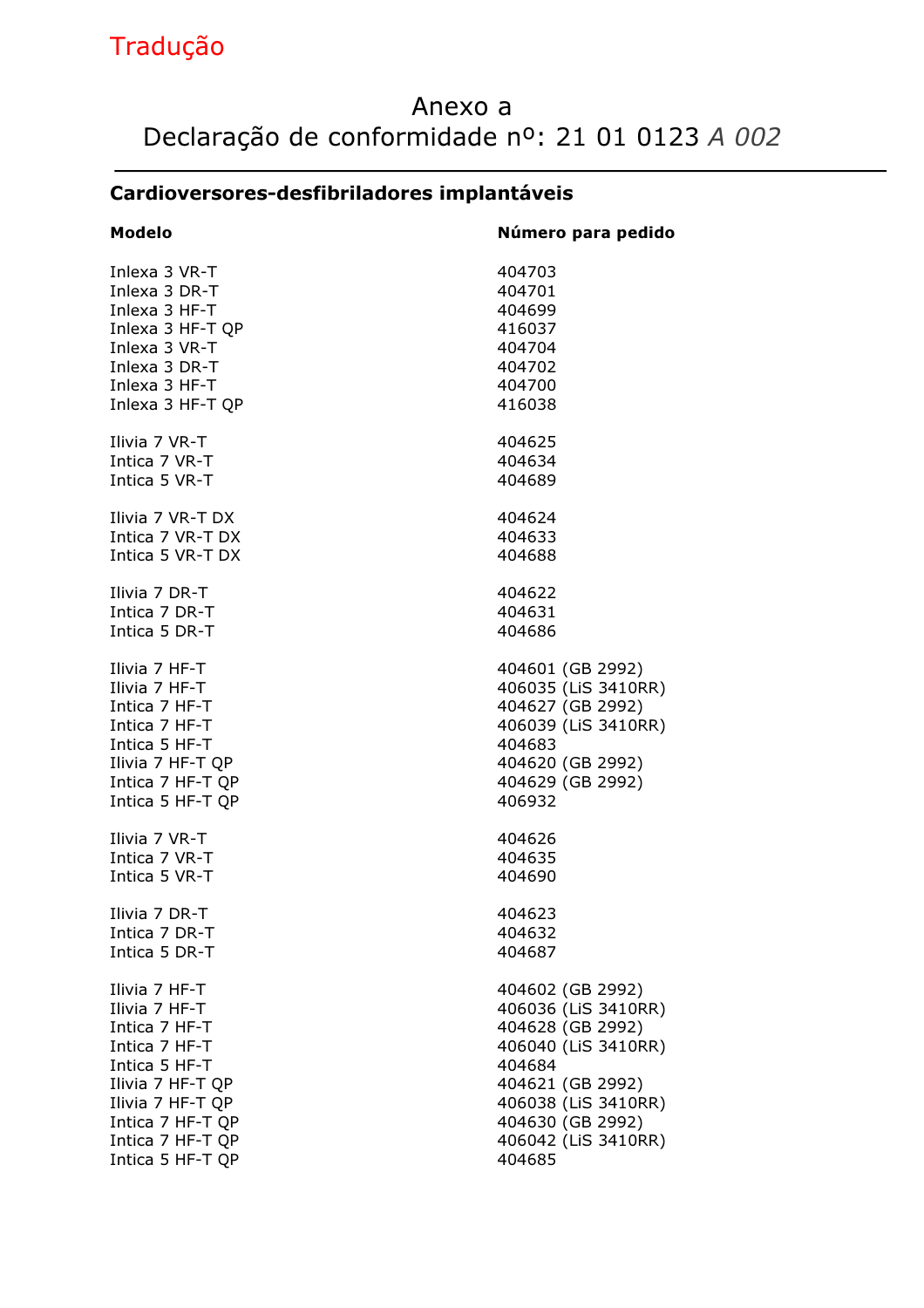### Anexo a Declaração de conformidade nº: 21 01 0123 A 002

#### Normas aplicadas de acordo com a diretriz 2014/53/UE (RED)

| 3.1a Safety | EN 45502-1:1997<br>EN 45502-2-2:2008           |                                                                              |
|-------------|------------------------------------------------|------------------------------------------------------------------------------|
| 3.1a Health | EN 62479:2010                                  |                                                                              |
| 3.1b EMC    | EN 301 489-1<br>EN 301 489-27<br>EN 301 489-31 | V2.2.0:2017-03<br>V <sub>2</sub> .2.1:2019-04<br>V <sub>2</sub> .2.1:2019-04 |
| 3.2 Radio   | EN 301 839<br>EN 302 195                       | V2.1.1:2016-04<br>V2.1.1:2016-06                                             |

BIOTRONIK SE & Co. KG Woermannkehre 1 12359 Berlin, Germany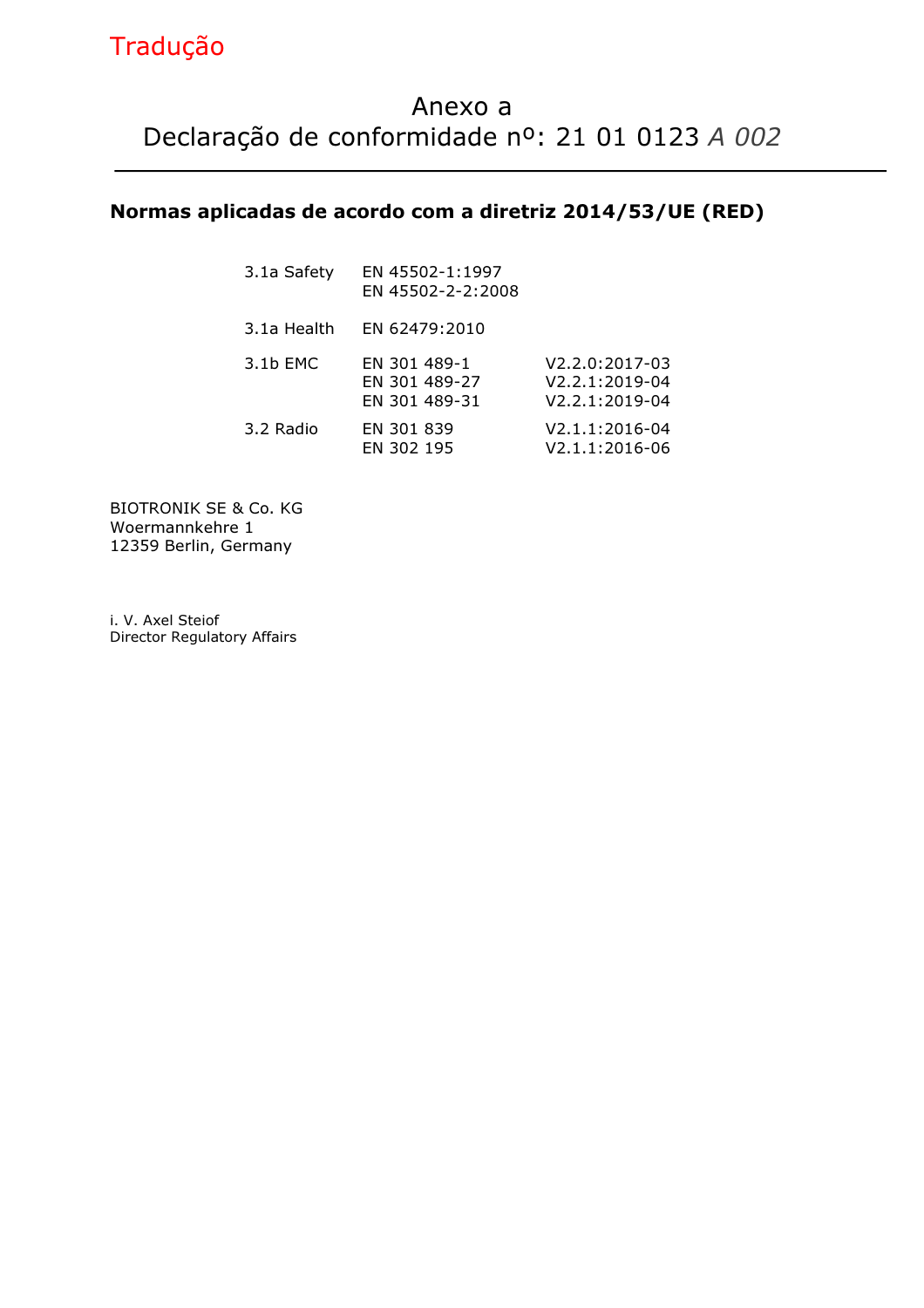

# CE – Megfelelőségi nyilatkozat

#### Száma: 21 01 0123 A 002

Ezennel kijelentjük, hogy termékeink

| Termékek:   | Implantálható kardioverter/defibrillátorok |
|-------------|--------------------------------------------|
| Modell:     | Lásd melléklet                             |
| EC-osztály: | AIMD                                       |

megfelelnek a Tervdokumentációnak a 90/385/EGK (AIMD, OJ L 189) irányelv II. melléklet, 4. paragrafus szerint, amelynek értelmében az alábbi EK tervvizsgálati tanúsítvány

|                    | Tanúsítvány száma: I7 010275 0513 Rev. 00                            |
|--------------------|----------------------------------------------------------------------|
| Bejelentett szerv: | TUV SUD Product Service GmbH, Ridlerstraße 65, 80339 Munich, Germany |
| EGK-szám:          | 0123                                                                 |
| Kiadás dátuma:     | June 11, 2019                                                        |

került kiadásra.

Ezen termékek esetében a 90/385/EGK (AIMD) irányelv II. melléklet, 3. és 5 paragrafus szerint tanúsított Teljes Minőségbiztosítási Rendszerünket alkalmaztuk. Ezen minőségbiztosítási rendszer esetében az alábbi tanúsítvány

|                    | Tanúsítvány száma: I1 010275 0394, Rev. 01                           |
|--------------------|----------------------------------------------------------------------|
| Bejelentett szerv: | TUV SUD Product Service GmbH, Ridlerstraße 65, 80339 Munich, Germany |
| EGK-szám:          | 0123                                                                 |
| Kiadás dátuma:     | October 18, 2019                                                     |

került kiadásra.

Ezen termékek továbbá megfelelnek a technikai dokumentációnak a 2014/53/EU irányelv (RED, OJ L 153/62) III. melléklet, B modulja szerint, amelynek értelmében az alábbi EU vizsgálati tanúsítvány

|                    | Regisztrációs szám: G0M-1612-6111-V03                 |
|--------------------|-------------------------------------------------------|
| Bejelentett szerv: | Eurofins Product Service GmbH, Storkower Strasse 38c, |
|                    | 15526 Reichenwalde b. Berlin, Germany                 |
| EGK-szám:          | 0681                                                  |
| Kiadás dátuma:     | December 29, 2020                                     |

került kiadásra.

Ezen termékek megfelelnek a rájuk vonatkozó 90/385/EGK és 2014/53/EU irányelvek előírásainak. A minőségbiztosítási tanúsítvány későbbi módosításai vagy frissített változatai is érvényesek erre a nyilatkozatra. Ezt a nyilatkozatot a BIOTRONIK SE & Co. KG gyártó teljes és kizárólagos felelőssége tudatában tette.

> BIOTRONIK SE & Co. KG Woermannkehre 1 12359 Berlin, Germany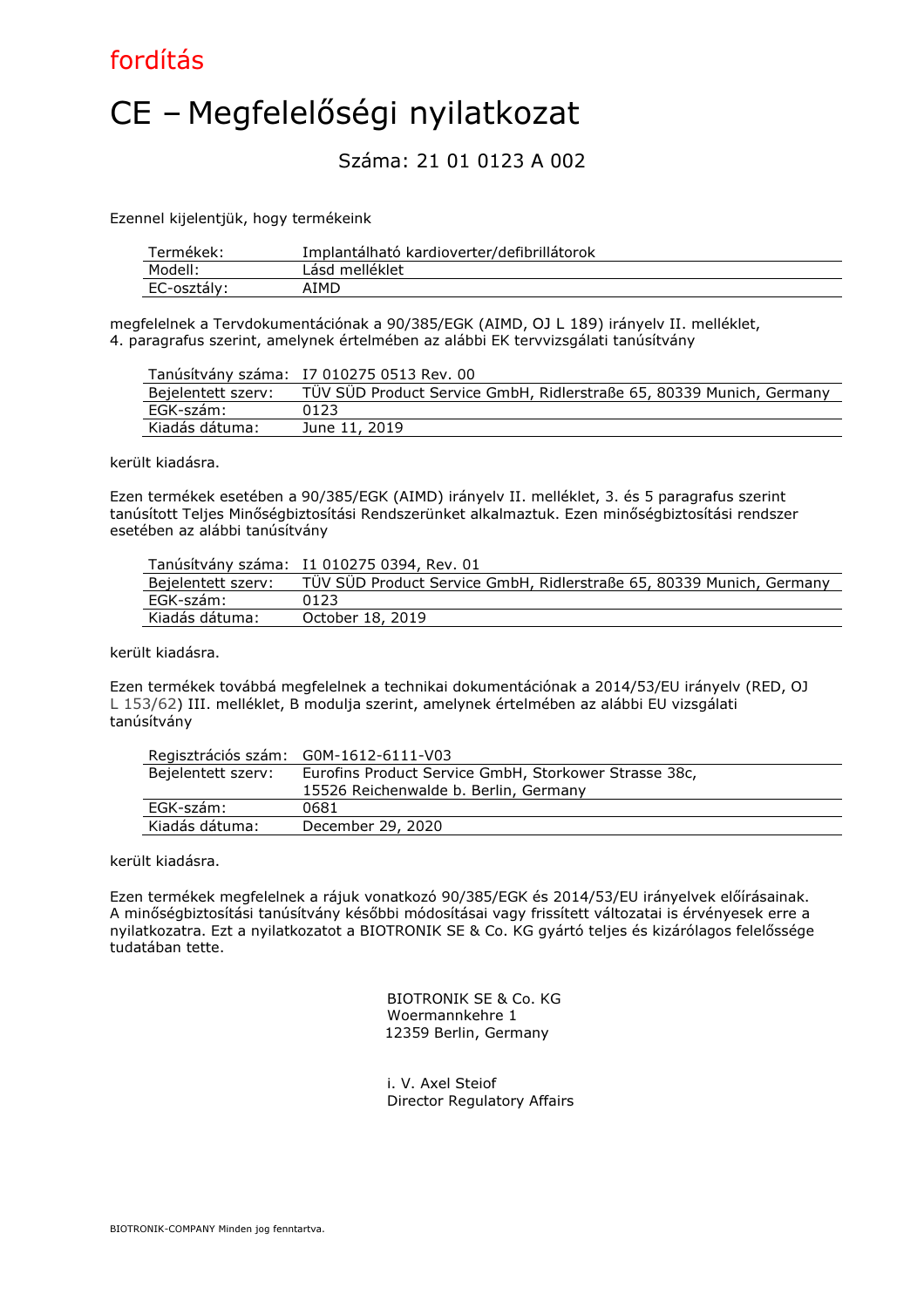## Fordítás

## Csatolmány a 21 01 0123 A 002 számú megfelelőségi tanúsítványhoz

### Implantálható kardioverter/defibrillátorok

| <b>Modell</b>    | Katalógusszám       |
|------------------|---------------------|
| Inlexa 3 VR-T    | 404703              |
| Inlexa 3 DR-T    | 404701              |
| Inlexa 3 HF-T    | 404699              |
| Inlexa 3 HF-T QP | 416037              |
| Inlexa 3 VR-T    | 404704              |
| Inlexa 3 DR-T    | 404702              |
| Inlexa 3 HF-T    | 404700              |
| Inlexa 3 HF-T QP | 416038              |
| Ilivia 7 VR-T    | 404625              |
| Intica 7 VR-T    | 404634              |
| Intica 5 VR-T    | 404689              |
| Ilivia 7 VR-T DX | 404624              |
| Intica 7 VR-T DX | 404633              |
| Intica 5 VR-T DX | 404688              |
| Ilivia 7 DR-T    | 404622              |
| Intica 7 DR-T    | 404631              |
| Intica 5 DR-T    | 404686              |
| Ilivia 7 HF-T    | 404601 (GB 2992)    |
| Ilivia 7 HF-T    | 406035 (LiS 3410RR) |
| Intica 7 HF-T    | 404627 (GB 2992)    |
| Intica 7 HF-T    | 406039 (LiS 3410RR) |
| Intica 5 HF-T    | 404683              |
| Ilivia 7 HF-T QP | 404620 (GB 2992)    |
| Intica 7 HF-T QP | 404629 (GB 2992)    |
| Intica 5 HF-T QP | 406932              |
| Ilivia 7 VR-T    | 404626              |
| Intica 7 VR-T    | 404635              |
| Intica 5 VR-T    | 404690              |
| Ilivia 7 DR-T    | 404623              |
| Intica 7 DR-T    | 404632              |
| Intica 5 DR-T    | 404687              |
| Ilivia 7 HF-T    | 404602 (GB 2992)    |
| Ilivia 7 HF-T    | 406036 (LiS 3410RR) |
| Intica 7 HF-T    | 404628 (GB 2992)    |
| Intica 7 HF-T    | 406040 (LiS 3410RR) |
| Intica 5 HF-T    | 404684              |
| Ilivia 7 HF-T QP | 404621 (GB 2992)    |
| Ilivia 7 HF-T QP | 406038 (LiS 3410RR) |
| Intica 7 HF-T QP | 404630 (GB 2992)    |
| Intica 7 HF-T QP | 406042 (LiS 3410RR) |
| Intica 5 HF-T QP | 404685              |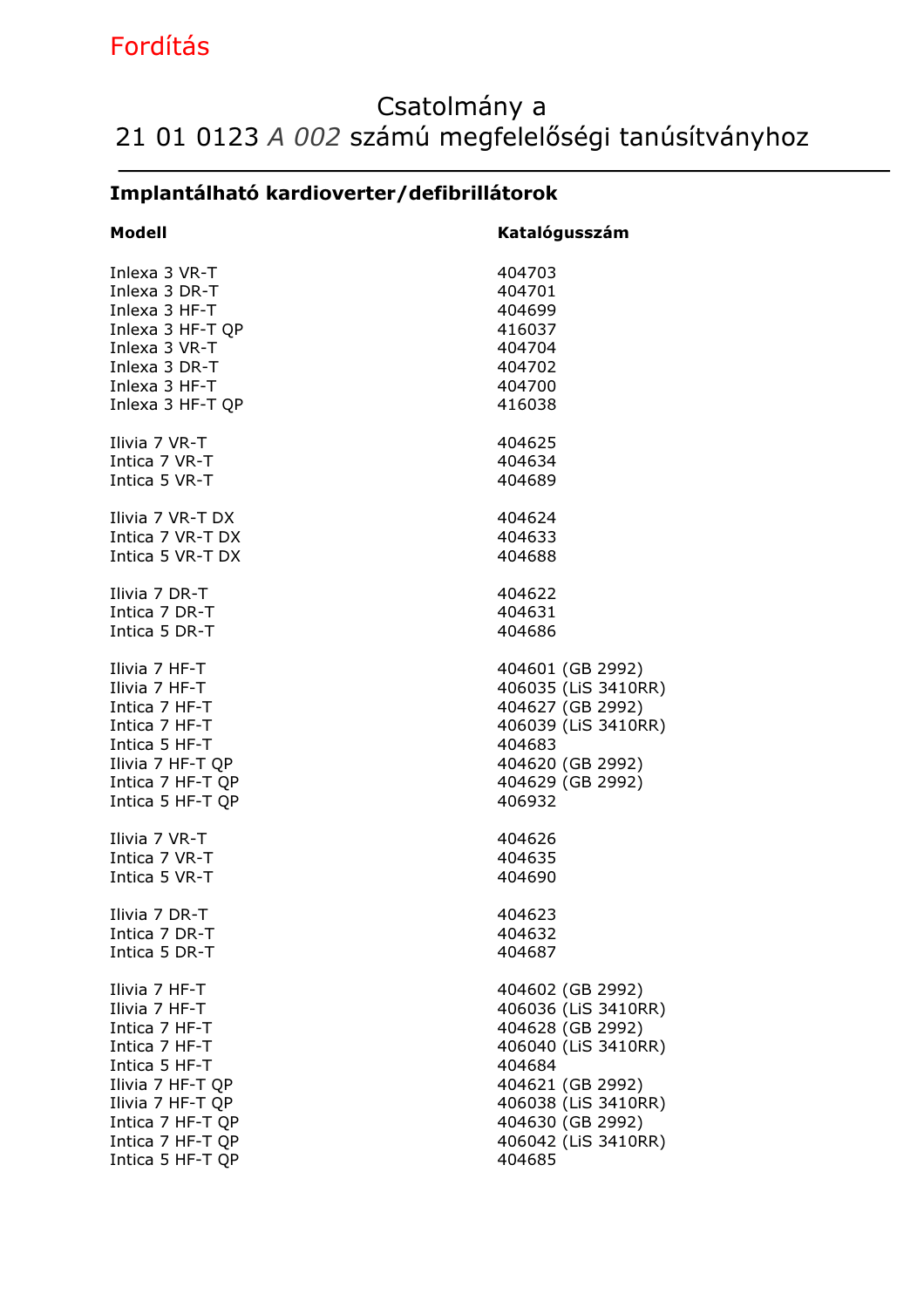#### Alkalmazott szabványok a 2014/53/EU (RED) irányelv szerint

| 3.1a Safety | EN 45502-1:1997<br>EN 45502-2-2:2008           |                                                                   |
|-------------|------------------------------------------------|-------------------------------------------------------------------|
| 3.1a Health | EN 62479:2010                                  |                                                                   |
| 3.1b EMC    | EN 301 489-1<br>EN 301 489-27<br>EN 301 489-31 | V2.2.0:2017-03<br>$V2.2.1:2019-04$<br>V <sub>2</sub> .2.1:2019-04 |
| 3.2 Radio   | EN 301 839<br>EN 302 195                       | V2.1.1:2016-04<br>V2.1.1:2016-06                                  |

BIOTRONIK SE & Co. KG Woermannkehre 1 12359 Berlin, Germany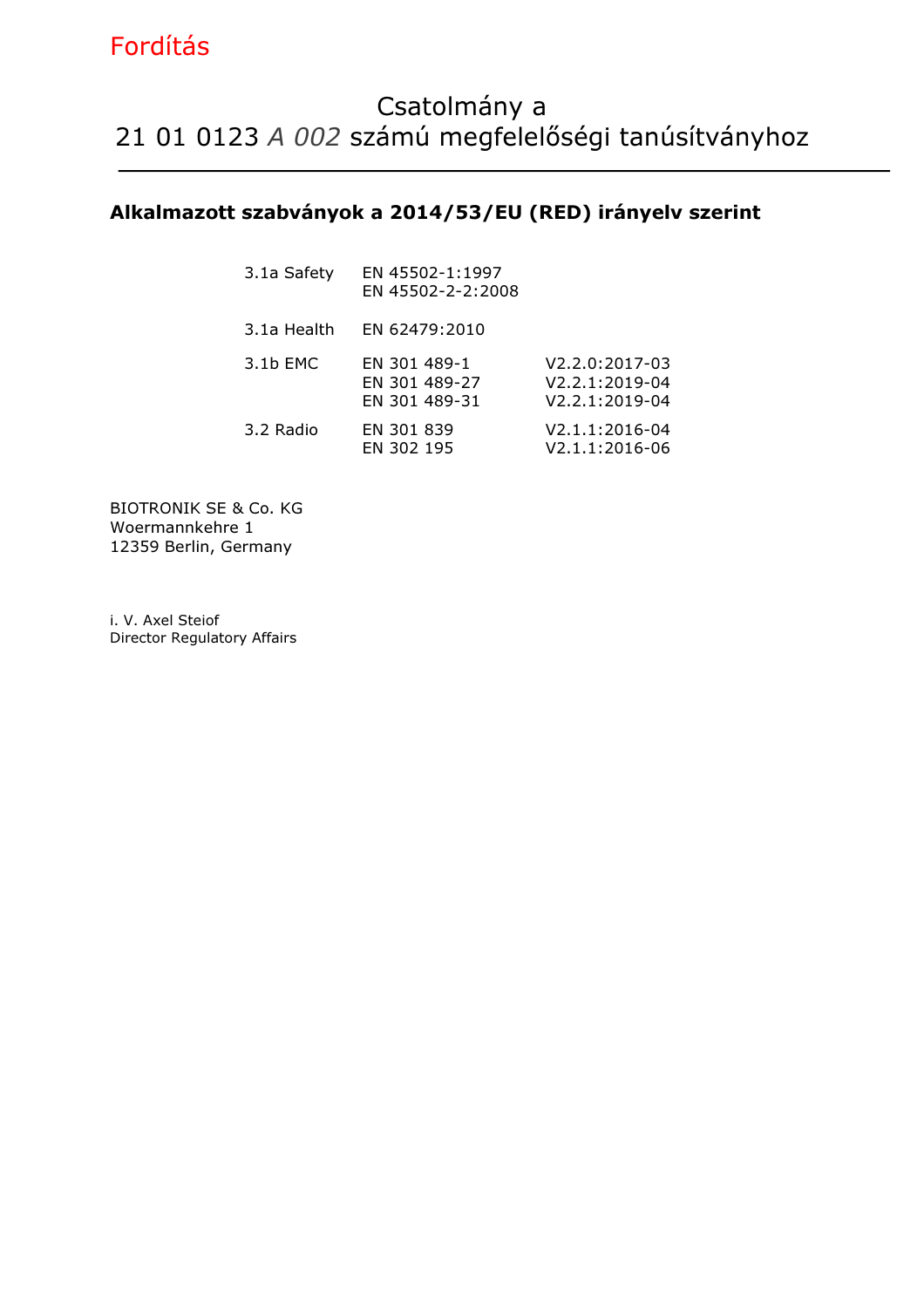# CE – Samsvarserklæring

### Nr.: 21 01 0123 A 002

Vi bekrefter herved at våre produkter

| Produkter: | Implanterbare kardiovertere/defibrillatorer |
|------------|---------------------------------------------|
| Modell:    | se vedlegg                                  |
| EU-klasse: | AIMD                                        |

innfrir kravene til design dossier-dokumentasjon iht. tillegg II, avsnitt 4 i EU-direktiv 90/385/EØF (AIMD, OJ L 189), og EU-kontrollsertifikatet

| Sertifikatnr.:   | I7 010275 0513 Rev. 00                                                                    |
|------------------|-------------------------------------------------------------------------------------------|
|                  | Sertifiseringsorgan: TUV SUD Product Service GmbH, Ridlerstraße 65, 80339 Munich, Germany |
| EØF-nr.:         | 0123                                                                                      |
| Utstedelsesdato: | June 11, 2019                                                                             |

er utstedt for dette.

Disse produktene kontrolleres gjennom vårt sertifiserte, komplette kvalitetssikringssystem (QAsystem) i samsvar med tillegg II, avsnitt 3 og 5 i direktiv 90/385/EØF (AIMD). Sertifikatet

| Sertifikatnr.:   | I1 010275 0394, Rev. 01                                                                   |
|------------------|-------------------------------------------------------------------------------------------|
|                  | Sertifiseringsorgan: TUV SUD Product Service GmbH, Ridlerstraße 65, 80339 Munich, Germany |
| EØF-nr.:         | 0123                                                                                      |
| Utstedelsesdato: | October 18, 2019                                                                          |

er utstedt for dette kvalitetssikringsystemet.

Produktene innfrir videre kravene til teknisk dokumentasjon i samsvar med tillegg III , modul B i direktiv 2014/53/EU (RED, OJ L 153/62), og EU-kontrollsertifikatet

| Registreringsnr.:    | G0M-1612-6111-V03                                     |
|----------------------|-------------------------------------------------------|
| Sertifiseringsorgan: | Eurofins Product Service GmbH, Storkower Strasse 38c, |
|                      | 15526 Reichenwalde b. Berlin, Germany                 |
| EØF-nr.:             | 0681                                                  |
| Utstedelsesdato:     | December 29, 2020                                     |

er utstedt for dette.

Produktene innfrir alle relevante bestemmelser i direktiv 90/385/EØF og 2014/53/EU. Erklæringen tar hensyn til alle eventuelle revisjoner eller fornyede versjoner av QA-sertifikatet. Produsent BIOTRONIK SE & Co. KG har det fulle ansvar for denne erklæringen.

> BIOTRONIK SE & Co. KG Woermannkehre 1 12359 Berlin, Germany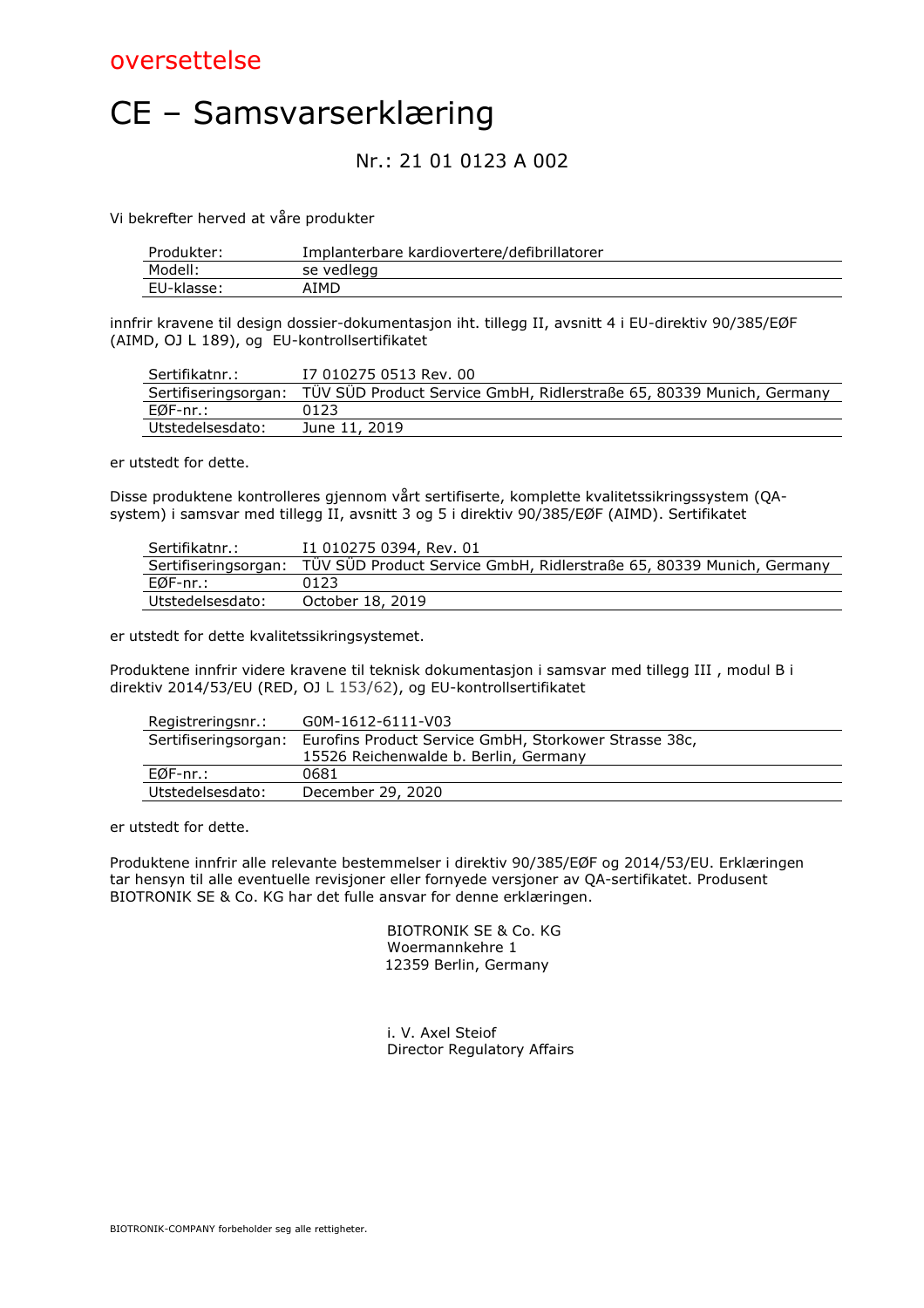## Oversettelse

### Vedlegg til samsvarserklæring nr.: 21 01 0123 A 002

### Implanterbare kardiovertere/defibrillatorer

| <b>Modell</b>    | Katalognummer       |
|------------------|---------------------|
| Inlexa 3 VR-T    | 404703              |
| Inlexa 3 DR-T    | 404701              |
| Inlexa 3 HF-T    | 404699              |
| Inlexa 3 HF-T QP | 416037              |
| Inlexa 3 VR-T    | 404704              |
| Inlexa 3 DR-T    | 404702              |
| Inlexa 3 HF-T    | 404700              |
| Inlexa 3 HF-T QP | 416038              |
| Ilivia 7 VR-T    | 404625              |
| Intica 7 VR-T    | 404634              |
| Intica 5 VR-T    | 404689              |
| Ilivia 7 VR-T DX | 404624              |
| Intica 7 VR-T DX | 404633              |
| Intica 5 VR-T DX | 404688              |
| Ilivia 7 DR-T    | 404622              |
| Intica 7 DR-T    | 404631              |
| Intica 5 DR-T    | 404686              |
| Ilivia 7 HF-T    | 404601 (GB 2992)    |
| Ilivia 7 HF-T    | 406035 (LiS 3410RR) |
| Intica 7 HF-T    | 404627 (GB 2992)    |
| Intica 7 HF-T    | 406039 (LiS 3410RR) |
| Intica 5 HF-T    | 404683              |
| Ilivia 7 HF-T QP | 404620 (GB 2992)    |
| Intica 7 HF-T QP | 404629 (GB 2992)    |
| Intica 5 HF-T QP | 406932              |
| Ilivia 7 VR-T    | 404626              |
| Intica 7 VR-T    | 404635              |
| Intica 5 VR-T    | 404690              |
| Ilivia 7 DR-T    | 404623              |
| Intica 7 DR-T    | 404632              |
| Intica 5 DR-T    | 404687              |
| Ilivia 7 HF-T    | 404602 (GB 2992)    |
| Ilivia 7 HF-T    | 406036 (LiS 3410RR) |
| Intica 7 HF-T    | 404628 (GB 2992)    |
| Intica 7 HF-T    | 406040 (LiS 3410RR) |
| Intica 5 HF-T    | 404684              |
| Ilivia 7 HF-T QP | 404621 (GB 2992)    |
| Ilivia 7 HF-T QP | 406038 (LiS 3410RR) |
| Intica 7 HF-T QP | 404630 (GB 2992)    |
| Intica 7 HF-T QP | 406042 (LiS 3410RR) |
| Intica 5 HF-T QP | 404685              |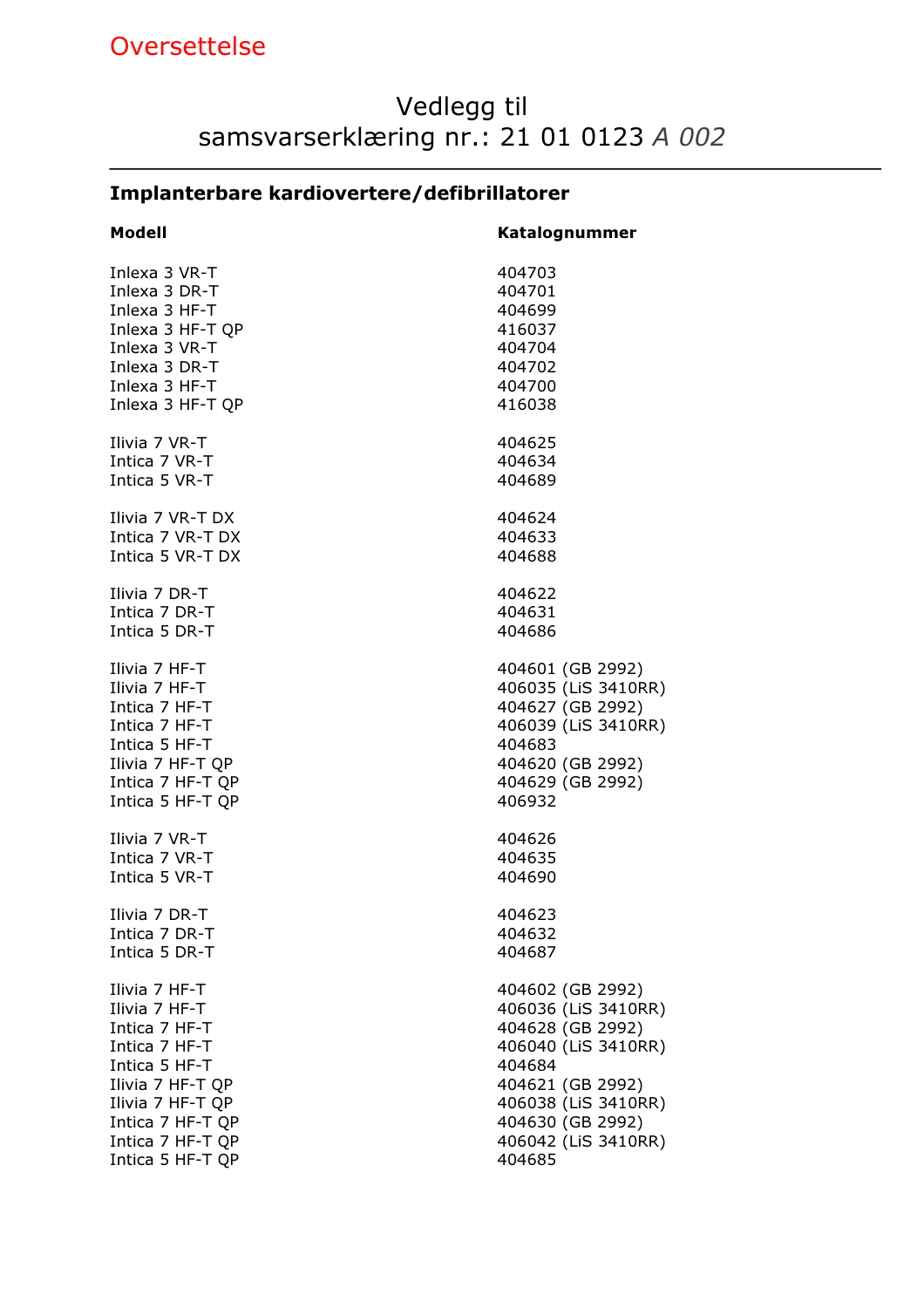#### Anvendte standarder iht. direktiv 2014/53/EU (RED)

| 3.1a Safety | EN 45502-1:1997<br>EN 45502-2-2:2008           |                                                      |
|-------------|------------------------------------------------|------------------------------------------------------|
| 3.1a Health | EN 62479:2010                                  |                                                      |
| 3.1b EMC    | EN 301 489-1<br>EN 301 489-27<br>EN 301 489-31 | V2.2.0:2017-03<br>V2.2.1:2019-04<br>$V2.2.1:2019-04$ |
| 3.2 Radio   | EN 301 839<br>EN 302 195                       | V2.1.1:2016-04<br>V2.1.1:2016-06                     |

BIOTRONIK SE & Co. KG Woermannkehre 1 12359 Berlin, Germany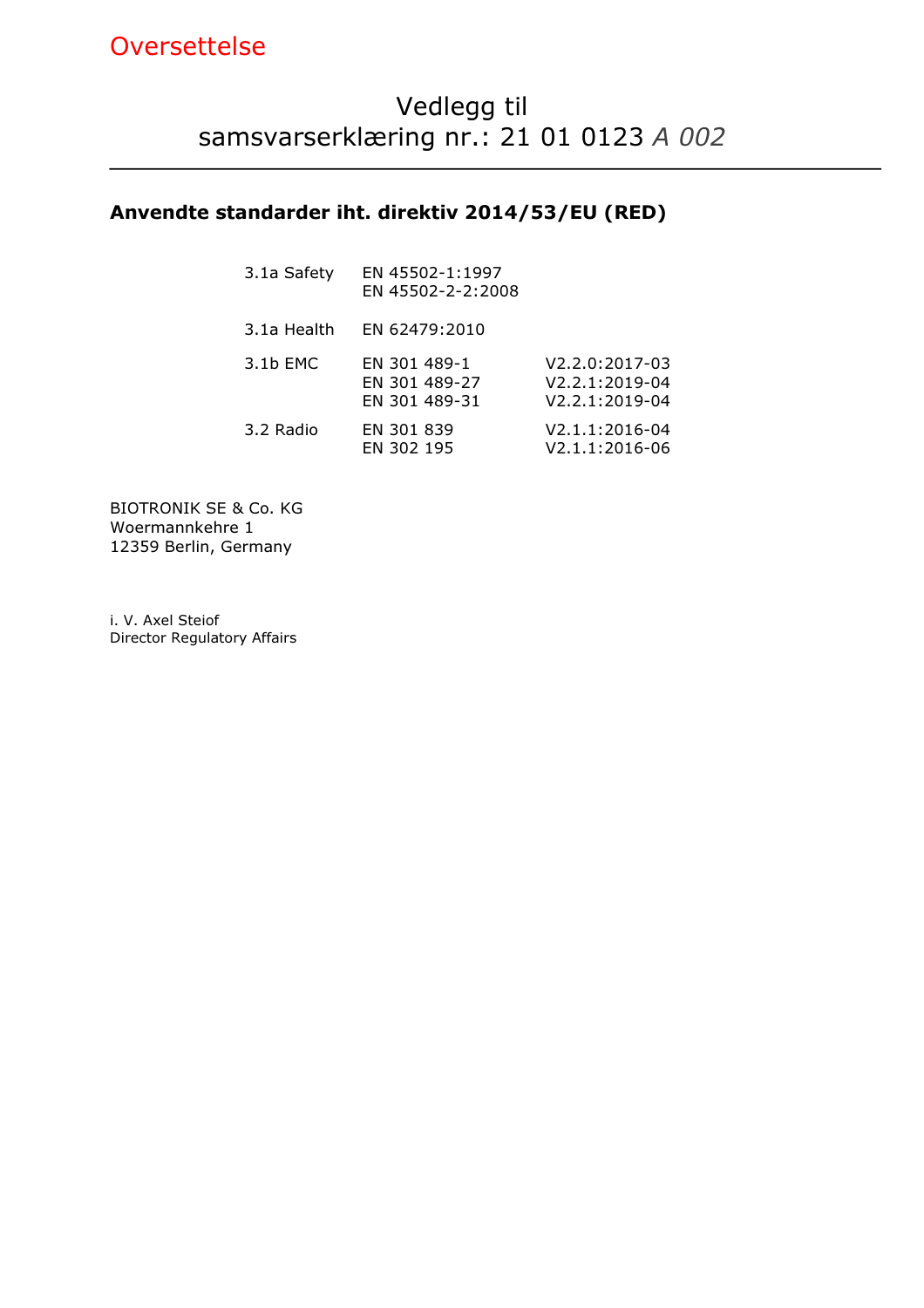

# ES - Prohlášení o shodě

### Č.: 21 01 0123 A 002

Tímto prohlašuje, že naše výrobky

| Výrobky:  | Implantovatelné kardioverter-defibrilátory |
|-----------|--------------------------------------------|
| Model:    | viz Příloha                                |
| Třída ES: | AIMD                                       |

jsou v souladu s technickou dokumentací podle Přílohy II , Bodu 4 Směrnice 90/385/EHS (AIMD, OJ L 189), pro kterou byl vydán certifikát ES o přezkoušení návrhu.

| Certifikát č. | I7 010275 0513 Rev. 00                                                                   |
|---------------|------------------------------------------------------------------------------------------|
|               | Notifikovaná osoba: TÜV SÜD Product Service GmbH, Ridlerstraße 65, 80339 Munich, Germany |
| C. EHS:       | 0123                                                                                     |
| Datum vydání: | June 11, 2019                                                                            |

Na tyto výrobky se vztahuje náš certifikovaný Komplexní systém zabezpečování jakosti podle Přílohy II, Body 3 a 5 Směrnice 90/385/EHS (AIMD). Pro tento systém zabezpečování jakosti byl vydán certifikát.

| Certifikát č.       | I1 010275 0394, Rev. 01                                              |
|---------------------|----------------------------------------------------------------------|
| Notifikovaná osoba: | TUV SUD Product Service GmbH, Ridlerstraße 65, 80339 Munich, Germany |
| C. EHS:             | 0123                                                                 |
| Datum vydání:       | October 18, 2019                                                     |

Tyto výrobky jsou rovněž v souladu s technickou dokumentací podle Přílohy III, Modulu B Směrnice 2014/53/ES (RED, OJ L 153/62), pro kterou byl vydán certifikát EU o přezkoušení návrhu.

| Registrační číslo: | G0M-1612-6111-V03                                                         |
|--------------------|---------------------------------------------------------------------------|
|                    | Notifikovaná osoba: Eurofins Product Service GmbH, Storkower Strasse 38c, |
|                    | 15526 Reichenwalde b. Berlin, Germany                                     |
| Č. EHS:            | 0681                                                                      |
| Datum vydání:      | December 29, 2020                                                         |

Tyto výrobky splňují ustanovení Směrnice 90/385/EHS a 2014/53/ES, která se na ně vztahují. K tomuto prohlášení se vztahují všechny případné následné revize nebo obnovené verze certifikátu o zajišťování jakosti. Toto prohlášení vydal s plnou a výhradní odpovědností výrobce BIOTRONIK SE & Co. KG.

> BIOTRONIK SE & Co. KG Woermannkehre 1 12359 Berlin, Germany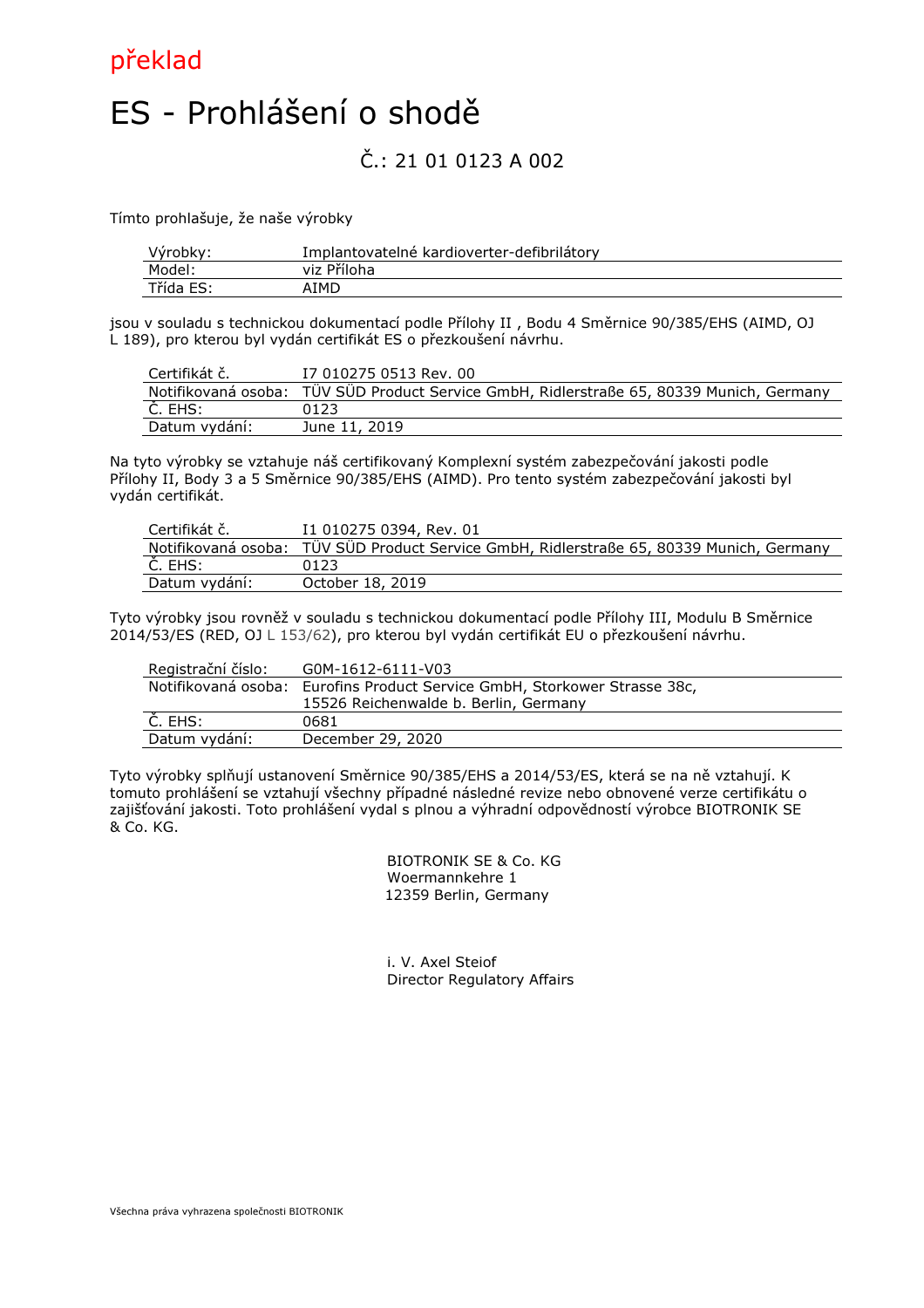## Překlad

## Příloha k Prohlášení o shodě č.: 21 01 0123 A 002

### Implantovatelné kardioverter-defibrilátory

| Model            | Objednací číslo     |
|------------------|---------------------|
| Inlexa 3 VR-T    | 404703              |
| Inlexa 3 DR-T    | 404701              |
| Inlexa 3 HF-T    | 404699              |
| Inlexa 3 HF-T QP | 416037              |
| Inlexa 3 VR-T    | 404704              |
| Inlexa 3 DR-T    | 404702              |
| Inlexa 3 HF-T    | 404700              |
| Inlexa 3 HF-T QP | 416038              |
| Ilivia 7 VR-T    | 404625              |
| Intica 7 VR-T    | 404634              |
| Intica 5 VR-T    | 404689              |
| Ilivia 7 VR-T DX | 404624              |
| Intica 7 VR-T DX | 404633              |
| Intica 5 VR-T DX | 404688              |
| Ilivia 7 DR-T    | 404622              |
| Intica 7 DR-T    | 404631              |
| Intica 5 DR-T    | 404686              |
| Ilivia 7 HF-T    | 404601 (GB 2992)    |
| Ilivia 7 HF-T    | 406035 (LiS 3410RR) |
| Intica 7 HF-T    | 404627 (GB 2992)    |
| Intica 7 HF-T    | 406039 (LiS 3410RR) |
| Intica 5 HF-T    | 404683              |
| Ilivia 7 HF-T QP | 404620 (GB 2992)    |
| Intica 7 HF-T QP | 404629 (GB 2992)    |
| Intica 5 HF-T QP | 406932              |
| Ilivia 7 VR-T    | 404626              |
| Intica 7 VR-T    | 404635              |
| Intica 5 VR-T    | 404690              |
| Ilivia 7 DR-T    | 404623              |
| Intica 7 DR-T    | 404632              |
| Intica 5 DR-T    | 404687              |
| Ilivia 7 HF-T    | 404602 (GB 2992)    |
| Ilivia 7 HF-T    | 406036 (LiS 3410RR) |
| Intica 7 HF-T    | 404628 (GB 2992)    |
| Intica 7 HF-T    | 406040 (LiS 3410RR) |
| Intica 5 HF-T    | 404684              |
| Ilivia 7 HF-T QP | 404621 (GB 2992)    |
| Ilivia 7 HF-T QP | 406038 (LiS 3410RR) |
| Intica 7 HF-T QP | 404630 (GB 2992)    |
| Intica 7 HF-T QP | 406042 (LiS 3410RR) |
| Intica 5 HF-T QP | 404685              |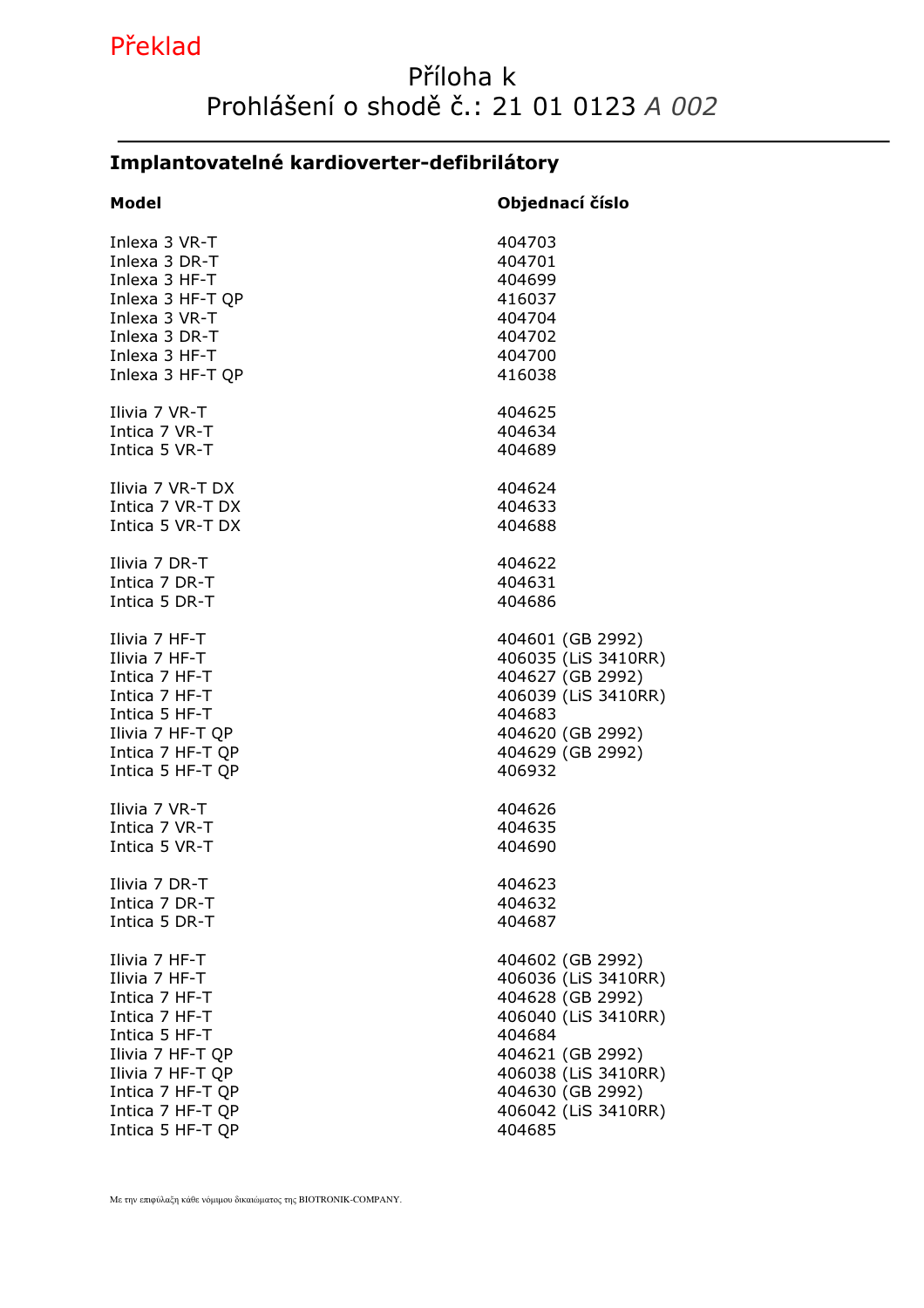### Aplikované normy dle směrnice 2014/53/ES (RED)

| 3.1a Safety | EN 45502-1:1997<br>EN 45502-2-2:2008           |                                                        |
|-------------|------------------------------------------------|--------------------------------------------------------|
| 3.1a Health | EN 62479:2010                                  |                                                        |
| $3.1b$ EMC  | EN 301 489-1<br>EN 301 489-27<br>EN 301 489-31 | $V2.2.0:2017-03$<br>$V2.2.1:2019-04$<br>V2.2.1:2019-04 |
| 3.2 Radio   | EN 301 839<br>EN 302 195                       | V2.1.1:2016-04<br>V2.1.1:2016-06                       |

BIOTRONIK SE & Co. KG Woermannkehre 1 12359 Berlin, Germany

i. V. Axel Steiof Director Regulatory Affairs

Με την επιφύλαξη κάθε νόμιμου δικαιώματος της BIOTRONIK-COMPANY.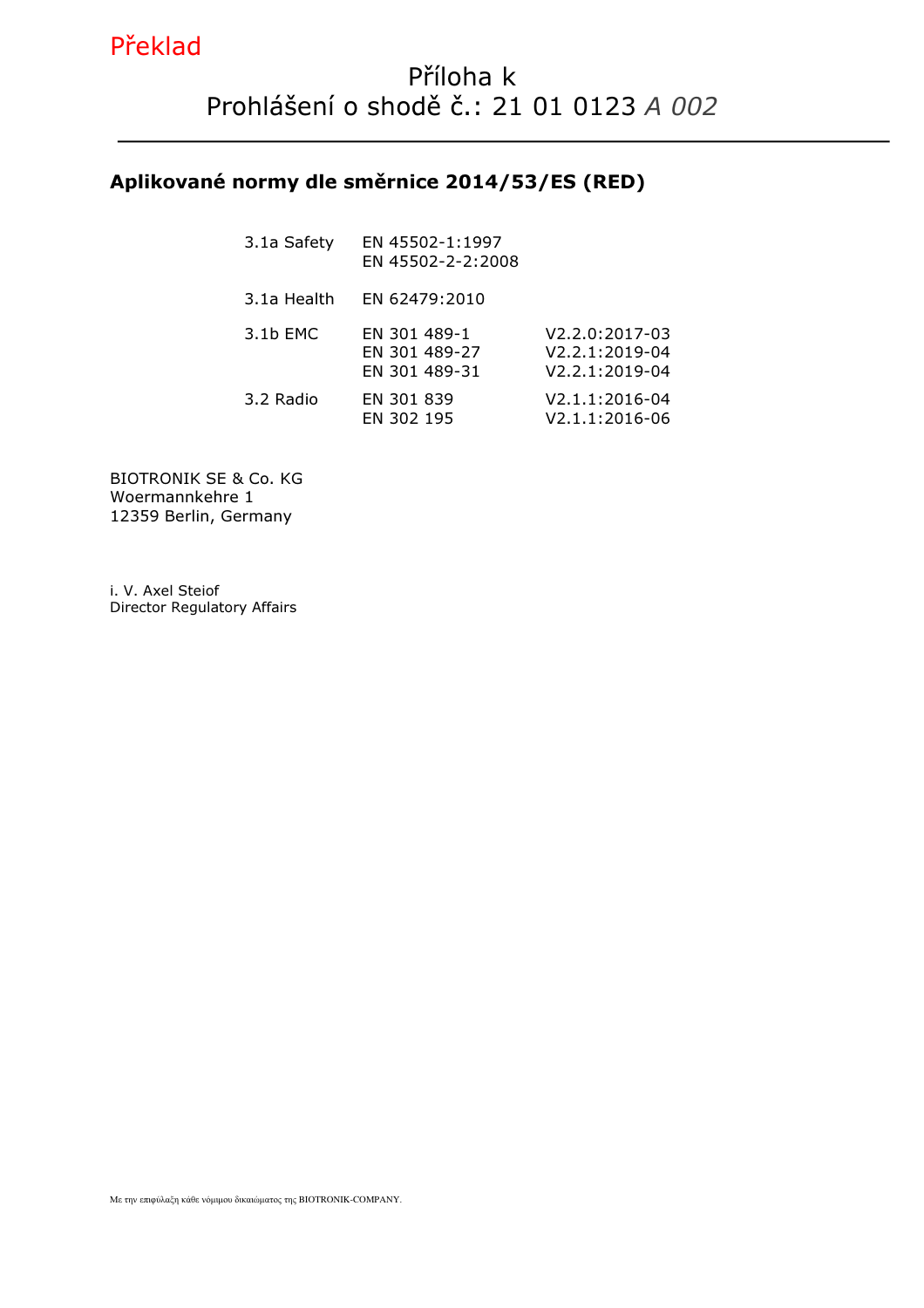## Μετάφραση

## ΕΚEK - Δήλωση πιστότητας Αρ.: 21 01 0123 A 002

Με την παρούσα, δηλώνουμε ότι τα προϊόντα μας

| Προϊόντα:     | Συσκευές ICD  |
|---------------|---------------|
| Μοντέλο:      | Βλ. συνημμένο |
| Κατηγορία ΕΚ: | AIMD          |

συμμορφώνονται με τον φάκελο σχεδιασμού, σύμφωνα με το παράρτημα ΙΙ παράγραφος 4 της οδηγίας 90/385/ΕΟΚ (AIMD, OJ L 189) για την οποία το πιστοποιητικό εξέτασης σχεδιασμού ΕΚ

| Αρ. πιστοποιητικού:        | I7 010275 0513 Rev. 00                         |  |
|----------------------------|------------------------------------------------|--|
| Κοινοποιημένος οργανισμός: | TÜV SÜD Product Service GmbH, Ridlerstraße 65, |  |
|                            | 80339 Munich, Germany                          |  |
| Ap. EOK:                   | 0123                                           |  |
| Ημερομηνία ἐκδοσης:        | June 11, 2019                                  |  |

έχει εκδοθεί.

Στα εν λόγω προϊόντα εφαρμόζεται το πιστοποιημένο πλήρες σύστημα εξασφάλισης ποιότητας της εταιρείας μας, σύμφωνα με το παράρτημα ΙΙ παράγραφοι 3 και 5 της οδηγίας 90/385/ΕΟΚ (AIMD). Για το εν λόγω σύστημα εξασφάλισης ποιότητας το πιστοποιητικό

| Αρ. πιστοποιητικού:        | I1 010275 0394, Rev. 01                        |
|----------------------------|------------------------------------------------|
| Κοινοποιημένος οργανισμός: | TÜV SÜD Product Service GmbH, Ridlerstraße 65, |
|                            | 80339 Munich, Germany                          |
| Ap. EOK:                   | 0123                                           |
| Ημερομηνία ἐκδοσης:        | October 18, 2019                               |

έχει εκδοθεί.

Τα εν λόγω προϊόντα συμμορφώνονται επίσης με τον τεχνικό φάκελο, σύμφωνα με το παράρτημα ΙΙΙ ενότητα Β της οδηγίας 2014/53/ΕE (RED, OJ L 153/62) για την οποία το πιστοποιητικό εξέτασης τύπου ΕΕ

| Αρ. εμπορικού μητρώου:     | G0M-1612-6111-V03                                     |
|----------------------------|-------------------------------------------------------|
| Κοινοποιημένος οργανισμός: | Eurofins Product Service GmbH, Storkower Strasse 38c, |
|                            | 15526 Reichenwalde b. Berlin, Germany                 |
| Ap. EOK:                   | 0681                                                  |
| Ημερομηνία ἐκδοσης:        | December 29, 2020                                     |

έχει εκδοθεί.

Τα εν λόγω προϊόντα πληρούν τις εφαρμοστέες σε αυτά διατάξεις των οδηγιών 90/385/ΕΟΚ και 2014/53/ΕE. Τυχόν μελλοντικές αναθεωρήσεις ή ανανεωμένες εκδόσεις του πιστοποιητικού εξασφάλισης ποιότητας εφαρμόζονται στην παρούσα δήλωση. Η παρούσα δήλωση υποβάλλεται με την πλήρη και αποκλειστική ευθύνη του κατασκευαστή BIOTRONIK SE & Co. KG.

> BIOTRONIK SE & Co. KG Woermannkehre 1 12359 Berlin, Germany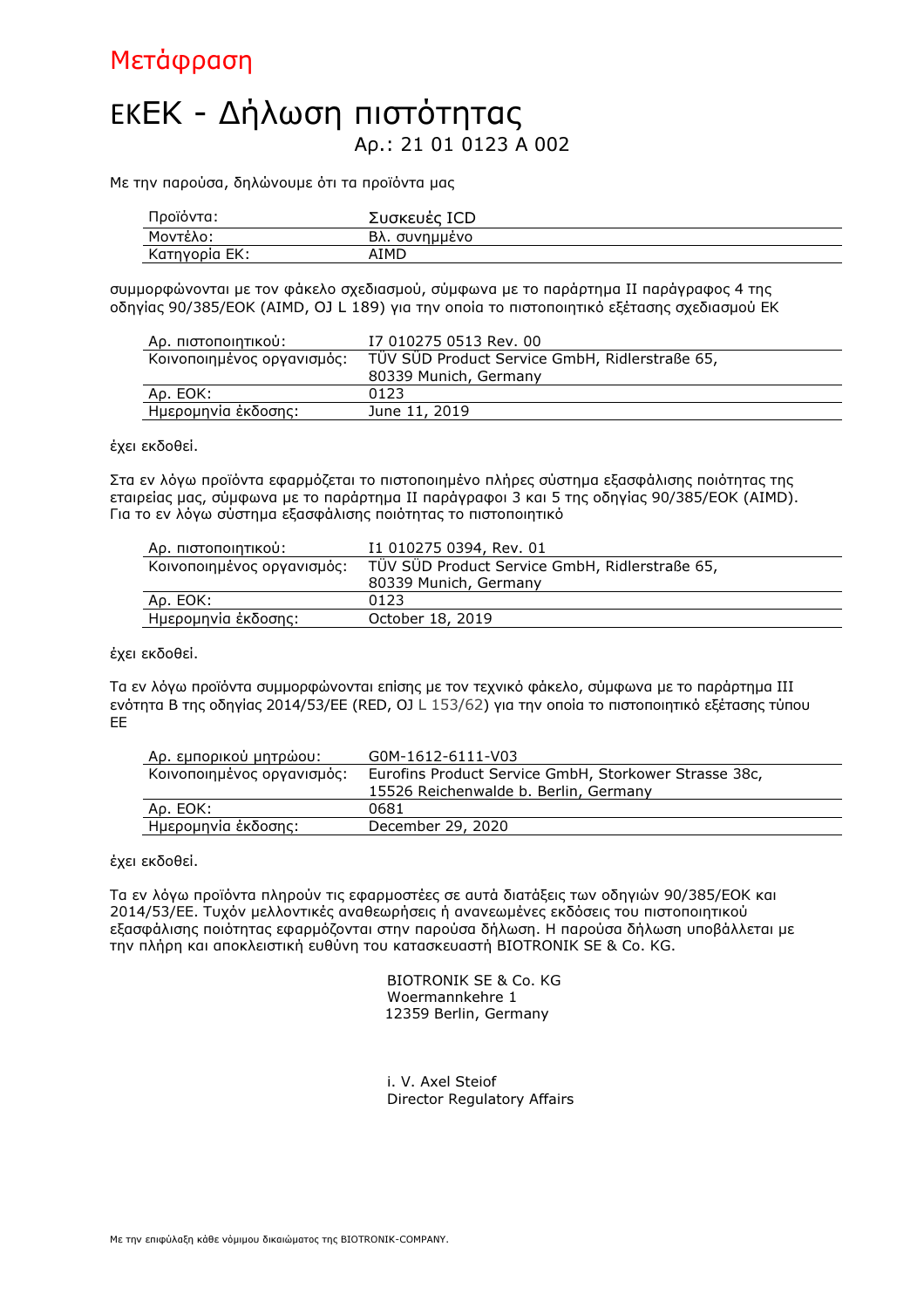# Μετάφραση

### Επισύναψη στη Δήλωση πιστότητας Αρ.: 21 01 0123 A 002

## Συσκευές ICD

| Μοντέλο          | Αριθμός καταλόγου   |
|------------------|---------------------|
| Inlexa 3 VR-T    | 404703              |
| Inlexa 3 DR-T    | 404701              |
| Inlexa 3 HF-T    | 404699              |
| Inlexa 3 HF-T QP | 416037              |
| Inlexa 3 VR-T    | 404704              |
| Inlexa 3 DR-T    | 404702              |
| Inlexa 3 HF-T    | 404700              |
| Inlexa 3 HF-T QP | 416038              |
| Ilivia 7 VR-T    | 404625              |
| Intica 7 VR-T    | 404634              |
| Intica 5 VR-T    | 404689              |
| Ilivia 7 VR-T DX | 404624              |
| Intica 7 VR-T DX | 404633              |
| Intica 5 VR-T DX | 404688              |
| Ilivia 7 DR-T    | 404622              |
| Intica 7 DR-T    | 404631              |
| Intica 5 DR-T    | 404686              |
| Ilivia 7 HF-T    | 404601 (GB 2992)    |
| Ilivia 7 HF-T    | 406035 (LiS 3410RR) |
| Intica 7 HF-T    | 404627 (GB 2992)    |
| Intica 7 HF-T    | 406039 (LiS 3410RR) |
| Intica 5 HF-T    | 404683              |
| Ilivia 7 HF-T QP | 404620 (GB 2992)    |
| Intica 7 HF-T QP | 404629 (GB 2992)    |
| Intica 5 HF-T QP | 406932              |
| Ilivia 7 VR-T    | 404626              |
| Intica 7 VR-T    | 404635              |
| Intica 5 VR-T    | 404690              |
| Ilivia 7 DR-T    | 404623              |
| Intica 7 DR-T    | 404632              |
| Intica 5 DR-T    | 404687              |
| Ilivia 7 HF-T    | 404602 (GB 2992)    |
| Ilivia 7 HF-T    | 406036 (LiS 3410RR) |
| Intica 7 HF-T    | 404628 (GB 2992)    |
| Intica 7 HF-T    | 406040 (LiS 3410RR) |
| Intica 5 HF-T    | 404684              |
| Ilivia 7 HF-T QP | 404621 (GB 2992)    |
| Ilivia 7 HF-T QP | 406038 (LiS 3410RR) |
| Intica 7 HF-T QP | 404630 (GB 2992)    |
| Intica 7 HF-T QP | 406042 (LiS 3410RR) |
| Intica 5 HF-T QP | 404685              |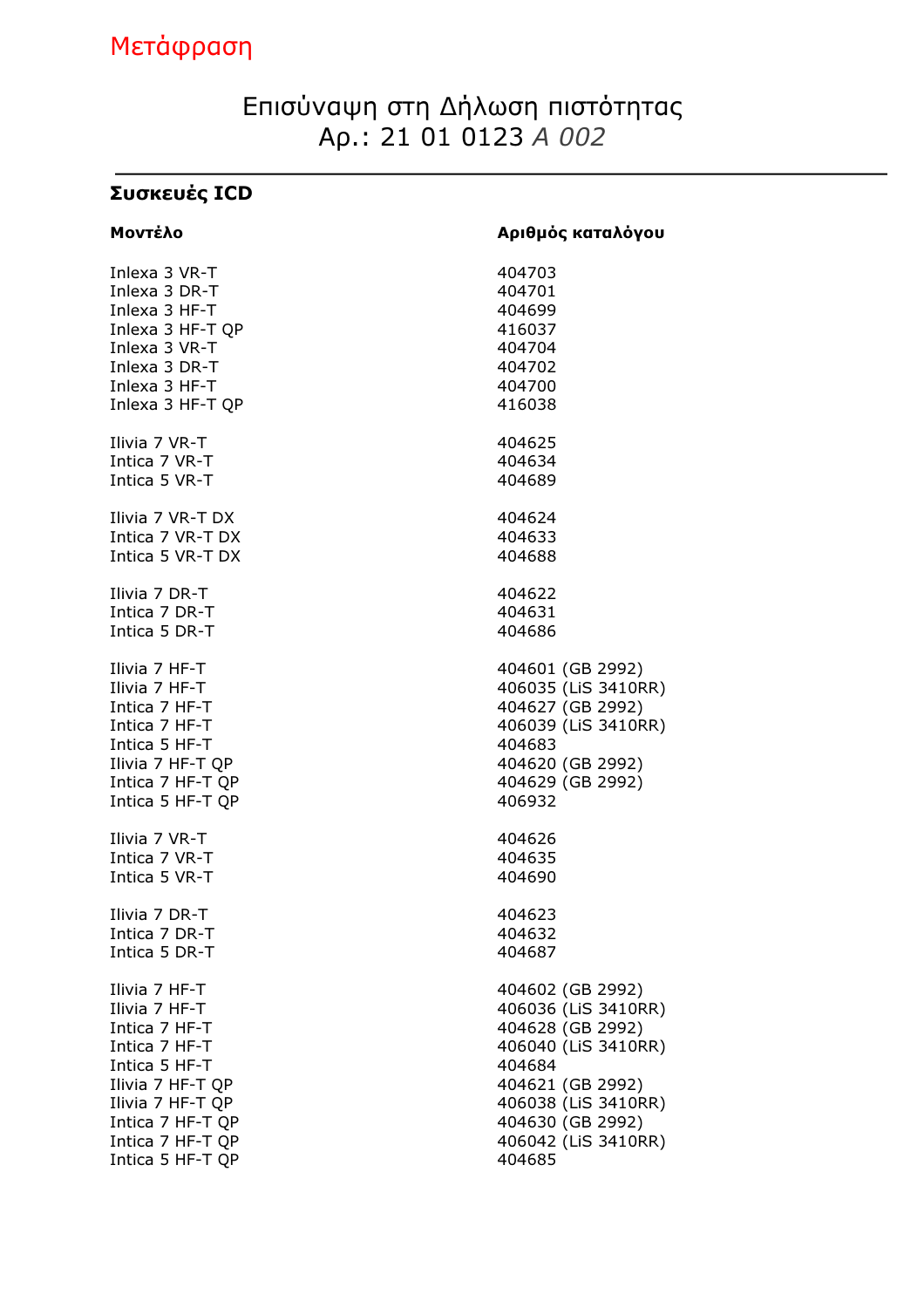### Εφαρμοσμένα πρότυπα σύμφωνα με την οδηγία 2014/53/ΕΕ (RED)

| 3.1a Safety | EN 45502-1:1997<br>EN 45502-2-2:2008           |                                                      |
|-------------|------------------------------------------------|------------------------------------------------------|
| 3.1a Health | EN 62479:2010                                  |                                                      |
| 3.1b EMC    | EN 301 489-1<br>EN 301 489-27<br>EN 301 489-31 | V2.2.0:2017-03<br>$V2.2.1:2019-04$<br>V2.2.1:2019-04 |
| 3.2 Radio   | EN 301 839<br>EN 302 195                       | V2.1.1:2016-04<br>V2.1.1:2016-06                     |

BIOTRONIK SE & Co. KG Woermannkehre 1 12359 Berlin, Germany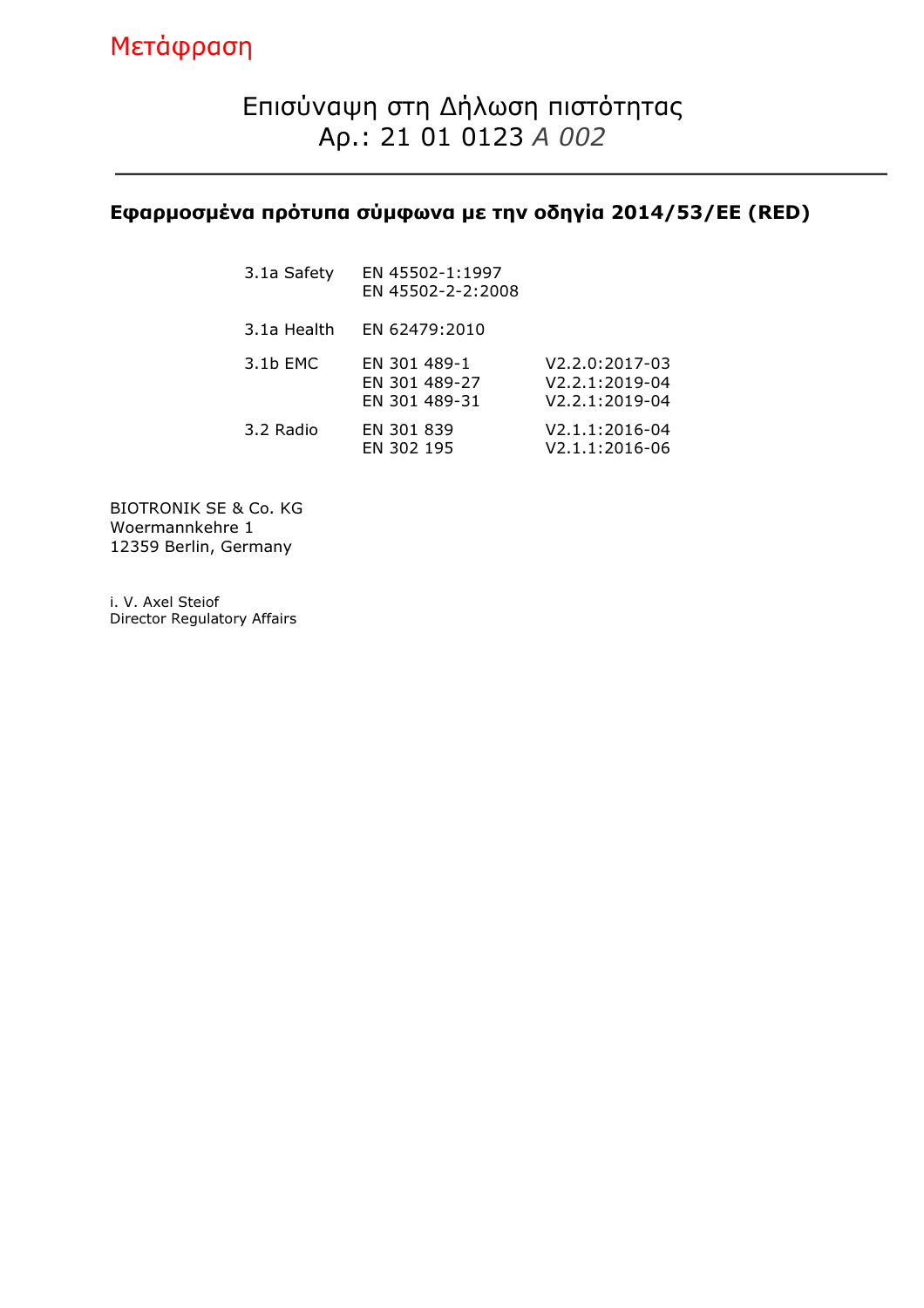# CE izjava o sukladnosti

#### Br.: 21 01 0123 A 002

Ovime izjavljujemo da naši proizvodi

| Proizvodi:        | Implantibilni kardioverter/defibrilatori |
|-------------------|------------------------------------------|
| Model:Vidi Prilog | Vidi Prilog                              |
| EC razred: AIMD   | AIMD                                     |

udovoljavaju dokumentaciji o konstrukciji proizvoda sukladno Prilogu II, odjeljak 4 Direktive 90/385/EEZ (AIMD, OJ L 189) za koje je izdan EZ certifikat o ispitivanju tipa

| Br. certifikata:               | I7 010275 0513 Rev. 00                                               |
|--------------------------------|----------------------------------------------------------------------|
| Prijavljeno tijelo:            | TÜV SÜD Product Service GmbH, Ridlerstraße 65, 80339 Munich, Germany |
| EEZ br.:                       | 0123                                                                 |
| Datum izdavanja: June 11, 2019 |                                                                      |

Na te proizvode primjenjuje se naš certificirani potpuni sustav osiguravanja kvalitete sukladno Prilogu II, odjeljak 3 i 5 Direktive 90/385/EEZ (AIMD). Za taj sustav osiguravanja kvalitete izdan je certifikat

| Br. certifikata:                  | I1 010275 0394, Rev. 01                                              |
|-----------------------------------|----------------------------------------------------------------------|
| Prijavljeno tijelo:               | TÜV SÜD Product Service GmbH, Ridlerstraße 65, 80339 Munich, Germany |
| EEZ br.:                          | 0123                                                                 |
| Datum izdavanja: October 18, 2019 |                                                                      |

Navedeni proizvodi isto tako udovoljavaju tehničkoj dokumentaciji sukladno Prilogu III, modulu B Direktive 2014/53/EZ (RED, OJ L 153/62) za koju je izdan certifikat o ispitivanju tipa

|                     | Registracijski br.: G0M-1612-6111-V03                 |
|---------------------|-------------------------------------------------------|
| Prijavljeno tijelo: | Eurofins Product Service GmbH, Storkower Strasse 38c, |
|                     | 15526 Reichenwalde b. Berlin, Germany                 |
| $EEZ$ br.:          | 0681                                                  |
|                     | Datum izdavanja: December 29, 2020                    |

Ovi proizvodi ispunjavaju odredbe Direktive 90/385/EEZ i 2014/53/EZ koje se odnose na njih. Sve naknadne revizije ili izmijenjene verzije certifikata o osiguravanju kvalitete primjenjive su na ovu izjavu. Ova izjava izdana je uz punu i isključivu odgovornost proizvođača BIOTRONIK SE & Co. KG.

> BIOTRONIK SE & Co. KG Woermannkehre 1 12359 Berlin, Germany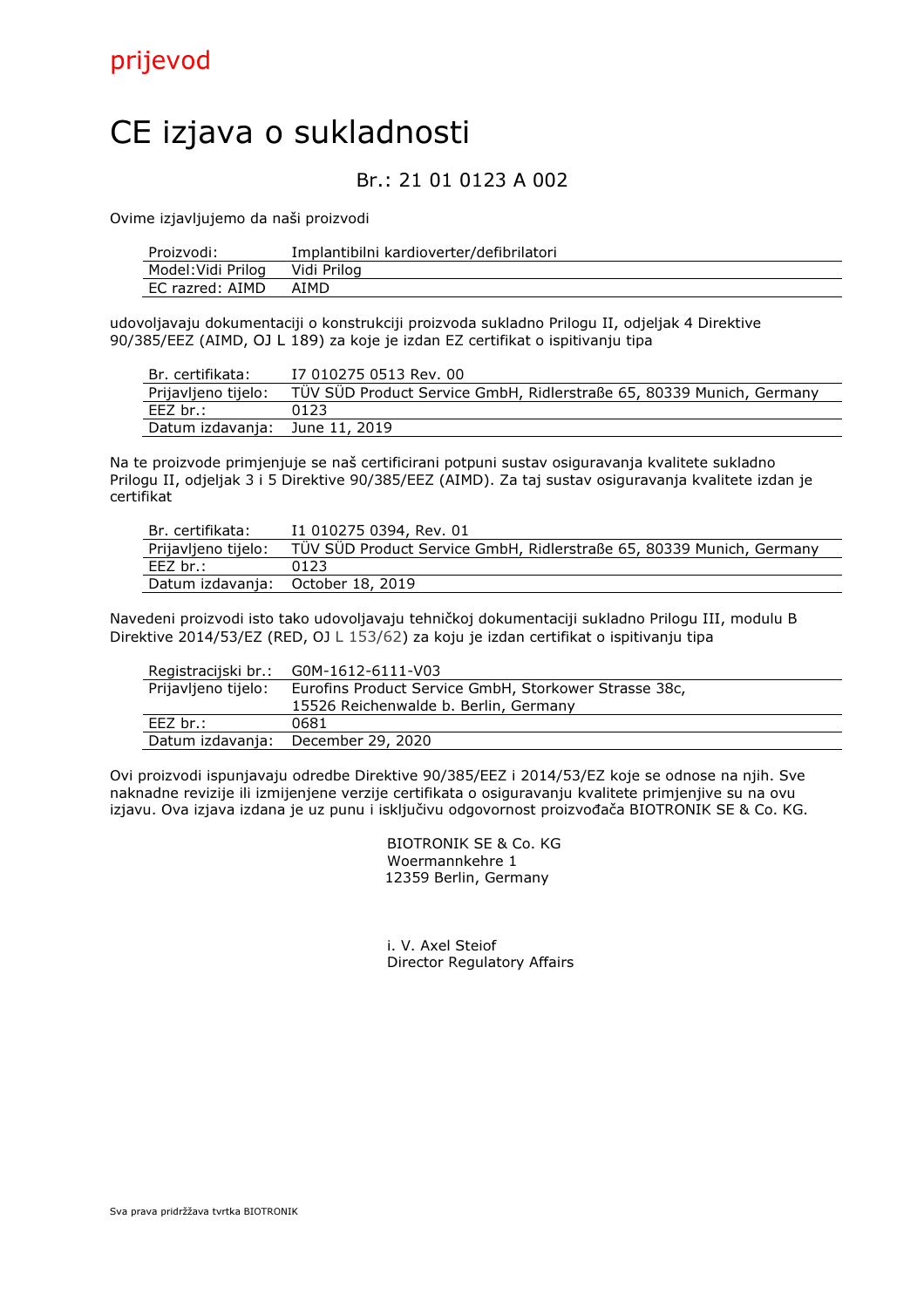## Prijevod

### Prilog Izjavi o sukladnosti br.: 21 01 0123 A 002

### Implantibilni kardioverter/defibrilatori

| <b>Model</b>     | Broj artikla        |
|------------------|---------------------|
| Inlexa 3 VR-T    | 404703              |
| Inlexa 3 DR-T    | 404701              |
| Inlexa 3 HF-T    | 404699              |
| Inlexa 3 HF-T QP | 416037              |
| Inlexa 3 VR-T    | 404704              |
| Inlexa 3 DR-T    | 404702              |
| Inlexa 3 HF-T    | 404700              |
| Inlexa 3 HF-T QP | 416038              |
| Ilivia 7 VR-T    | 404625              |
| Intica 7 VR-T    | 404634              |
| Intica 5 VR-T    | 404689              |
| Ilivia 7 VR-T DX | 404624              |
| Intica 7 VR-T DX | 404633              |
| Intica 5 VR-T DX | 404688              |
| Ilivia 7 DR-T    | 404622              |
| Intica 7 DR-T    | 404631              |
| Intica 5 DR-T    | 404686              |
| Ilivia 7 HF-T    | 404601 (GB 2992)    |
| Ilivia 7 HF-T    | 406035 (LiS 3410RR) |
| Intica 7 HF-T    | 404627 (GB 2992)    |
| Intica 7 HF-T    | 406039 (LiS 3410RR) |
| Intica 5 HF-T    | 404683              |
| Ilivia 7 HF-T QP | 404620 (GB 2992)    |
| Intica 7 HF-T QP | 404629 (GB 2992)    |
| Intica 5 HF-T QP | 406932              |
| Ilivia 7 VR-T    | 404626              |
| Intica 7 VR-T    | 404635              |
| Intica 5 VR-T    | 404690              |
| Ilivia 7 DR-T    | 404623              |
| Intica 7 DR-T    | 404632              |
| Intica 5 DR-T    | 404687              |
| Ilivia 7 HF-T    | 404602 (GB 2992)    |
| Ilivia 7 HF-T    | 406036 (LiS 3410RR) |
| Intica 7 HF-T    | 404628 (GB 2992)    |
| Intica 7 HF-T    | 406040 (LiS 3410RR) |
| Intica 5 HF-T    | 404684              |
| Ilivia 7 HF-T QP | 404621 (GB 2992)    |
| Ilivia 7 HF-T QP | 406038 (LiS 3410RR) |
| Intica 7 HF-T QP | 404630 (GB 2992)    |
| Intica 7 HF-T QP | 406042 (LiS 3410RR) |
| Intica 5 HF-T QP | 404685              |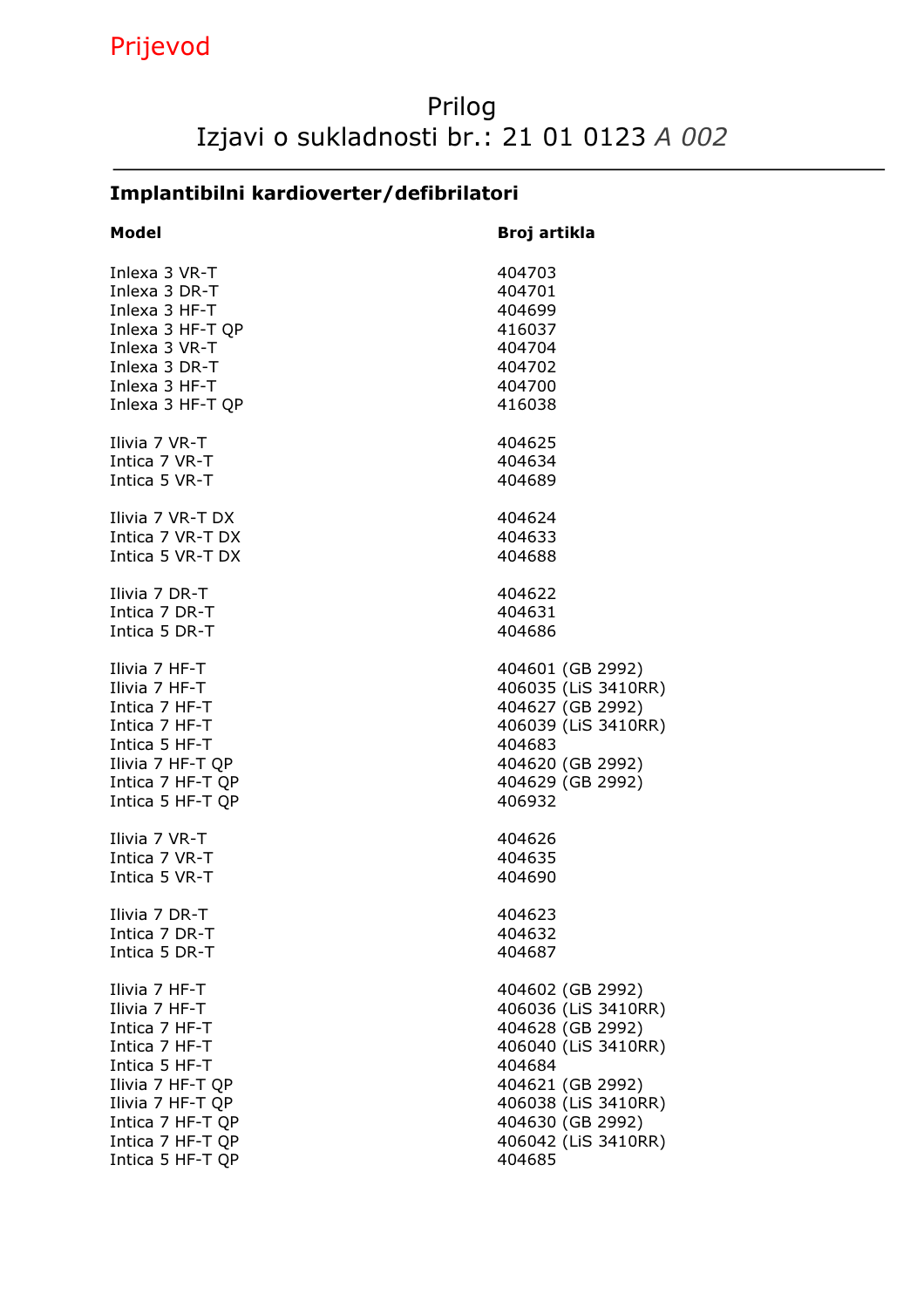#### Primijenjene norme sukladno Direktivi 2014/53/EZ (RED)

| 3.1a Safety | EN 45502-1:1997<br>EN 45502-2-2:2008           |                                                      |
|-------------|------------------------------------------------|------------------------------------------------------|
| 3.1a Health | EN 62479:2010                                  |                                                      |
| 3.1b EMC    | EN 301 489-1<br>EN 301 489-27<br>EN 301 489-31 | V2.2.0:2017-03<br>V2.2.1:2019-04<br>$V2.2.1:2019-04$ |
| 3.2 Radio   | EN 301 839<br>EN 302 195                       | V2.1.1:2016-04<br>V2.1.1:2016-06                     |

BIOTRONIK SE & Co. KG Woermannkehre 1 12359 Berlin, Germany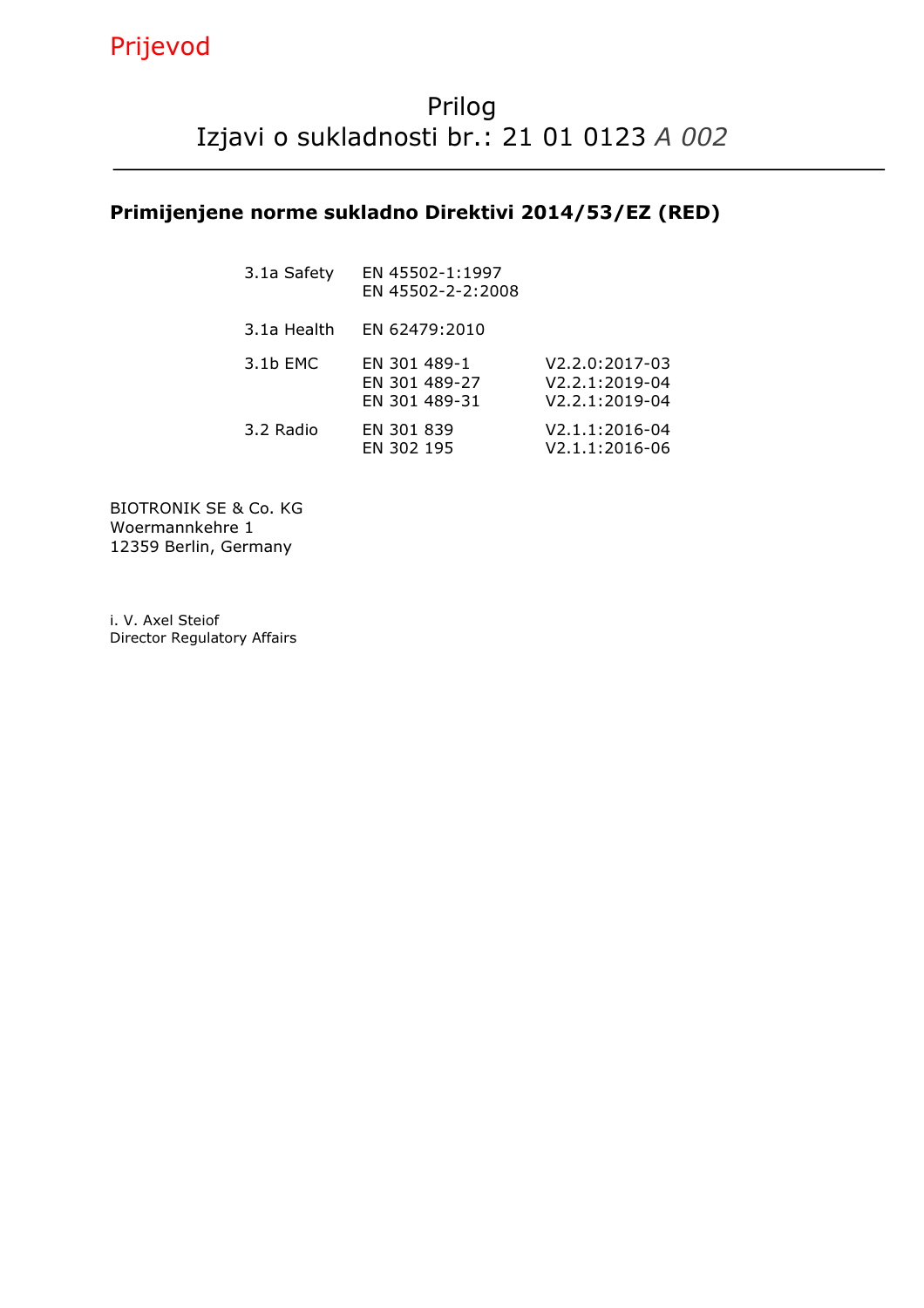# Deklaracja zgodności CE

#### Nr: 21 01 0123 A 002

Niniejszym oświadczamy, że nasze produkty

| Produkty: | Wszczepialne kardiowertery-defibrylatory |
|-----------|------------------------------------------|
| Model:    | patrz Załacznik                          |
| Klasa UE: | AIMD                                     |

są zgodne z Dokumentacją projektową w rozumieniu Załącznika II, ust. 4 Dyrektywy 90/385/EWG (AIMD, Dziennik Urzędowy Unii Europejskiej L 189), dla której wystawiono certyfikat badania projektu UE.

| Nr certyfikatu: | I7 010275 0513 Rev. 00                                                 |
|-----------------|------------------------------------------------------------------------|
|                 | Jednostka notyfikowana: TÜV SÜD Product Service GmbH, Ridlerstraße 65, |
|                 | 80339 Munich, Germany                                                  |
| Nr EWG:         | 0123                                                                   |
| Data wydania:   | June 11, 2019                                                          |

Produkty te zostały objęte naszym certyfikowanym kompleksowym systemem zapewniania jakości zgodnie z Załącznikiem II, ust. 3 i 5 Dyrektywy 90/385/EWG (AIMD). Dla systemu zapewniania jakości wydano certyfikat.

| Nr certyfikatu: | I1 010275 0394, Rev. 01                                                |
|-----------------|------------------------------------------------------------------------|
|                 | Jednostka notyfikowana: TÜV SÜD Product Service GmbH, Ridlerstraße 65, |
|                 | 80339 Munich, Germany                                                  |
| Nr EWG:         | 0123                                                                   |
| Data wydania:   | October 18, 2019                                                       |

Wymienione produkty są również zgodne z dokumentacją techniczną w rozumieniu Załącznika III, Modułu B Dyrektywy 2014/53/UE (RED, Dziennik Urzędowy Unii Europejskiej L 153/62), dla której wystawiono certyfikat UE.

| Nr rejestracyjny: | G0M-1612-6111-V03                                                             |
|-------------------|-------------------------------------------------------------------------------|
|                   | Jednostka notyfikowana: Eurofins Product Service GmbH, Storkower Strasse 38c, |
|                   | 15526 Reichenwalde b. Berlin, Germany                                         |
| Nr EWG:           | 0681                                                                          |
| Data wydania:     | December 29, 2020                                                             |

Produkty te spełniają dotyczące ich wymagania Dyrektywy 90/385/EWG i Dyrektywy 2014/53/UE. Wszelkie późniejsze lub wznowione wersje certyfikatu jakości są objęte niniejszą deklaracją. Pełną i wyłączną odpowiedzialność za złożoną deklarację ponosi producent, firma BIOTRONIK SE & Co. KG.

> BIOTRONIK SE & Co. KG Woermannkehre 1 12359 Berlin, Germany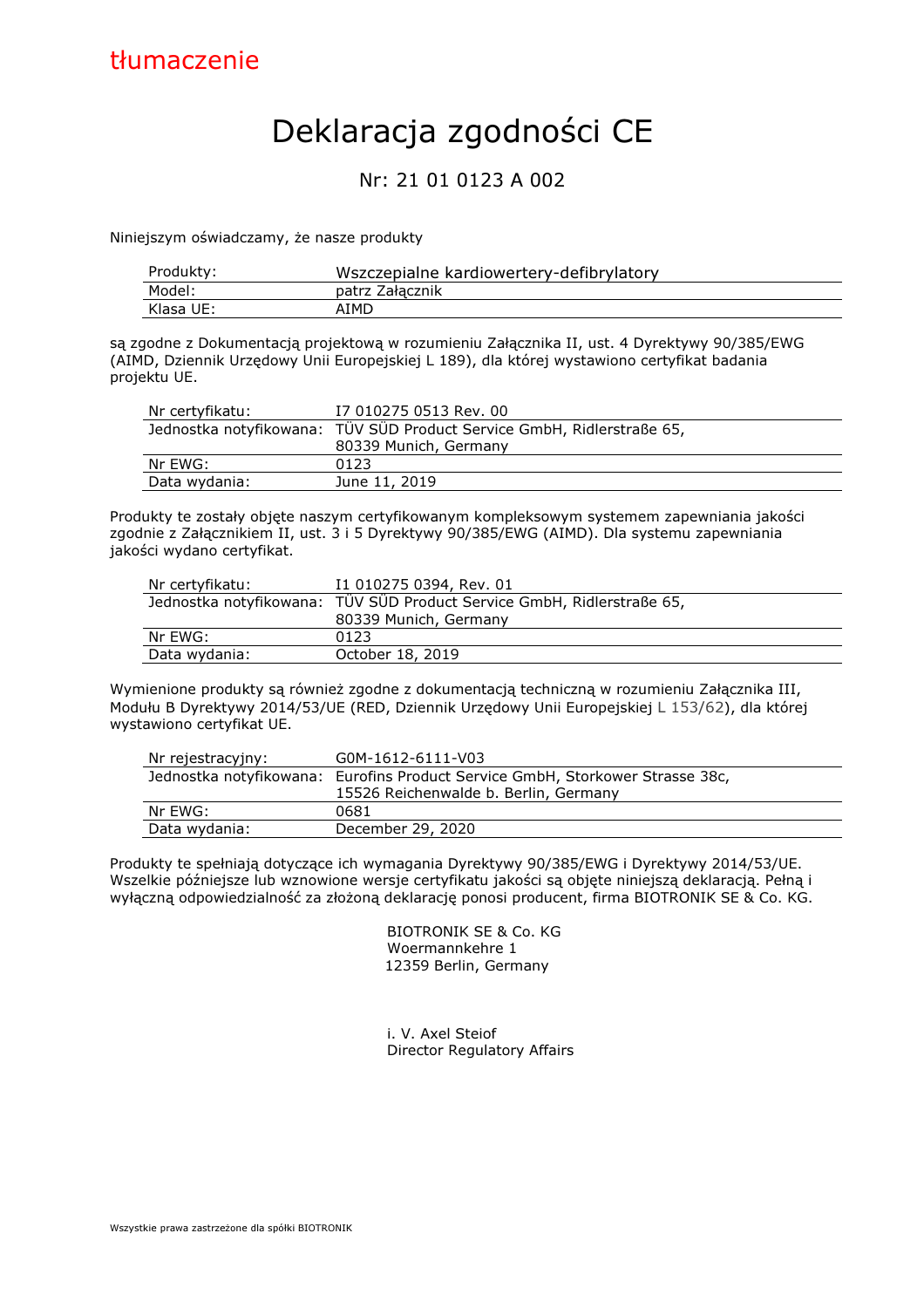## Tłumaczenie

### Załącznik do Deklaracji zgodności CE Nr: 21 01 0123 A 002

### Wszczepialne kardiowertery-defibrylatory

| Model                                | <b>Numer katalogowy</b>       |
|--------------------------------------|-------------------------------|
| Inlexa 3 VR-T<br>Inlexa 3 DR-T       | 404703<br>404701              |
| Inlexa 3 HF-T                        | 404699                        |
| Inlexa 3 HF-T QP                     | 416037                        |
| Inlexa 3 VR-T                        | 404704                        |
| Inlexa 3 DR-T                        | 404702                        |
| Inlexa 3 HF-T                        | 404700                        |
| Inlexa 3 HF-T QP                     | 416038                        |
| Ilivia 7 VR-T                        | 404625                        |
| Intica 7 VR-T                        | 404634                        |
| Intica 5 VR-T                        | 404689                        |
| Ilivia 7 VR-T DX                     | 404624                        |
| Intica 7 VR-T DX                     | 404633                        |
| Intica 5 VR-T DX                     | 404688                        |
| Ilivia 7 DR-T                        | 404622                        |
| Intica 7 DR-T                        | 404631                        |
| Intica 5 DR-T                        | 404686                        |
| Ilivia 7 HF-T                        | 404601 (GB 2992)              |
| Ilivia 7 HF-T                        | 406035 (LiS 3410RR)           |
| Intica 7 HF-T                        | 404627 (GB 2992)              |
| Intica 7 HF-T                        | 406039 (LiS 3410RR)           |
| Intica 5 HF-T                        | 404683                        |
| Ilivia 7 HF-T QP                     | 404620 (GB 2992)              |
| Intica 7 HF-T QP                     | 404629 (GB 2992)              |
| Intica 5 HF-T QP                     | 406932                        |
| Ilivia 7 VR-T                        | 404626                        |
| Intica 7 VR-T                        | 404635                        |
| Intica 5 VR-T                        | 404690                        |
| Tlivia 7 DR-T                        | 404623                        |
| Intica 7 DR-T                        | 404632                        |
| Intica 5 DR-T                        | 404687                        |
| Ilivia 7 HF-T                        | 404602 (GB 2992)              |
| Ilivia 7 HF-T                        | 406036 (LiS 3410RR)           |
| Intica 7 HF-T                        | 404628 (GB 2992)              |
| Intica 7 HF-T                        | 406040 (LiS 3410RR)           |
| Intica 5 HF-T                        | 404684                        |
| Ilivia 7 HF-T QP                     | 404621 (GB 2992)              |
| Ilivia 7 HF-T QP                     | 406038 (LiS 3410RR)           |
| Intica 7 HF-T QP                     | 404630 (GB 2992)              |
| Intica 7 HF-T QP<br>Intica 5 HF-T QP | 406042 (LiS 3410RR)<br>404685 |
|                                      |                               |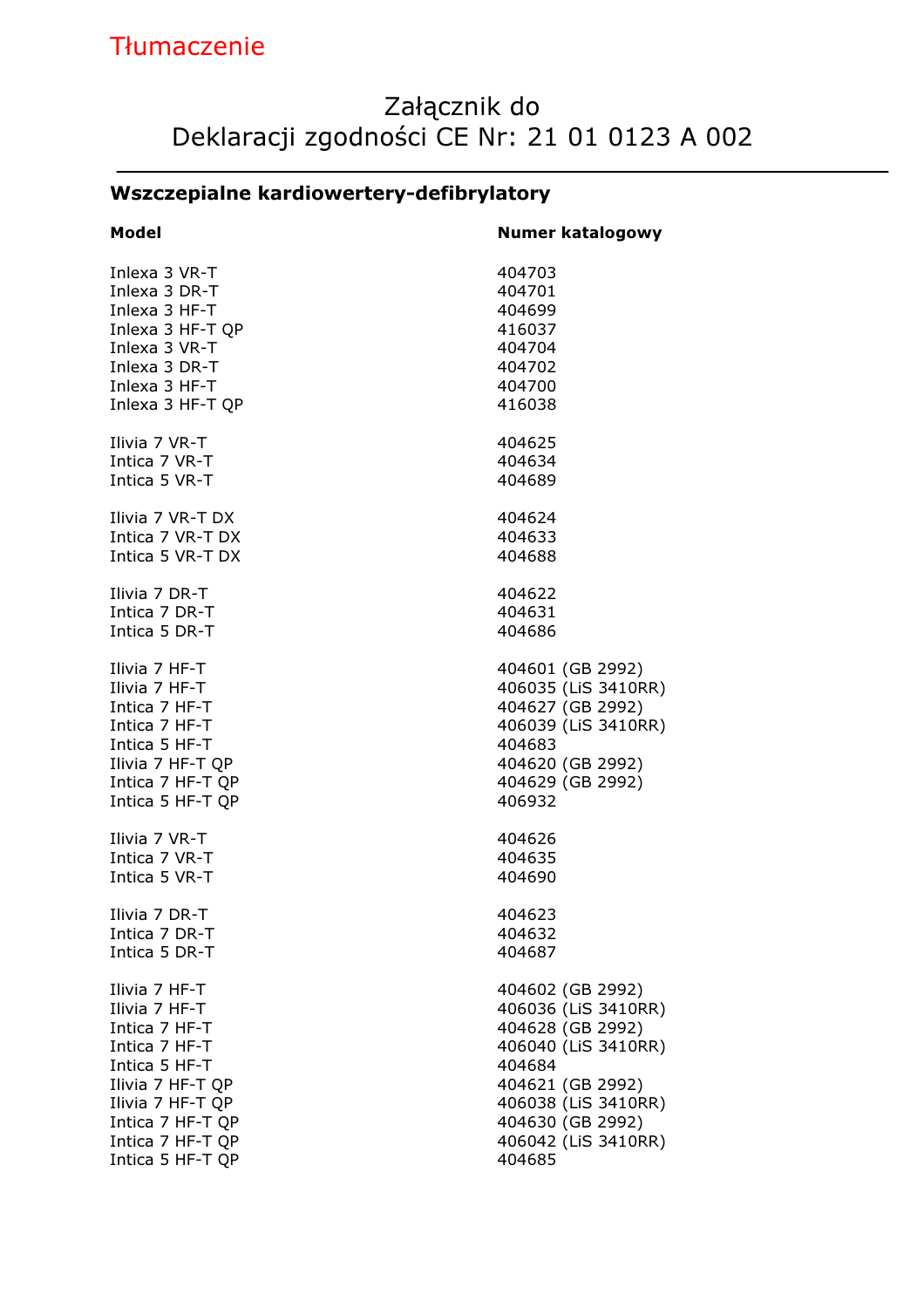## Załącznik do Deklaracji zgodności CE Nr: 21 01 0123 A 002

#### Normy stosowane zgodnie z Dyrektywą 2014/53/UE (RED)

| 3.1a Safety | EN 45502-1:1997<br>EN 45502-2-2:2008           |                                                      |
|-------------|------------------------------------------------|------------------------------------------------------|
| 3.1a Health | EN 62479:2010                                  |                                                      |
| 3.1b EMC    | EN 301 489-1<br>EN 301 489-27<br>EN 301 489-31 | V2.2.0:2017-03<br>V2.2.1:2019-04<br>$V2.2.1:2019-04$ |
| 3.2 Radio   | EN 301 839<br>EN 302 195                       | V2.1.1:2016-04<br>V2.1.1:2016-06                     |

BIOTRONIK SE & Co. KG Woermannkehre 1 12359 Berlin, Germany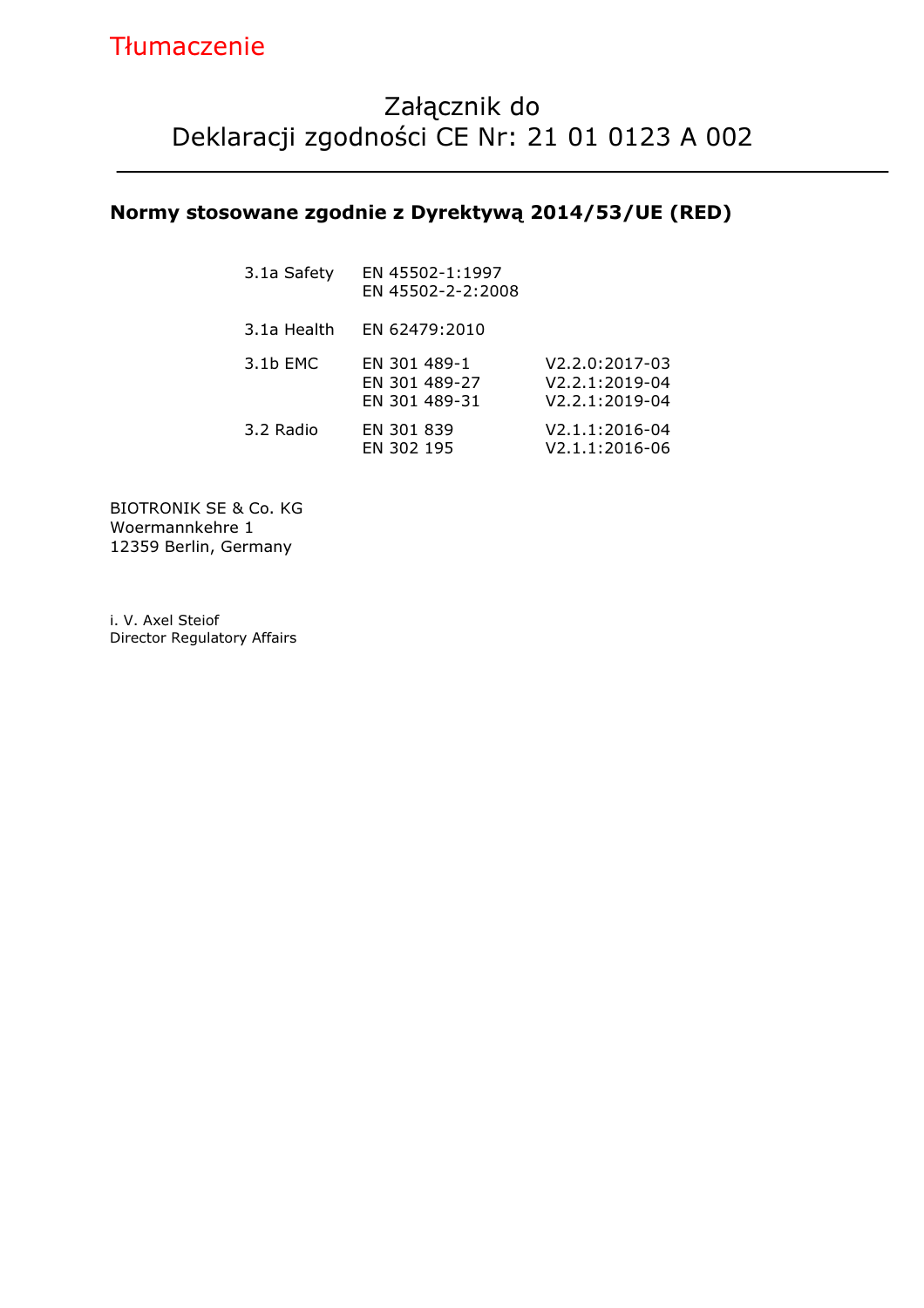# CE - Atitikties deklaracija

### Nr.: 21 01 0123 A 002

Pareiškiame, kad šie mūsų gaminiai

| Gaminiai: | Implantuojamasis kardioverteris / defibriliatoriai |
|-----------|----------------------------------------------------|
| Modelis:  | prieda<br>zr.                                      |
| EB klasė: | AIMD                                               |

atitinka projekto dokumentų rinkinį pagal direktyvos 90/385/EEB (AIMD, OJ L 189) II priedo 4 punktą, kurio pagrindu buvo išduotas EB projekto tyrimo sertifikatas.

| Sertifikato Nr.:    | I7 010275 0513 Rev. 00                                               |
|---------------------|----------------------------------------------------------------------|
| Įgaliotoji įstaiga: | TUV SUD Product Service GmbH, Ridlerstraße 65, 80339 Munich, Germany |
| EEB Nr. :           | 0123                                                                 |
| Išdavimo data:      | June 11, 2019                                                        |

Šiems produktams taikoma mūsų sertifikuota visiško kokybės užtikrinimo sistema pagal direktyvos 90/385/EEB (AIMD) 3 ir 5 punktus. Šiai kokybės užtikrinimo sistemai buvo išduotas sertifikatas.

| Sertifikato Nr.:    | I1 010275 0394, Rev. 01                                              |
|---------------------|----------------------------------------------------------------------|
| Įgaliotoji įstaiga: | TUV SUD Product Service GmbH, Ridlerstraße 65, 80339 Munich, Germany |
| EEB Nr. :           | 0123                                                                 |
| Išdavimo data:      | October 18, 2019                                                     |

Šie gaminiai taip pat atitinka techninių dokumentų rinkinį pagal direktyvos 2014/53/ES (RED, OJ L 153/62) III priedo B dalį, kurio pagrindu buvo išduotas EB tipo tyrimo sertifikatas.

| Registracijos Nr.:  | G0M-1612-6111-V03                                     |
|---------------------|-------------------------------------------------------|
| Įgaliotoji įstaiga: | Eurofins Product Service GmbH, Storkower Strasse 38c, |
|                     | 15526 Reichenwalde b. Berlin, Germany                 |
| EEB Nr.:            | 0681                                                  |
| Išdavimo data:      | December 29, 2020                                     |

Šie gaminiai atitinka jiems taikomas 90/385/EEB ir 2014/53/ES direktyvų nuostatas. Šiai deklaracijai yra taikomi kokybės užtikrinimo sertifikato vėlesni pakeitimai ir atnaujintos versijos. Už šios deklaracijos parengimą visiškai atsako gamintojas BIOTRONIK SE & Co. KG.

> BIOTRONIK SE & Co. KG Woermannkehre 1 12359 Berlin, Germany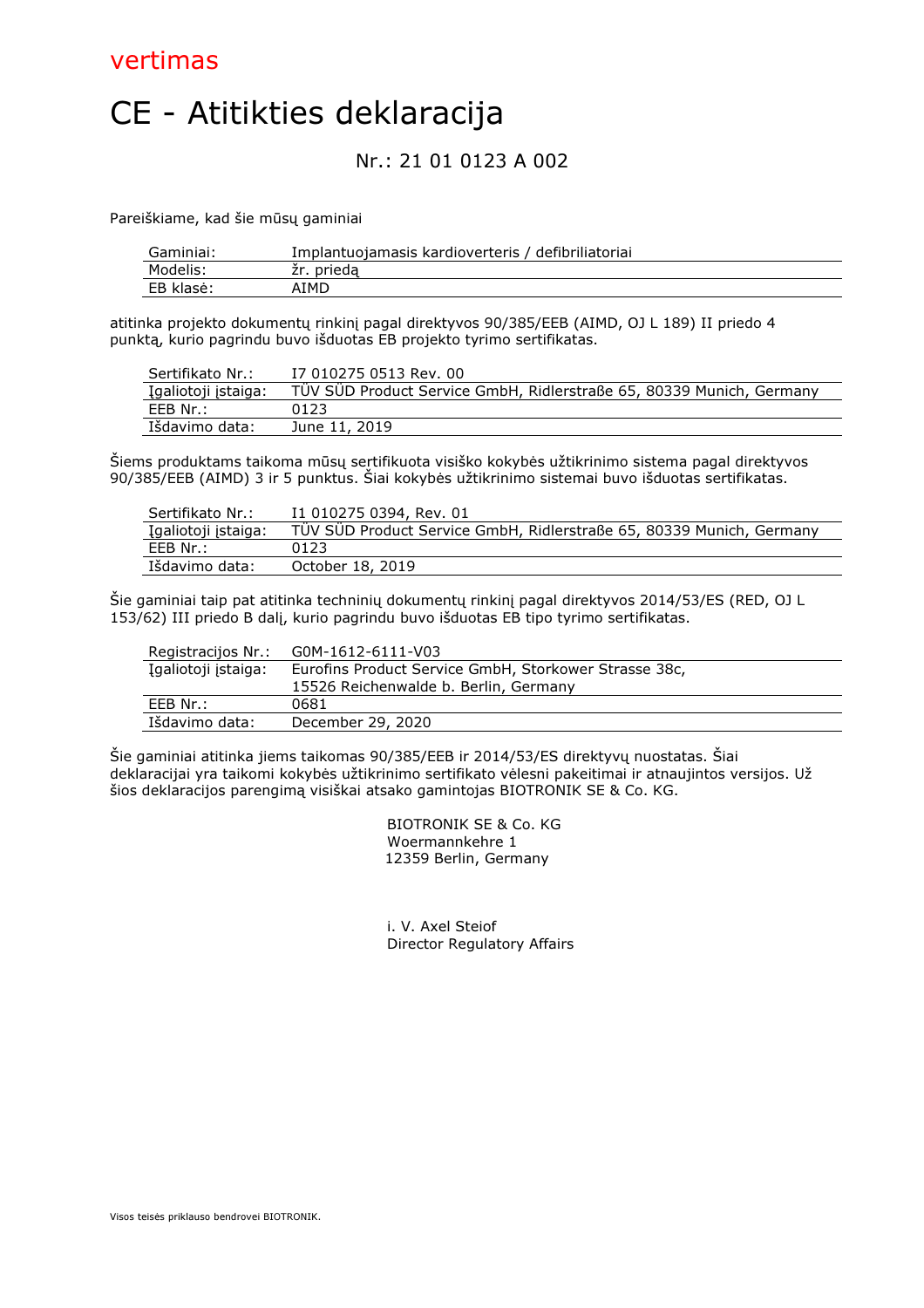## Vertimas

# Atitikties deklaracijos Nr.: 21 01 0123 A 002 priedas

| Implantuojamasis kardioverteris / defibriliatoriai |                         |  |  |
|----------------------------------------------------|-------------------------|--|--|
| <b>Modelis</b>                                     | <b>Katalogo numeris</b> |  |  |
| Inlexa 3 VR-T                                      | 404703                  |  |  |
| Inlexa 3 DR-T                                      | 404701                  |  |  |
| Inlexa 3 HF-T                                      | 404699                  |  |  |
| Inlexa 3 HF-T QP                                   | 416037                  |  |  |
| Inlexa 3 VR-T                                      | 404704                  |  |  |
| Inlexa 3 DR-T                                      | 404702                  |  |  |
| Inlexa 3 HF-T                                      | 404700                  |  |  |
| Inlexa 3 HF-T QP                                   | 416038                  |  |  |
| Ilivia 7 VR-T                                      | 404625                  |  |  |
| Intica 7 VR-T                                      | 404634                  |  |  |
| Intica 5 VR-T                                      | 404689                  |  |  |
| Ilivia 7 VR-T DX                                   | 404624                  |  |  |
| Intica 7 VR-T DX                                   | 404633                  |  |  |
| Intica 5 VR-T DX                                   | 404688                  |  |  |
| Ilivia 7 DR-T                                      | 404622                  |  |  |
| Intica 7 DR-T                                      | 404631                  |  |  |
| Intica 5 DR-T                                      | 404686                  |  |  |
| Ilivia 7 HF-T                                      | 404601 (GB 2992)        |  |  |
| Ilivia 7 HF-T                                      | 406035 (LiS 3410RR)     |  |  |
| Intica 7 HF-T                                      | 404627 (GB 2992)        |  |  |
| Intica 7 HF-T                                      | 406039 (LiS 3410RR)     |  |  |
| Intica 5 HF-T                                      | 404683                  |  |  |
| Ilivia 7 HF-T QP                                   | 404620 (GB 2992)        |  |  |
| Intica 7 HF-T QP                                   | 404629 (GB 2992)        |  |  |
| Intica 5 HF-T QP                                   | 406932                  |  |  |
| Ilivia 7 VR-T                                      | 404626                  |  |  |
| Intica 7 VR-T                                      | 404635                  |  |  |
| Intica 5 VR-T                                      | 404690                  |  |  |
| Ilivia 7 DR-T                                      | 404623                  |  |  |
| Intica 7 DR-T                                      | 404632                  |  |  |
| Intica 5 DR-T                                      | 404687                  |  |  |
| Ilivia 7 HF-T                                      | 404602 (GB 2992)        |  |  |
| Ilivia 7 HF-T                                      | 406036 (LiS 3410RR)     |  |  |
| Intica 7 HF-T                                      | 404628 (GB 2992)        |  |  |
| Intica 7 HF-T                                      | 406040 (LiS 3410RR)     |  |  |
| Intica 5 HF-T                                      | 404684                  |  |  |
| Ilivia 7 HF-T QP                                   | 404621 (GB 2992)        |  |  |
| Ilivia 7 HF-T QP                                   | 406038 (LiS 3410RR)     |  |  |
| Intica 7 HF-T QP                                   | 404630 (GB 2992)        |  |  |
| Intica 7 HF-T QP                                   | 406042 (LiS 3410RR)     |  |  |
| Intica 5 HF-T QP                                   | 404685                  |  |  |

# Implantuojamasis kardioverteris / defibriliatoriai